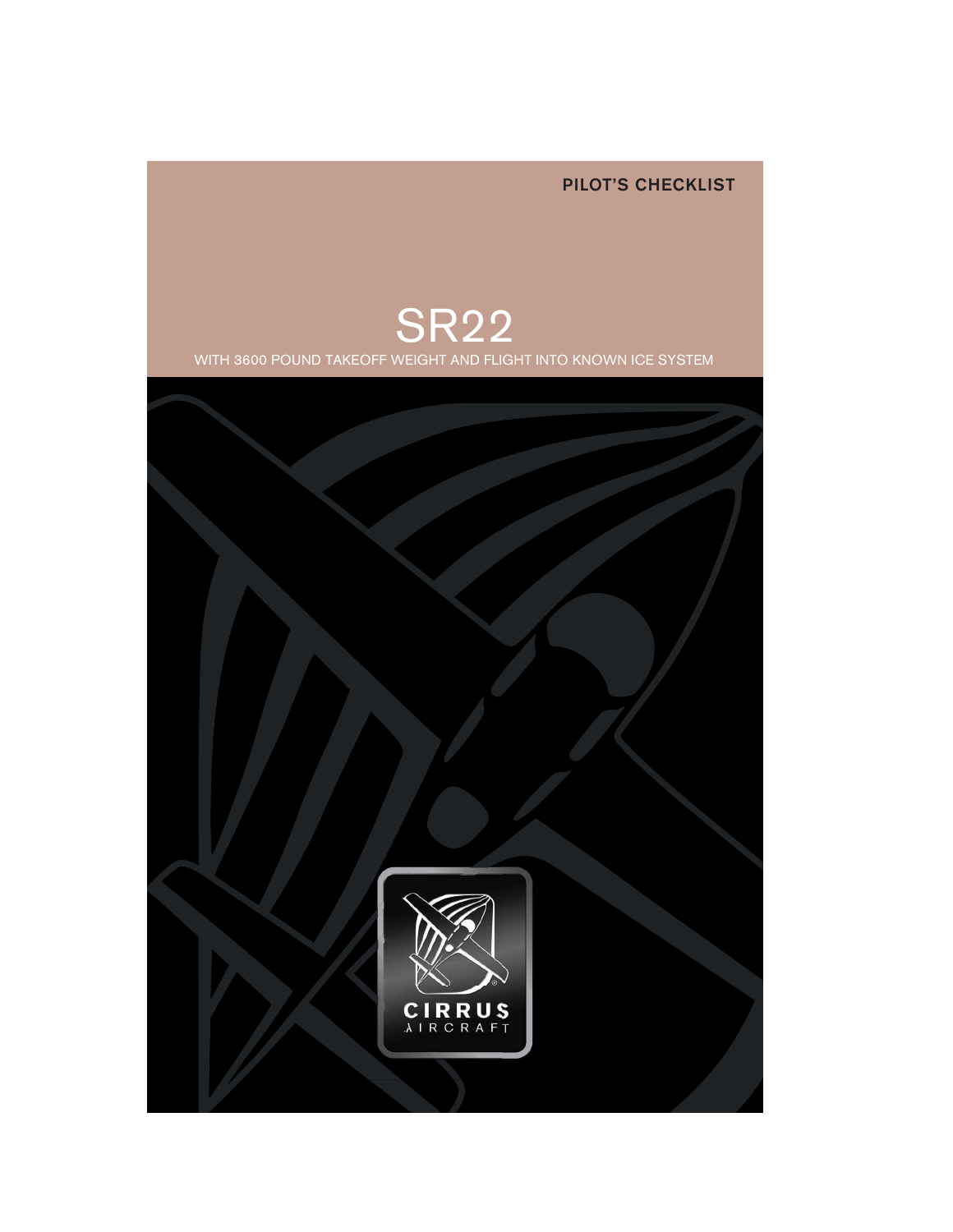# **Quick Reference Checklist**

for

SR22 Aircraft Serials 3915 and Subsequent with 3600 Pound Takeoff Weight and Flight Into Known Ice System



The procedures in this publication are abbreviated and derived from procedures in the FAA Approved Airplane Flight Manual and Pilot's Operating Handbook (POH) P/N 13772-004 Original Issue. These procedures do not supersede the procedures in the basic POH. In the event of conflict, the basic POH shall take precedence.

COPYRIGHT © 2013 CIRRUS DESIGN CORPORATION DULUTH, MINNESOTA, USA ISSUED: February 2013 P/N 13728-010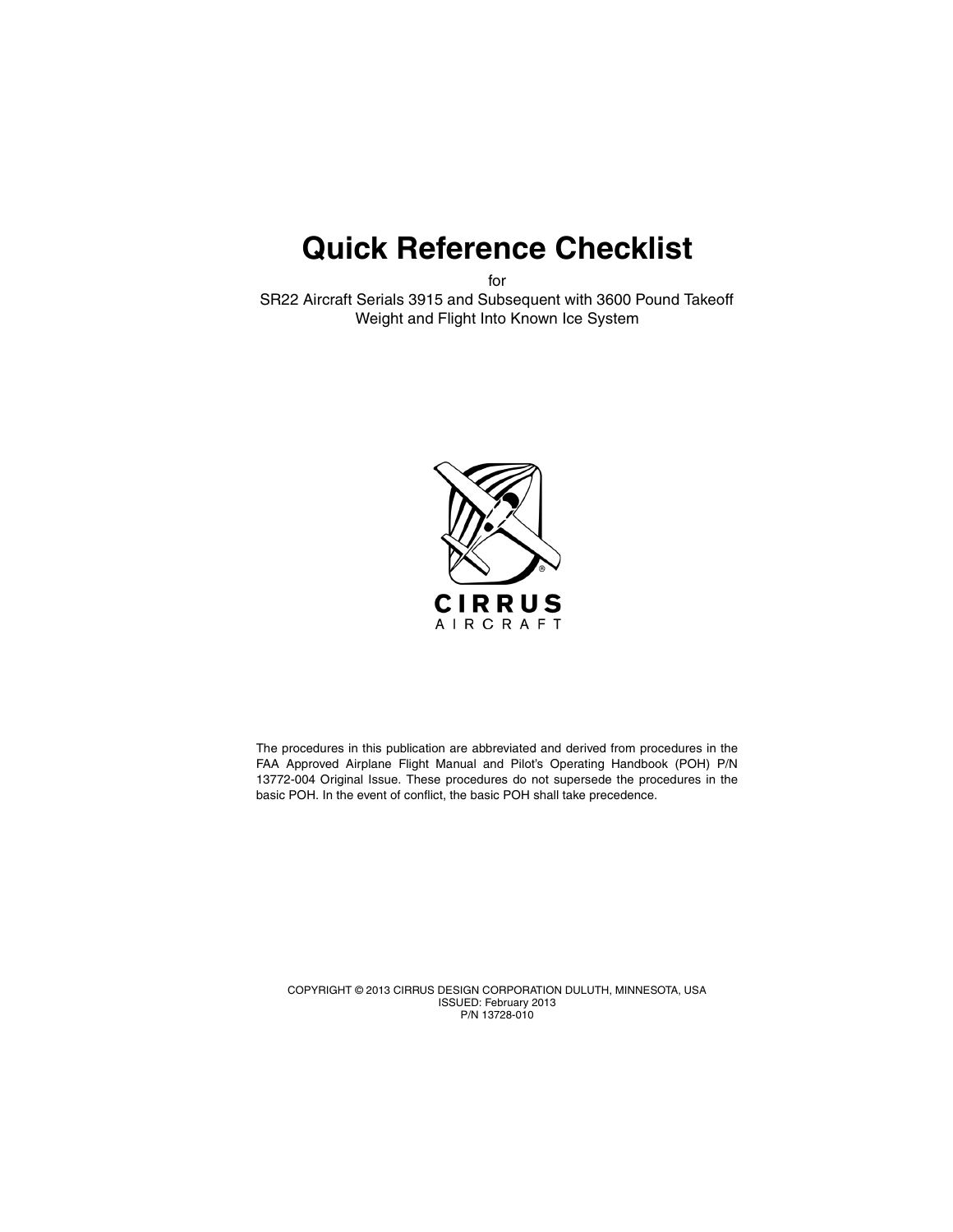### **Normal Procedures**

### **Table of Contents**

<span id="page-2-1"></span><span id="page-2-0"></span>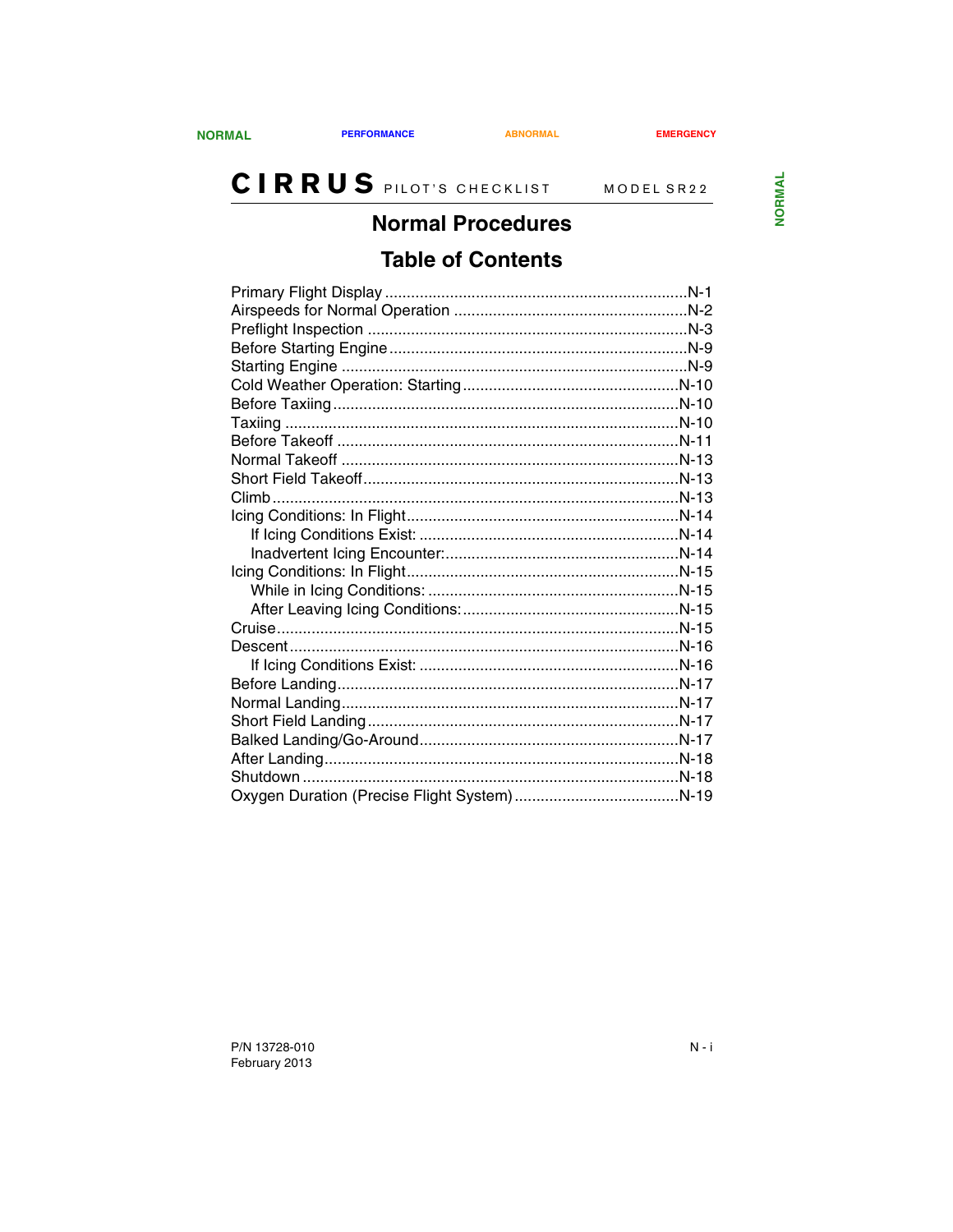

### <span id="page-3-0"></span>**Primary Flight Display**



#### **LEGEND**

- 1. True Airspeed
- 2. Airspeed Indicator
- 3. Horizontal Situation Indicator (HSI)
- 4. Attitude Indicator
- 5. Slip/Skid Indicator
- 6. Vertical Deviation Indicator (VDI)
- 7. Selected Altitude Bug
- 8. Current Altitude
- 9. Altimeter
- 10. Selected Altitude
- 11. Vertical Speed Indicator (VSI)
- 12. Current Heading
- 13. Lubber Line
- 14. Selected Heading Bug
- 15. Flight Phase
- 16. Navigation Source
- 17. Aircraft Symbol
- 18. Course Deviation Scale
- 19. Rotating Compass Rose
- 20. Course Pointer



#### HSI DETAIL

- 21. To/From Indicator
- 22. Course Deviation Indicator
- 23. Current Track Indicator
- 24. Turn Rate/Heading Trend Vector
- 24. Turn Rate/Heading Trend Vector SR22\_FM07\_2790<br>25. Turn Rate Indicator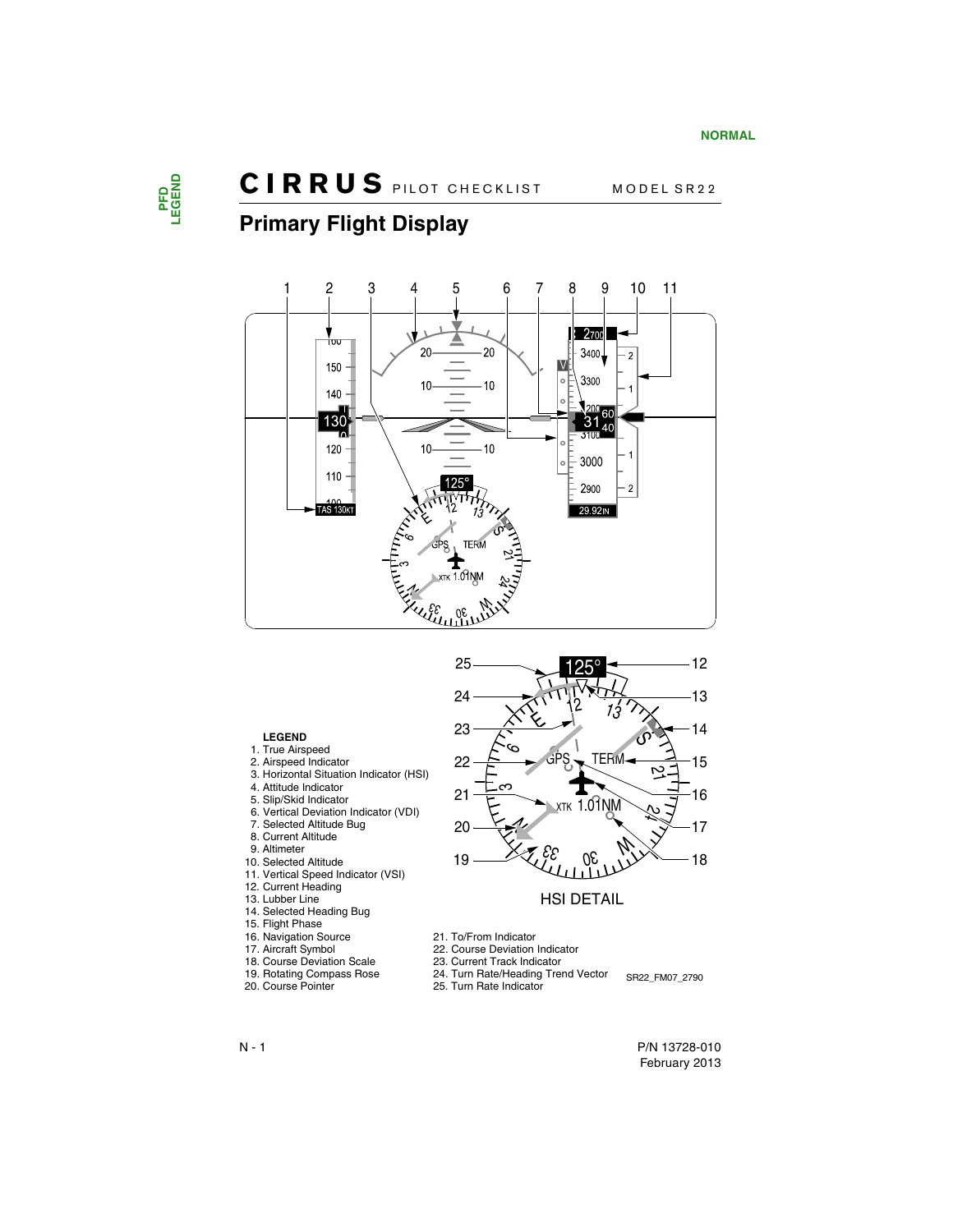## <span id="page-4-0"></span>**Airspeeds for Normal Operation**

#### *Takeoff Rotation:*

| <b>Enroute Climb, Flaps Up:</b>                                                                    |  |
|----------------------------------------------------------------------------------------------------|--|
|                                                                                                    |  |
|                                                                                                    |  |
|                                                                                                    |  |
|                                                                                                    |  |
|                                                                                                    |  |
| <b>Landing Approach:</b>                                                                           |  |
|                                                                                                    |  |
|                                                                                                    |  |
| ٠                                                                                                  |  |
|                                                                                                    |  |
| Go-Around, Flaps 50%:                                                                              |  |
|                                                                                                    |  |
| <b>Maximum Recommended Turbulent Air Penetration:</b>                                              |  |
|                                                                                                    |  |
|                                                                                                    |  |
| <b>Maximum Demonstrated Crosswind Velocity:</b>                                                    |  |
|                                                                                                    |  |
| <b>Anti-Ice System:</b>                                                                            |  |
| • Minimum Airspeed For FIKI Conditions95 KIAS*                                                     |  |
| *Includes all phases of flight, including approach, except as<br>required for takeoff and landing. |  |
| • Max Airspeed Anti-Ice System Ops 177 KIAS and 204 KTAS                                           |  |
| • Recommended Holding Airspeed 120 KIAS                                                            |  |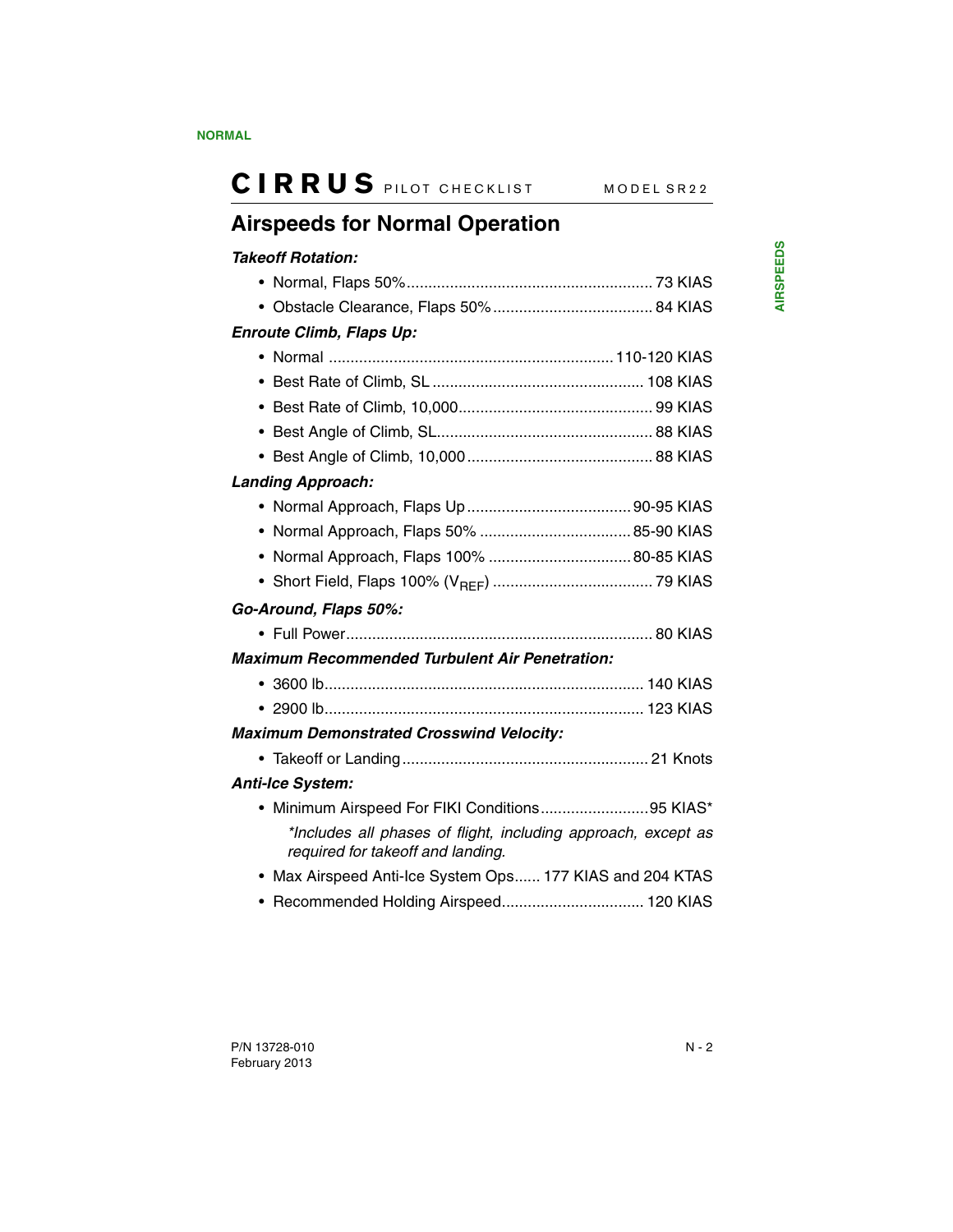

SR22\_FM04\_1454

## <span id="page-5-0"></span>**Preflight Inspection**

| 1. |              | Cabin                         |  |  |
|----|--------------|-------------------------------|--|--|
|    | a.           |                               |  |  |
|    | b.           |                               |  |  |
|    | $\mathbf{C}$ |                               |  |  |
|    | d.           |                               |  |  |
|    | e.           |                               |  |  |
|    | f.           |                               |  |  |
|    | g.           |                               |  |  |
|    | h.           |                               |  |  |
|    | i.           |                               |  |  |
|    | j.           |                               |  |  |
|    | k.           |                               |  |  |
|    | L            |                               |  |  |
|    | m.           |                               |  |  |
|    | n.           |                               |  |  |
|    |              | (Continued on following page) |  |  |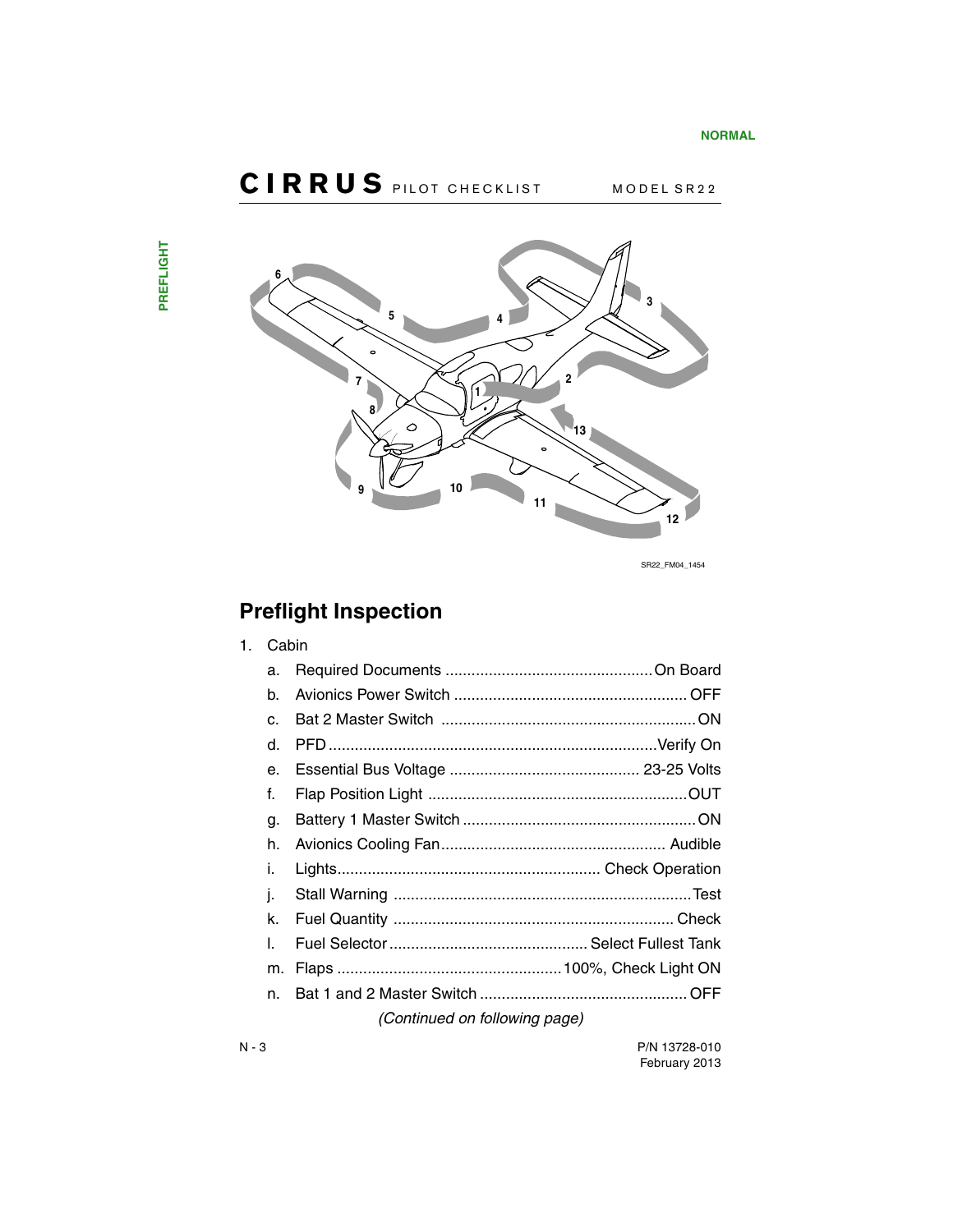| O.                            |                                                          |  |  |
|-------------------------------|----------------------------------------------------------|--|--|
| p.                            |                                                          |  |  |
| q.                            |                                                          |  |  |
| r.                            |                                                          |  |  |
| S.                            |                                                          |  |  |
| t.                            |                                                          |  |  |
|                               | (1) Verify evidence of deicing fluid from spray nozzles. |  |  |
| u.                            |                                                          |  |  |
|                               | (1) Metering Pump Duty Cycle Verify Continuously ON      |  |  |
|                               | (2) Deicing Fluid and Endurance Indications  Check       |  |  |
| V.                            |                                                          |  |  |
| W.                            |                                                          |  |  |
| X.                            |                                                          |  |  |
|                               | (1) Metering Pump Duty Cycle  Verify 30s ON, 90s OFF     |  |  |
|                               | (2) Deicing Fluid and Endurance Indications  Check       |  |  |
| γ.                            |                                                          |  |  |
|                               | (1) Metering Pump Duty Cycle Verify Continuously ON      |  |  |
|                               | (2) Deicing Fluid and Endurance Indications  Check       |  |  |
| Z.                            |                                                          |  |  |
|                               | (1) Verify LH and RH Operation.                          |  |  |
|                               | aa. PITOT HEAT Switch  ON 45 seconds, then OFF           |  |  |
|                               |                                                          |  |  |
|                               |                                                          |  |  |
|                               |                                                          |  |  |
| (Continued on following page) |                                                          |  |  |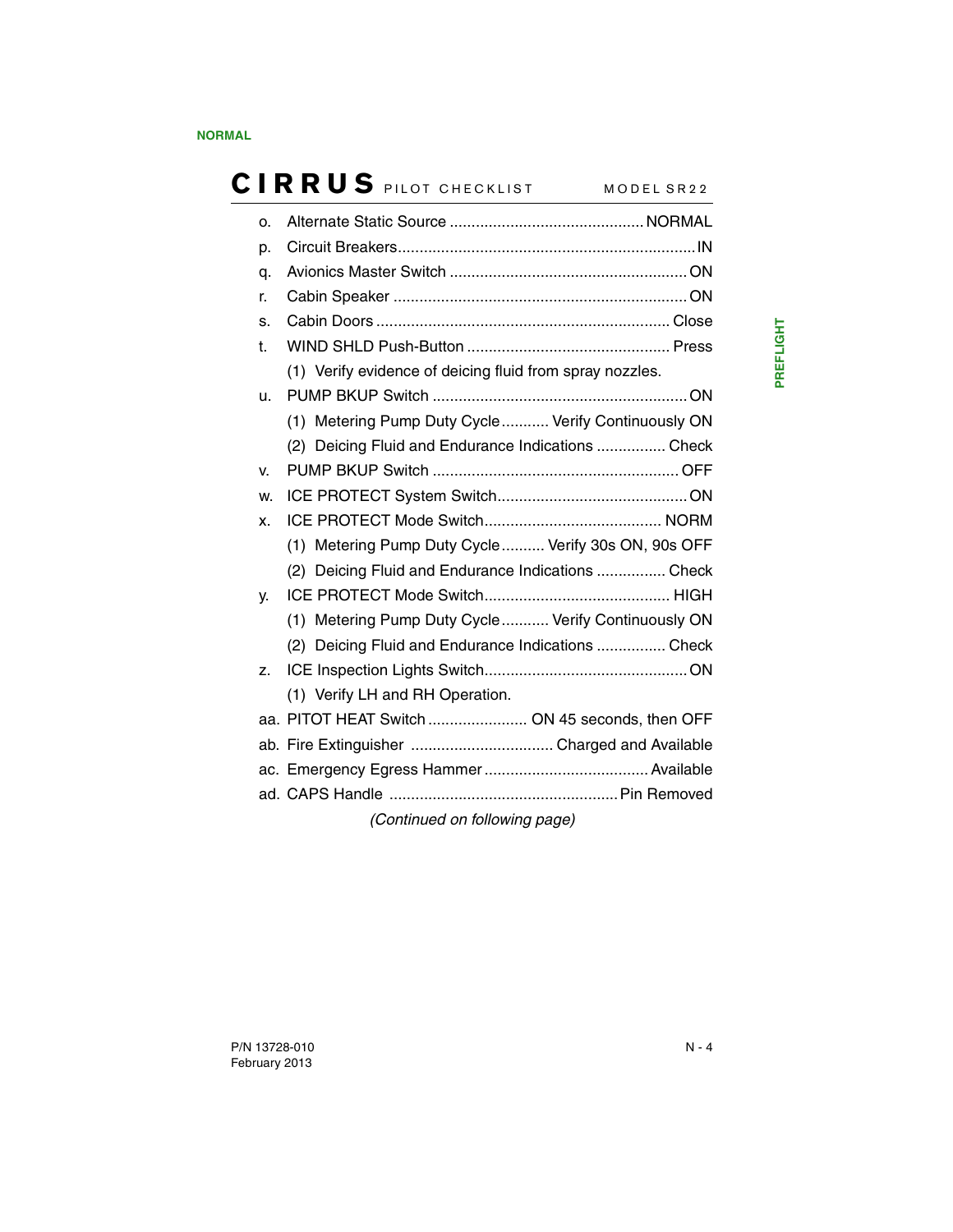| 2. | Left Fuselage                   |                                                                                                        |  |
|----|---------------------------------|--------------------------------------------------------------------------------------------------------|--|
|    | a.                              |                                                                                                        |  |
|    | b.                              | COM 1 Antenna (top) Condition and Attachment                                                           |  |
|    | c.                              | Transponder Antenna (underside) Condition and Attachment                                               |  |
|    | d.                              |                                                                                                        |  |
|    | е.                              | COM 2 Antenna (underside) Condition and Attachment                                                     |  |
|    | f.                              |                                                                                                        |  |
|    | g.                              |                                                                                                        |  |
|    | h.                              |                                                                                                        |  |
| З. |                                 | Empennage                                                                                              |  |
|    | a.                              |                                                                                                        |  |
|    | b.                              | Horizontal and Vertical StabilizersCondition                                                           |  |
|    | c.                              | Stabilizers Porous Panels Condition / Security                                                         |  |
|    |                                 | (1) Verify Evidence of Deicing Fluid Along Length of Panels<br>and Elevator Horns.                     |  |
|    | d.                              | Elevator and Tab  Condition and Movement                                                               |  |
|    | е.                              |                                                                                                        |  |
|    | f.                              |                                                                                                        |  |
|    | g.                              | Attachment hinges, bolts and cotter pins  Secure                                                       |  |
| 4. |                                 | <b>Right Fuselage</b>                                                                                  |  |
|    | a.                              |                                                                                                        |  |
|    | b.                              |                                                                                                        |  |
|    | C.                              |                                                                                                        |  |
| 5. | <b>Right Wing Trailing Edge</b> |                                                                                                        |  |
|    | a.                              | Flap and Rub Strips (if installed)  Condition and Security                                             |  |
|    | b.                              | Aileron and Tab  Condition and Movement                                                                |  |
|    | c.                              |                                                                                                        |  |
|    | d.                              | Hinges, actuation arm, bolts, and cotter pins Secure                                                   |  |
| 6. |                                 | <b>Right Wing Tip</b>                                                                                  |  |
|    | a.                              |                                                                                                        |  |
|    | b.                              | Strobe, Nav Light and LensCondition and Security                                                       |  |
|    | c.                              |                                                                                                        |  |
|    |                                 | $\mathbf{r}$ , and $\mathbf{r}$ and $\mathbf{r}$ and $\mathbf{r}$<br><b>Contract Contract Contract</b> |  |

*(Continued on following page)*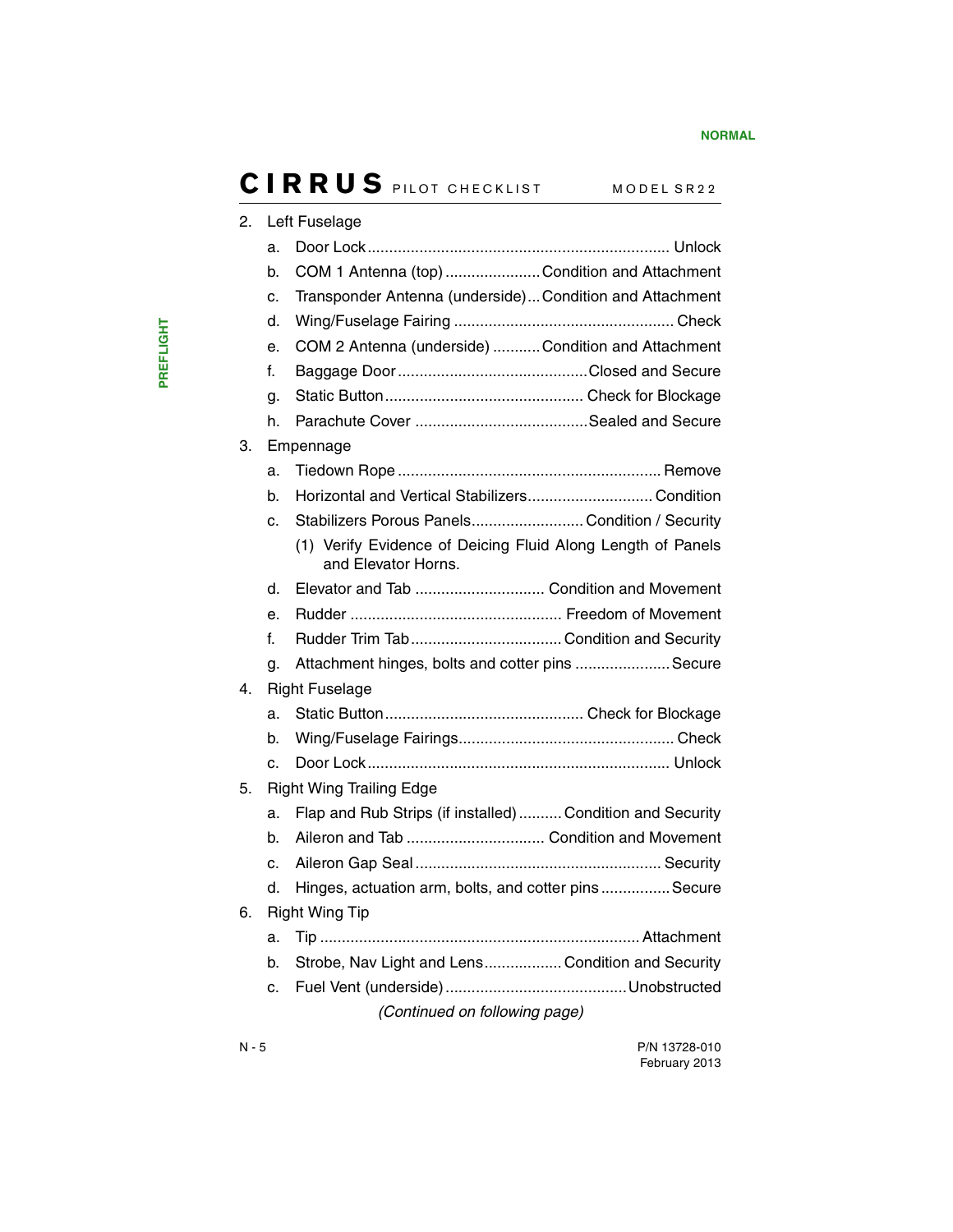| 7. |    | <b>Right Wing Forward and Main Gear</b>                                                                                                        |
|----|----|------------------------------------------------------------------------------------------------------------------------------------------------|
|    | a. |                                                                                                                                                |
|    | b. |                                                                                                                                                |
|    | c. |                                                                                                                                                |
|    |    |                                                                                                                                                |
|    |    |                                                                                                                                                |
|    | d. |                                                                                                                                                |
|    |    | (1) Check Evidence of Deicing Fluid Along Length of Panels.                                                                                    |
|    | e. | Lift Transducer Faceplate  Perceptibly Hot                                                                                                     |
|    | f. |                                                                                                                                                |
|    |    | (1) Verify Stall Warning System audio annunciation within 4<br>seconds after lifting stall vane with wooden tooth pick or<br>tongue depressor. |
|    | g. | Fuel Drains (2 underside)Drain and Sample                                                                                                      |
|    | h. | Wheel Fairings Security, Accumulation of Debris                                                                                                |
|    | i. |                                                                                                                                                |
|    | j. | Wheel and Brakes Fluid Leaks, Evidence of Overheating,<br>General Condition, and Security.                                                     |
|    | k. |                                                                                                                                                |
|    | I. |                                                                                                                                                |
| 8. |    | Nose, Right Side                                                                                                                               |
|    | a. |                                                                                                                                                |
|    | b. |                                                                                                                                                |
|    | C. |                                                                                                                                                |
|    | d. | Exhaust Pipe  Condition, Security, and Clearance                                                                                               |
|    | е. | Gascolator (underside) Drain for 3 seconds, Sample                                                                                             |
| 9. |    | Nose Gear, Propeller, and Spinner                                                                                                              |
|    | a. |                                                                                                                                                |
|    | b. |                                                                                                                                                |
|    | c. | Wheel Fairing Security, Accumulation of Debris                                                                                                 |
|    | d. | Wheel and Tire Condition, Inflation, and Wear                                                                                                  |
|    | е. | PropellerCheck adequate Ground Clearance                                                                                                       |
|    |    |                                                                                                                                                |

*(Continued on following page)*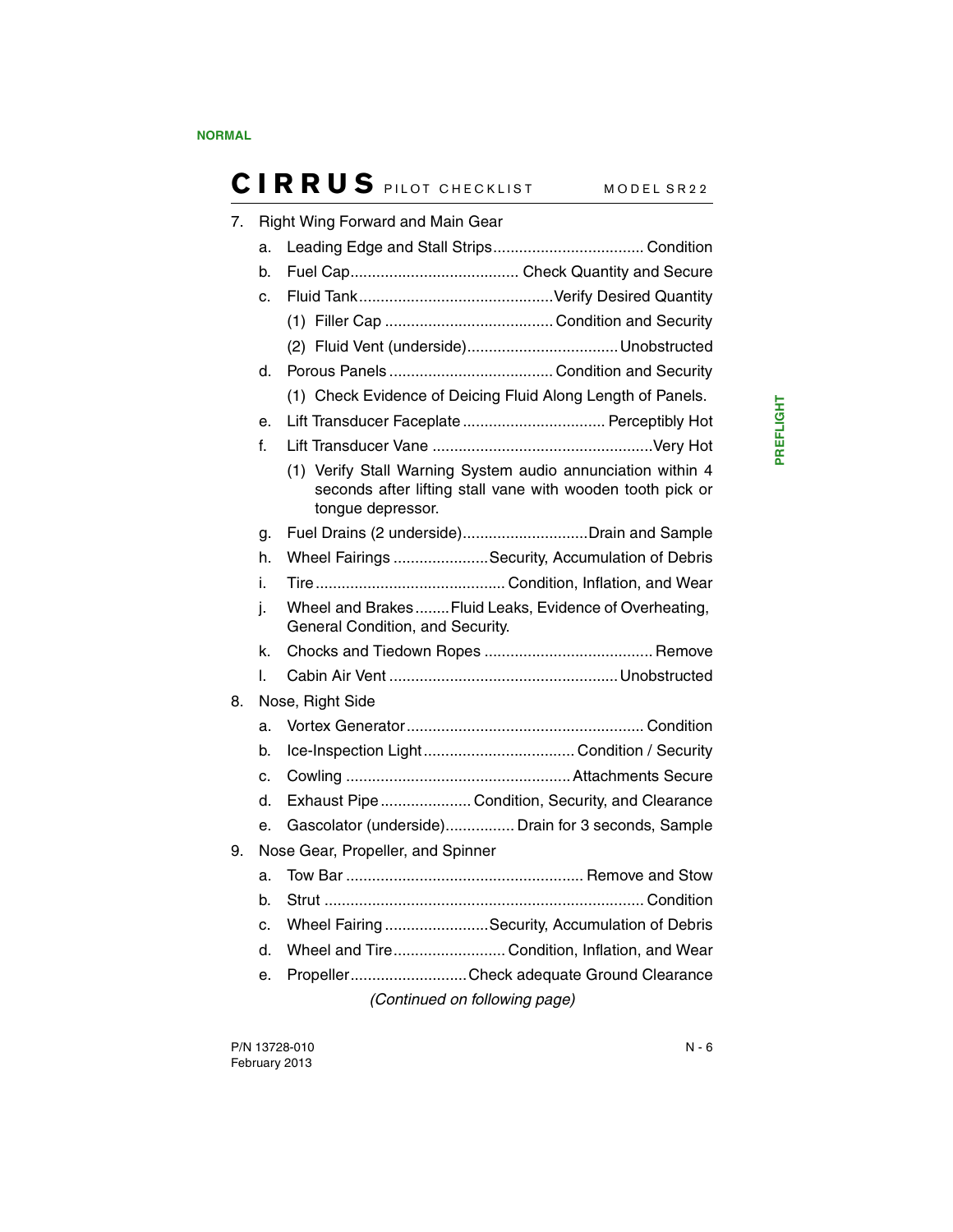| f. | Spinner Condition, Security, and Oil Leaks                                                  |
|----|---------------------------------------------------------------------------------------------|
| g. |                                                                                             |
| h. |                                                                                             |
| i. |                                                                                             |
|    | 10. Nose, Left Side                                                                         |
| a. |                                                                                             |
| b. | Engine Oil Check 6-8 quarts, Leaks, Cap & Door Secure                                       |
| c. |                                                                                             |
| d. |                                                                                             |
| е. |                                                                                             |
| f. |                                                                                             |
| g. | Windshield Spray Nozzles Condition / Security                                               |
| h. | Exhaust Pipe(s) Condition, Security, and Clearance                                          |
|    | 11. Left Wing Forward and Main Gear                                                         |
| a. | Wheel fairings Security, Accumulation of Debris                                             |
| b. |                                                                                             |
| c. | Wheel and Brakes  Fluid Leaks, Evidence of Overheating,<br>General Condition, and Security. |
| d. |                                                                                             |
| е. | Fuel Drains (2 underside)Drain and Sample                                                   |
| f. |                                                                                             |
| g. |                                                                                             |
| h. |                                                                                             |
|    |                                                                                             |
|    |                                                                                             |
| i. |                                                                                             |
| j. |                                                                                             |
|    | (1) Check Evidence of Deicing Fluid Along Length of Panels.                                 |
|    | 12. Left Wing Tip                                                                           |
| a. |                                                                                             |
| b. | Pitot Mast (underside)  Cover Removed, Tube Clear                                           |
| c. |                                                                                             |
|    | (Continued on following page)                                                               |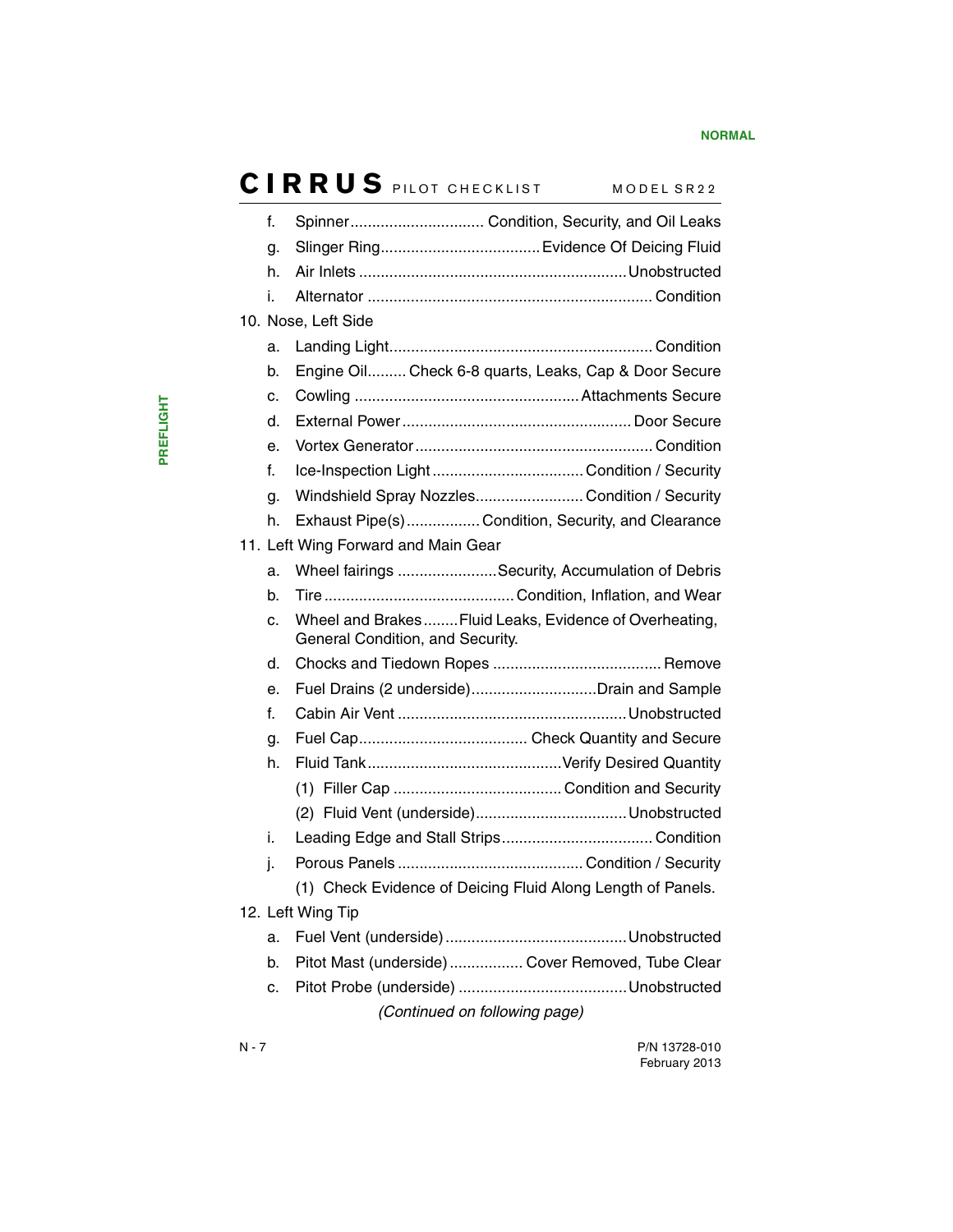| d.             |                                                            |  |
|----------------|------------------------------------------------------------|--|
| е.             | Strobe, Nav Light and Lens Condition and Security          |  |
| f.             |                                                            |  |
|                | 13. Left Wing Trailing Edge                                |  |
| a.             | Flap And Rub Strips (If installed)  Condition and Security |  |
| b.             |                                                            |  |
| C.             |                                                            |  |
|                | d. Hinges, actuation arm, bolts, and cotter pins Secure    |  |
| 14. Cabin      |                                                            |  |
| a.             |                                                            |  |
| b.             |                                                            |  |
| c.             |                                                            |  |
| d.             |                                                            |  |
| e <sub>1</sub> |                                                            |  |
| f.             |                                                            |  |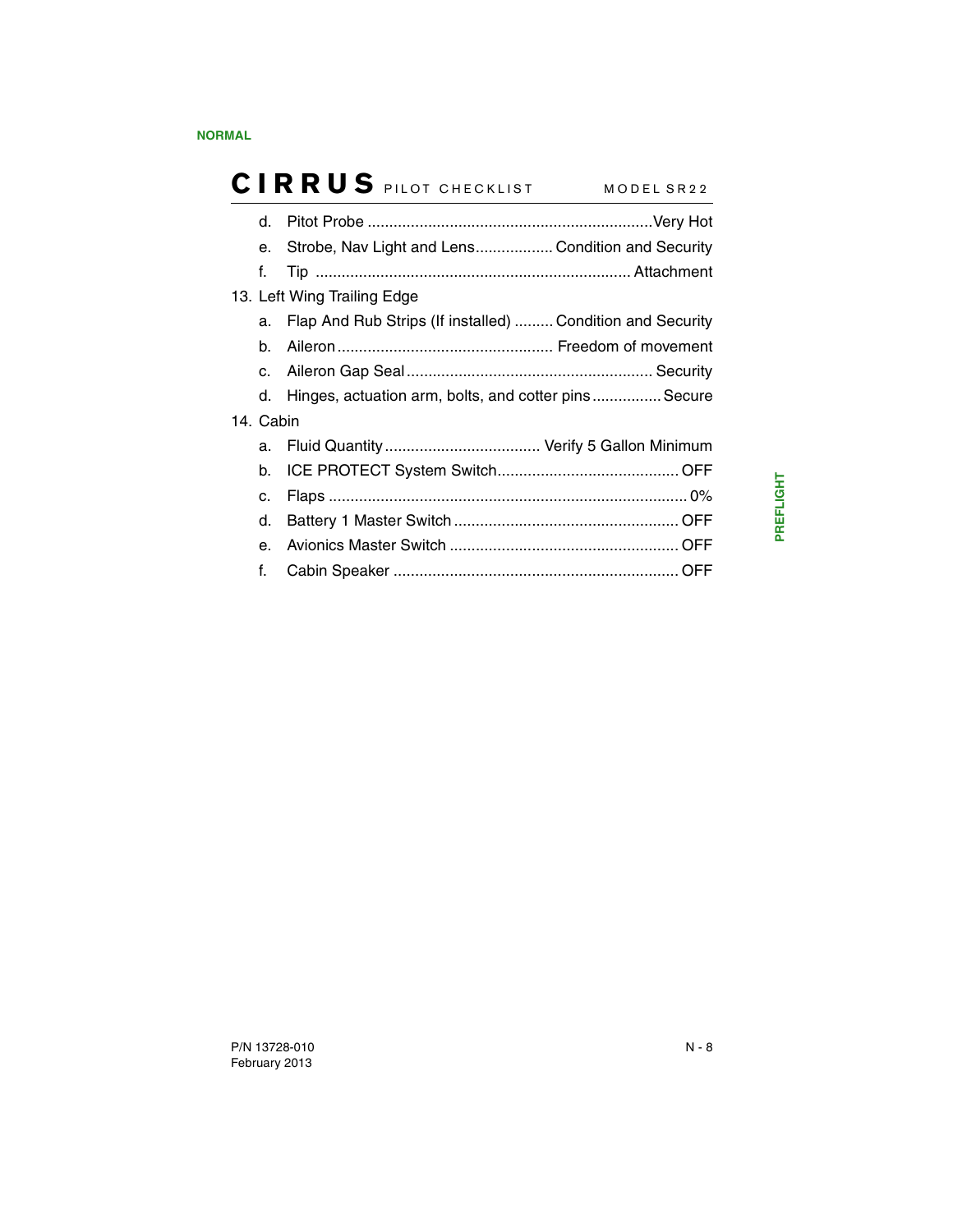## <span id="page-11-0"></span>**Before Starting Engine**

<span id="page-11-1"></span>

| $\mathbf{1}$ . |                                                                                                         |  |
|----------------|---------------------------------------------------------------------------------------------------------|--|
| 2.             |                                                                                                         |  |
| 3.             |                                                                                                         |  |
| 4.             |                                                                                                         |  |
| 5.             | Seats, Seat Belts, and Harnesses  ADJUST & SECURE                                                       |  |
|                | <b>Starting Engine</b>                                                                                  |  |
| $\mathbf 1$ .  |                                                                                                         |  |
| 2.             |                                                                                                         |  |
| 3.             |                                                                                                         |  |
| 4.             |                                                                                                         |  |
| 5.             |                                                                                                         |  |
| 6.             |                                                                                                         |  |
| 7.             |                                                                                                         |  |
| 8.             |                                                                                                         |  |
| 9.             |                                                                                                         |  |
|                | 10. Ignition Switch START (Release after engine starts)                                                 |  |
|                | until RPM rises to a maximum value. Leave the mixture in this<br>position during taxi and until run-up. |  |
|                | 12. Power Lever RETARD (to maintain 1000 RPM)                                                           |  |
|                |                                                                                                         |  |
|                |                                                                                                         |  |
|                |                                                                                                         |  |
|                |                                                                                                         |  |
|                |                                                                                                         |  |
|                |                                                                                                         |  |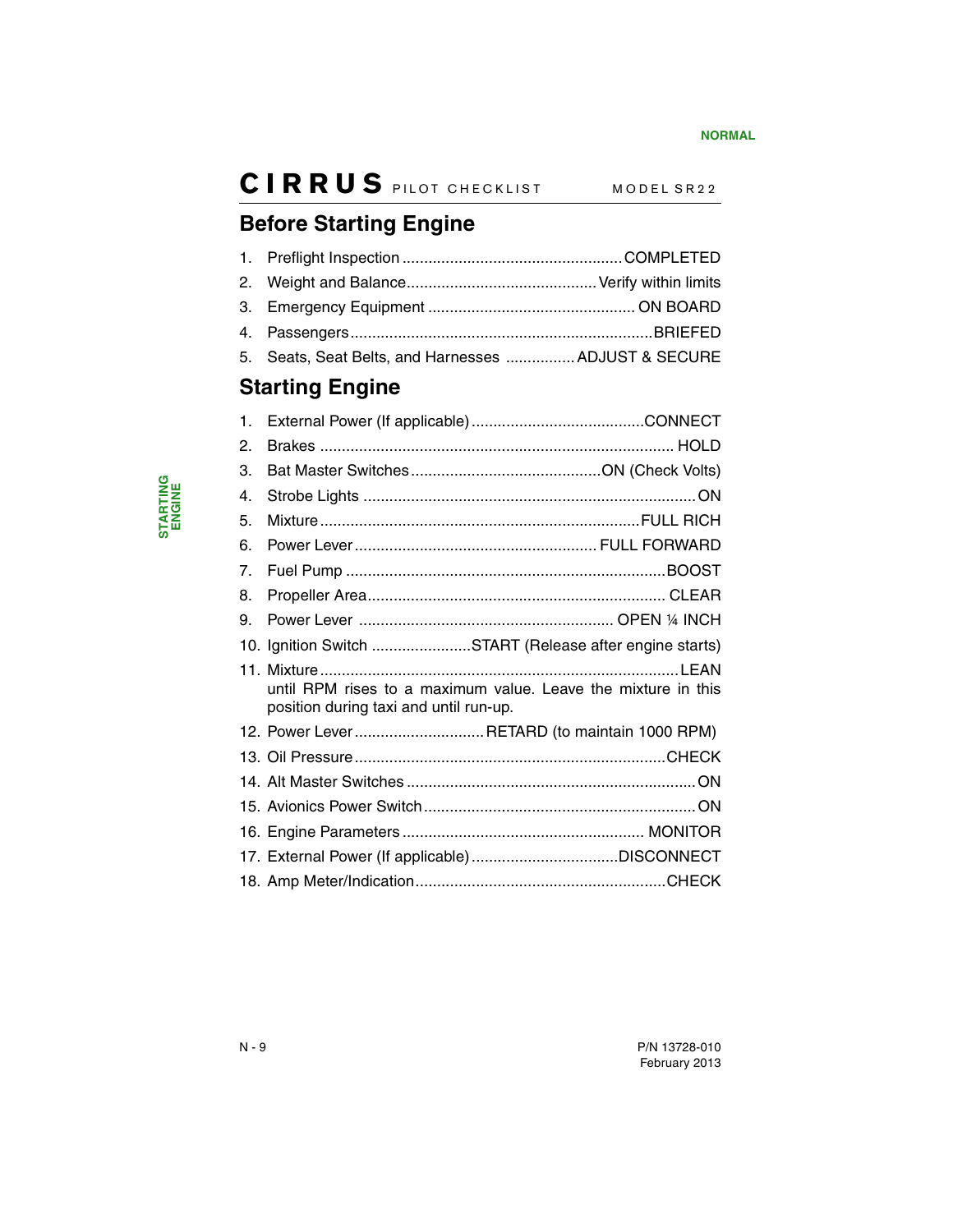## <span id="page-12-0"></span>**Cold Weather Operation: Starting**

| 1. |                                                         |
|----|---------------------------------------------------------|
| 2. |                                                         |
| 3. |                                                         |
| 4. |                                                         |
| 5. |                                                         |
| 6. |                                                         |
| 7. |                                                         |
| 8. | Fuel Pump HIGH BOOST/PRIME, then BOOST                  |
| 9. |                                                         |
|    |                                                         |
|    | 11. Ignition Switch START (Release after engine starts) |
|    | 12. Power Lever RETARD (to maintain 1000 RPM)           |
|    |                                                         |
|    |                                                         |
|    |                                                         |
|    |                                                         |
|    |                                                         |
|    |                                                         |
|    |                                                         |
|    |                                                         |

## <span id="page-12-1"></span>**Before Taxiing**

## <span id="page-12-2"></span>**Taxiing**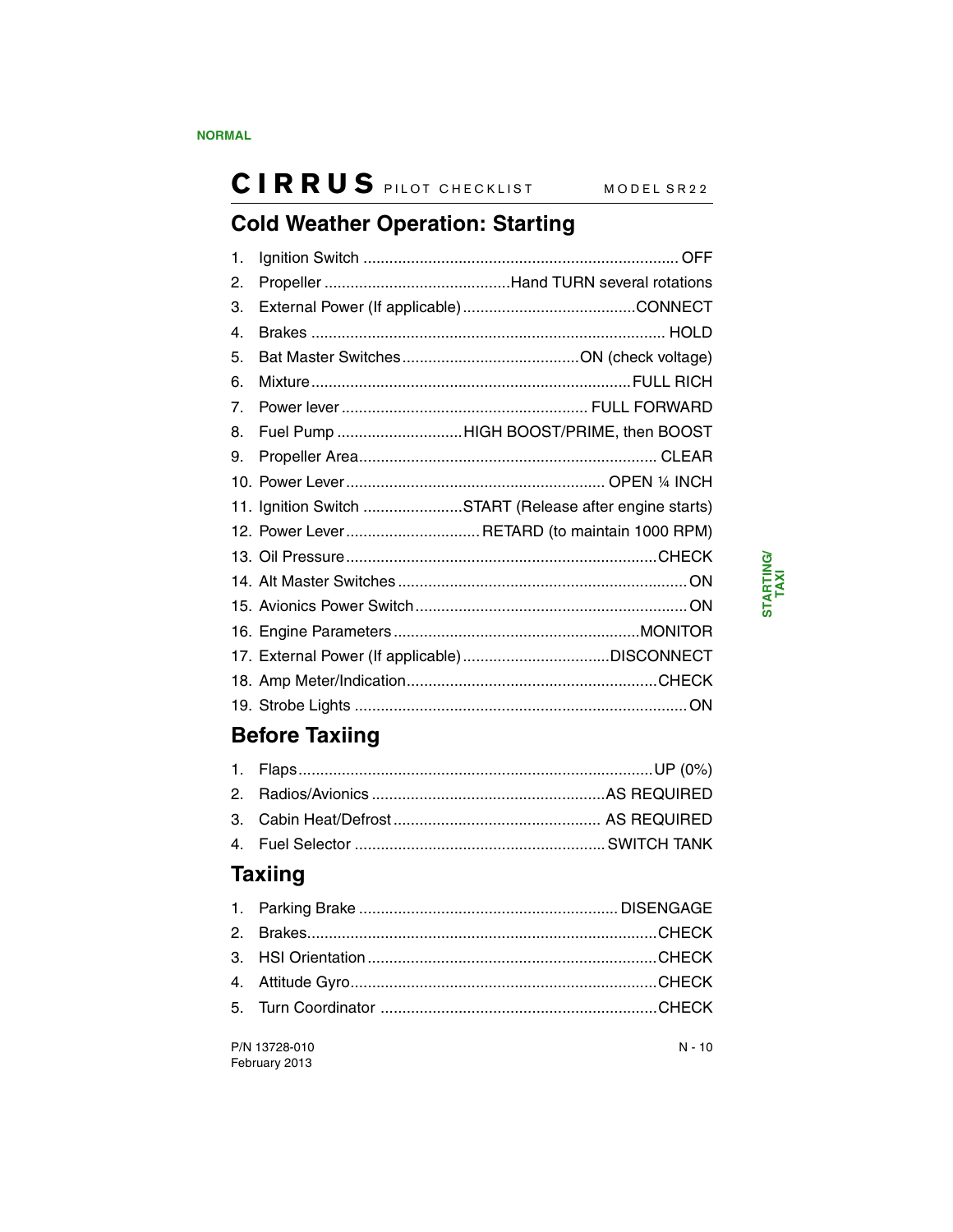### <span id="page-13-0"></span>**Before Takeoff**

#### **• Caution •**

#### *Use of RECIRC mode prohibited in flight.*

| 5. |             |                                                                                                     |  |
|----|-------------|-----------------------------------------------------------------------------------------------------|--|
| 6. |             |                                                                                                     |  |
| 7. |             |                                                                                                     |  |
| 8. |             |                                                                                                     |  |
| 9. |             |                                                                                                     |  |
|    |             |                                                                                                     |  |
|    |             |                                                                                                     |  |
|    |             |                                                                                                     |  |
|    |             |                                                                                                     |  |
|    |             |                                                                                                     |  |
|    |             |                                                                                                     |  |
|    |             |                                                                                                     |  |
|    | a.          |                                                                                                     |  |
|    | $h_{\cdot}$ |                                                                                                     |  |
|    | $\Omega$    |                                                                                                     |  |
|    | d.          | Verify both ALT 1 and ALT 2 caution lights out and positive<br>amps indication for each alternator. |  |
|    |             |                                                                                                     |  |
|    |             |                                                                                                     |  |
|    |             |                                                                                                     |  |
|    |             |                                                                                                     |  |
|    |             | (Continued on following page)                                                                       |  |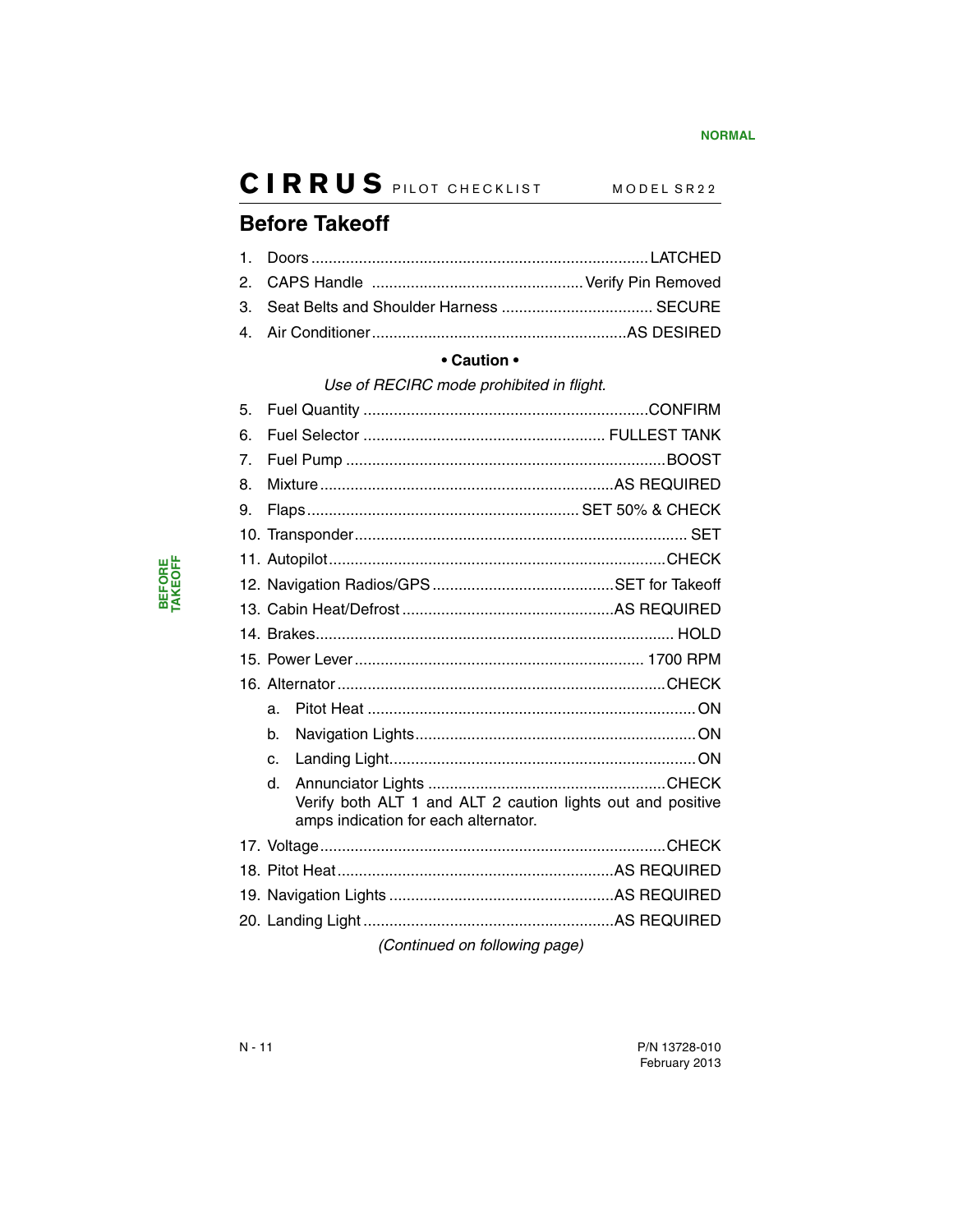|    | RPM drop must not exceed 150 RPM for either magneto. RPM<br>differential must not exceed 75 RPM between magnetos |  |
|----|------------------------------------------------------------------------------------------------------------------|--|
|    |                                                                                                                  |  |
| b. |                                                                                                                  |  |
|    |                                                                                                                  |  |
|    |                                                                                                                  |  |
|    | 24. Flight Instruments, HSI, and Altimeter CHECK & SET                                                           |  |
|    |                                                                                                                  |  |
|    |                                                                                                                  |  |
|    |                                                                                                                  |  |
|    | If Icing Conditions are Anticipated Immediately After Takeoff:                                                   |  |
|    |                                                                                                                  |  |
|    |                                                                                                                  |  |
|    |                                                                                                                  |  |
|    |                                                                                                                  |  |
|    |                                                                                                                  |  |
|    |                                                                                                                  |  |
|    | 34. Verify airframe is free of contamination immediately before takeoff.                                         |  |
|    |                                                                                                                  |  |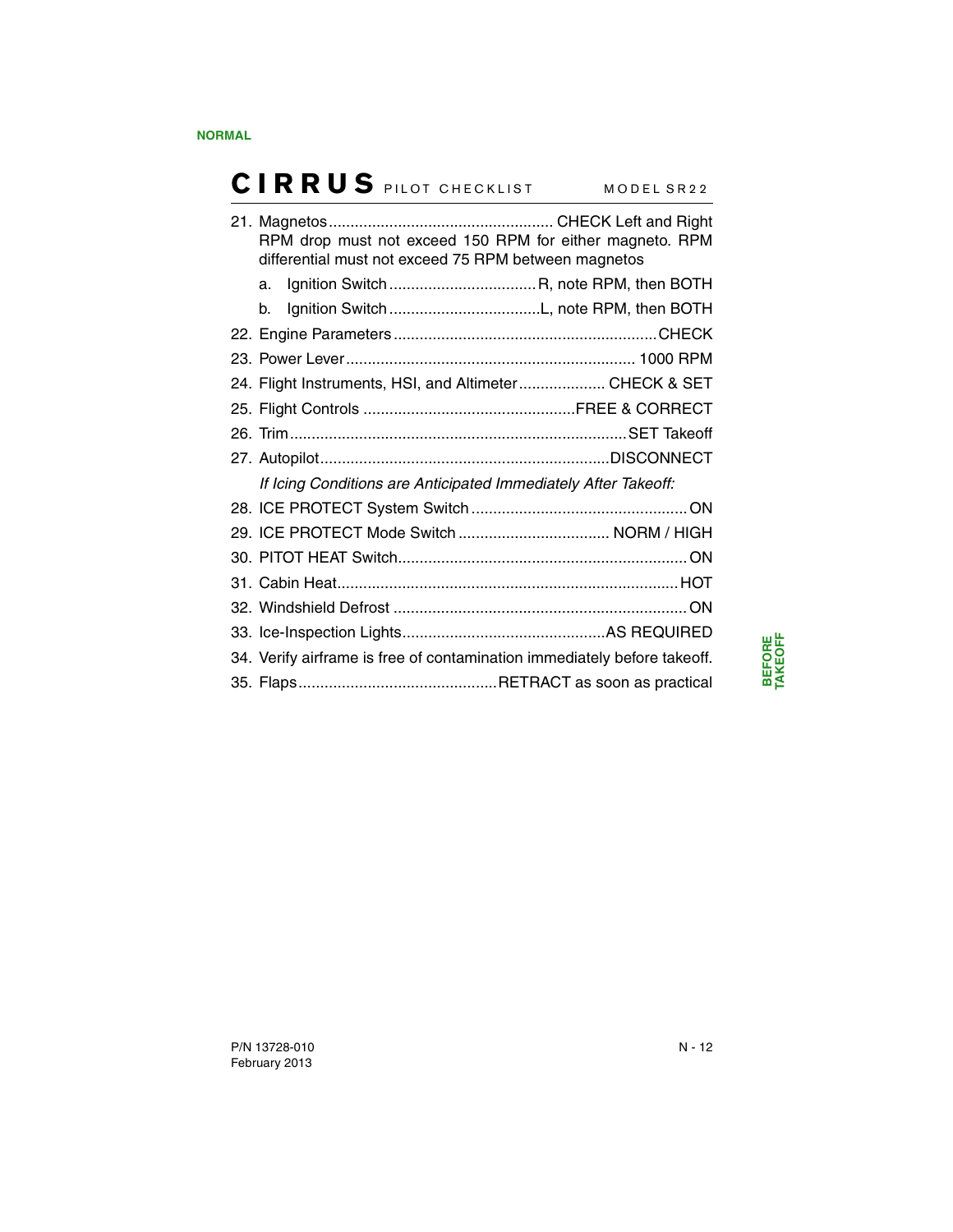### <span id="page-15-0"></span>**Normal Takeoff**

|  | 4. Elevator Control  ROTATE Smoothly at 73-76 KIAS |
|--|----------------------------------------------------|
|  |                                                    |
|  |                                                    |

### <span id="page-15-1"></span>**Short Field Takeoff**

|                                               | 7. Elevator Control ROTATE Smoothly at 73 KIAS |
|-----------------------------------------------|------------------------------------------------|
|                                               |                                                |
| Attack to the contract of the contract of the |                                                |

### <span id="page-15-2"></span>**Climb**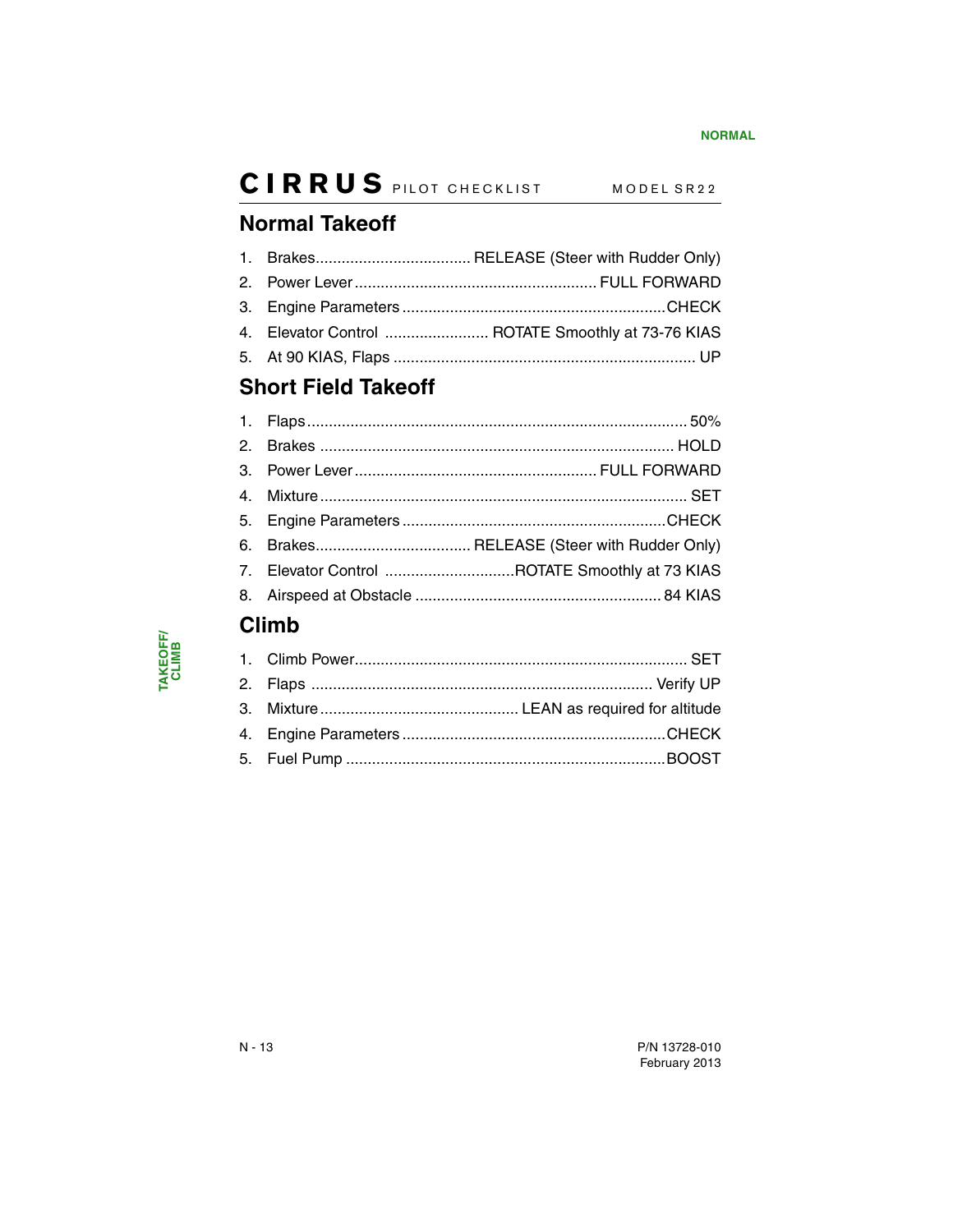# <span id="page-16-0"></span>**Icing Conditions: In Flight**

#### <span id="page-16-1"></span>**If Icing Conditions Exist:**

<span id="page-16-2"></span>

| $\mathbf{1}$ . |                |                                                                                 |
|----------------|----------------|---------------------------------------------------------------------------------|
| 2.             |                |                                                                                 |
| 3.             |                |                                                                                 |
| 4.             |                | WIND SHLD Push-Button PRESS AS REQUIRED                                         |
| 5.             |                | Monitor ice accumulation.                                                       |
|                |                | If ice accumulation occurs:                                                     |
|                |                |                                                                                 |
|                |                | If ice continues accumulating:                                                  |
|                | h.             |                                                                                 |
|                |                | If ice accretions do not shed:                                                  |
|                | $\mathbf{C}$ . |                                                                                 |
|                | d.             | Perform Deicing System Failure checklist.                                       |
|                |                | <b>Inadvertent Icing Encounter:</b>                                             |
| 1.             |                |                                                                                 |
| 2.             |                |                                                                                 |
|                | a.             | to initially dissipate ice accumulation, then                                   |
|                | b.             | ICE PROTECT Mode Switch HIGH / NORM<br>If excess ice accumulation occurs, then: |
|                | C.             |                                                                                 |
|                |                | If ice does not shed perform Deicing System Failure checklist.                  |
| 3.             |                | WIND SHLD Push-Button PRESS AS REQUIRED                                         |
| 4.             |                |                                                                                 |
|                |                | or less than 204 KTAS                                                           |

*(Continued on following page)*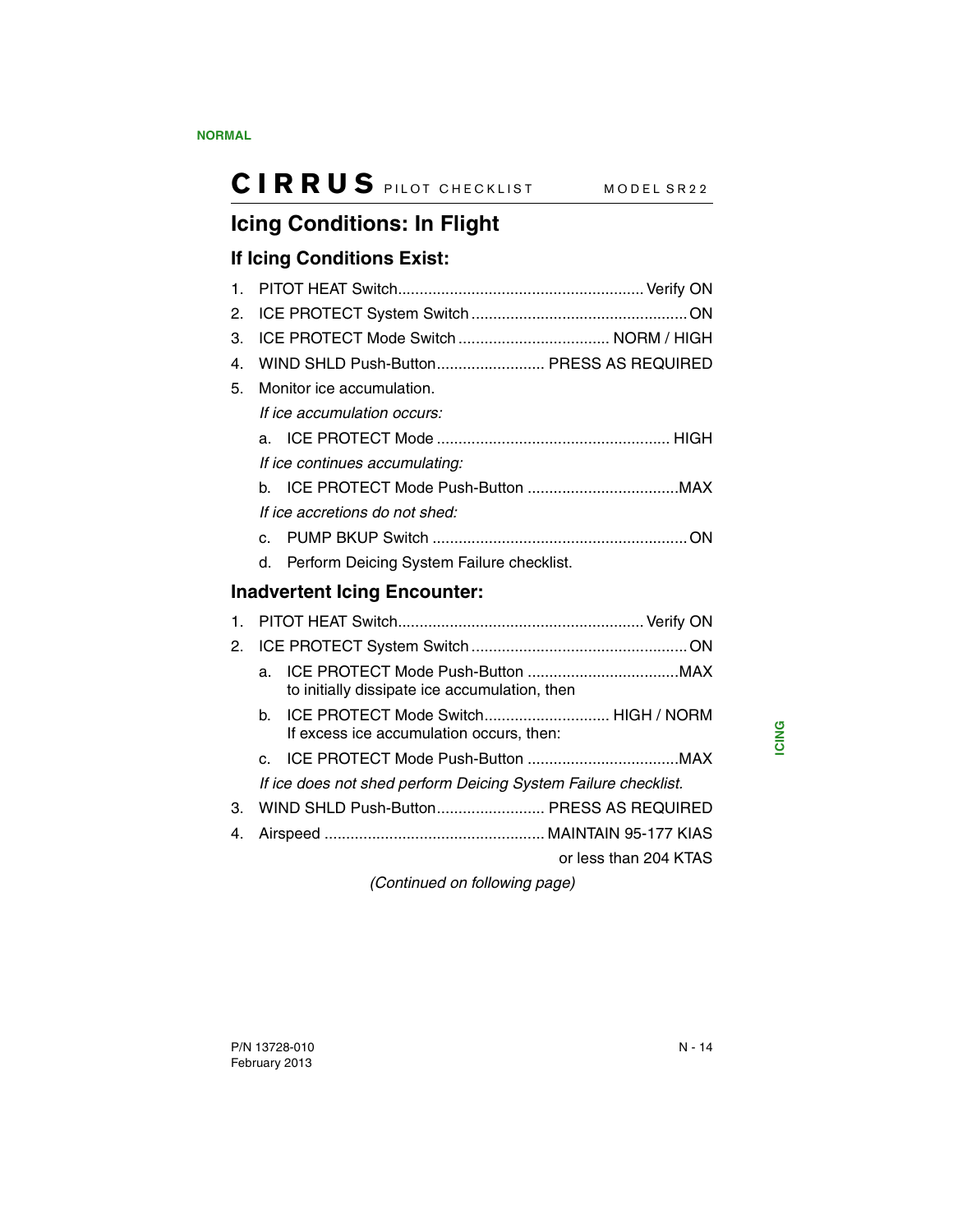## <span id="page-17-0"></span>**Icing Conditions: In Flight**

#### <span id="page-17-1"></span>**While in Icing Conditions:**

a. Ensure adequate quantity to complete flight.

#### <span id="page-17-2"></span>**After Leaving Icing Conditions:**

|  | 6. WIND SHLD Push-Button PRESS AS REQUIRED |
|--|--------------------------------------------|
|  |                                            |

### <span id="page-17-3"></span>**Cruise**

| 1.             |                                                                                                                                                                                                 |  |
|----------------|-------------------------------------------------------------------------------------------------------------------------------------------------------------------------------------------------|--|
| 2.             |                                                                                                                                                                                                 |  |
| З.             |                                                                                                                                                                                                 |  |
| 4.             |                                                                                                                                                                                                 |  |
| 5.             |                                                                                                                                                                                                 |  |
| 6.             |                                                                                                                                                                                                 |  |
| 7 <sub>1</sub> |                                                                                                                                                                                                 |  |
|                | If any CHT's exceed 420°F:                                                                                                                                                                      |  |
| 8.             |                                                                                                                                                                                                 |  |
|                | If Icing Conditions are Encountered During Cruise:                                                                                                                                              |  |
| 9.             |                                                                                                                                                                                                 |  |
|                | 10. Engine Power INCREASE to maintain cruise speed.                                                                                                                                             |  |
|                | Disconnect every 30 minutes to detect any out-of-trim conditions.<br>When disconnecting the autopilot with ice accretions on the<br>airplane, the pilot should be alert for out-of-trim forces. |  |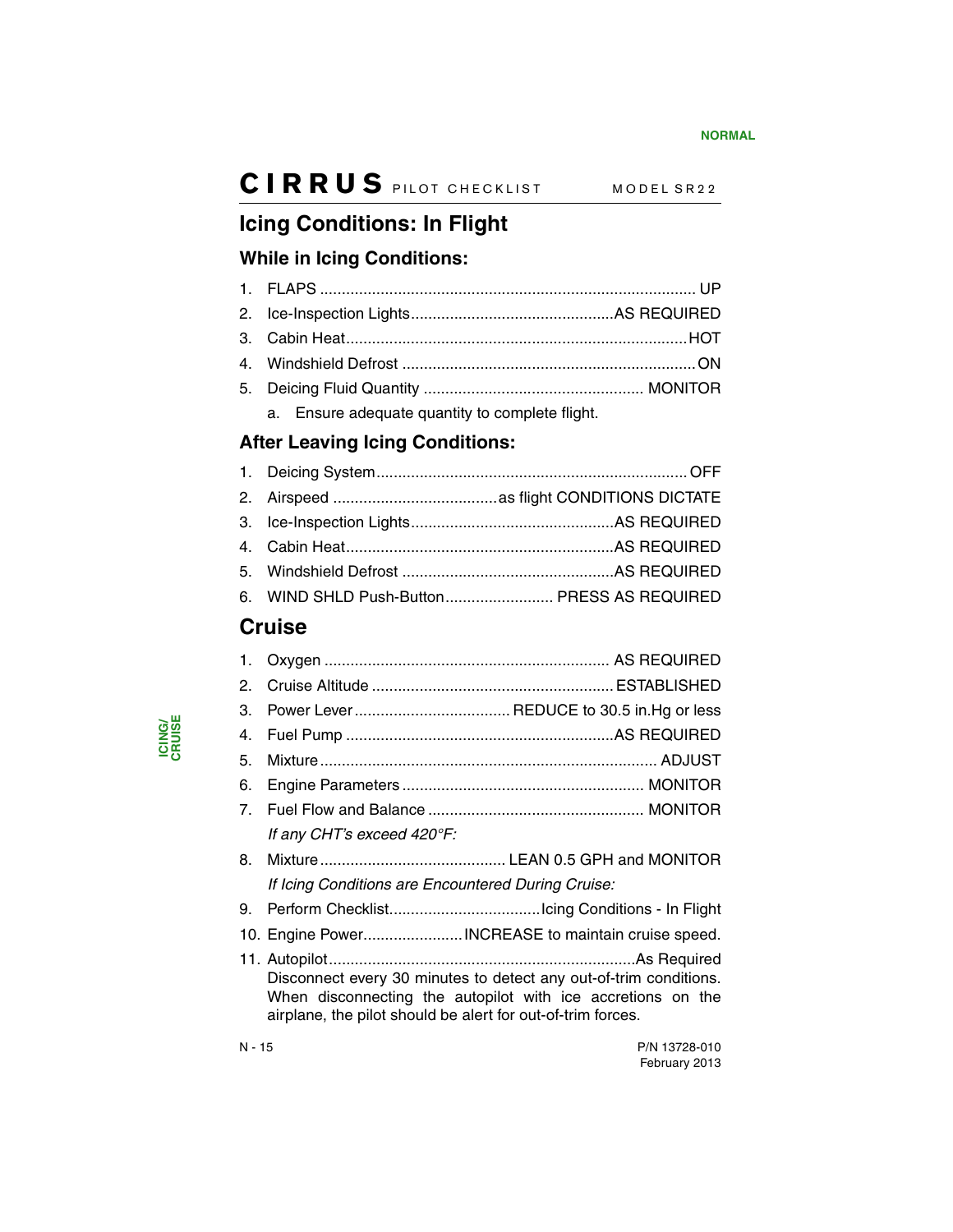## <span id="page-18-0"></span>**Descent**

<span id="page-18-1"></span>

| $\mathbf 1$ .  |                                                         |  |
|----------------|---------------------------------------------------------|--|
| 2.             |                                                         |  |
| 3.             |                                                         |  |
| 4.             |                                                         |  |
| 5.             |                                                         |  |
| 6.             |                                                         |  |
|                | If Icing Conditions Exist:                              |  |
| 1.             |                                                         |  |
| 2.             |                                                         |  |
| 3.             | Monitor ice accumulation.                               |  |
|                | If ice continues to accumulate:                         |  |
|                |                                                         |  |
|                | If ice does not shed:                                   |  |
|                | h.                                                      |  |
|                | Perform Deicing System Failure checklist.<br>$\Omega$ . |  |
| $\mathbf{4}$ . | WIND SHLD Push-Button PRESS AS REQUIRED                 |  |
| 5.             |                                                         |  |
| 6.             |                                                         |  |
| 7.             |                                                         |  |
| 8.             |                                                         |  |
|                |                                                         |  |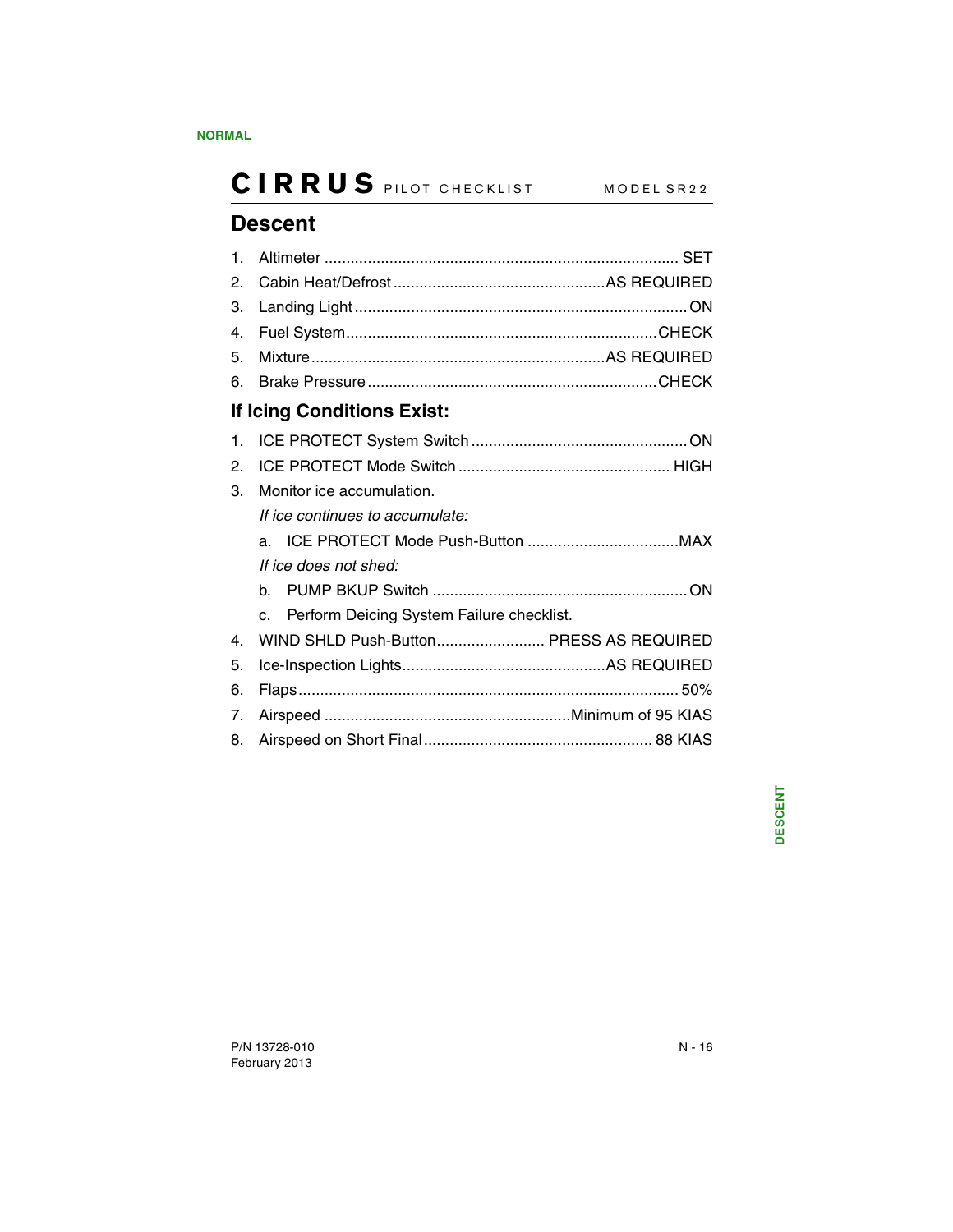### <span id="page-19-0"></span>**Before Landing**

### <span id="page-19-1"></span>**Normal Landing**

| If Icing Conditions Exist: |  |
|----------------------------|--|
|                            |  |
|                            |  |
| After touchdown:           |  |
|                            |  |

## <span id="page-19-2"></span>**Short Field Landing**

| After clear of obstacles: |  |
|---------------------------|--|
|                           |  |
| After touchdown:          |  |
|                           |  |

## <span id="page-19-3"></span>**Balked Landing/Go-Around**

| After clear of obstacles: |  |
|---------------------------|--|
|                           |  |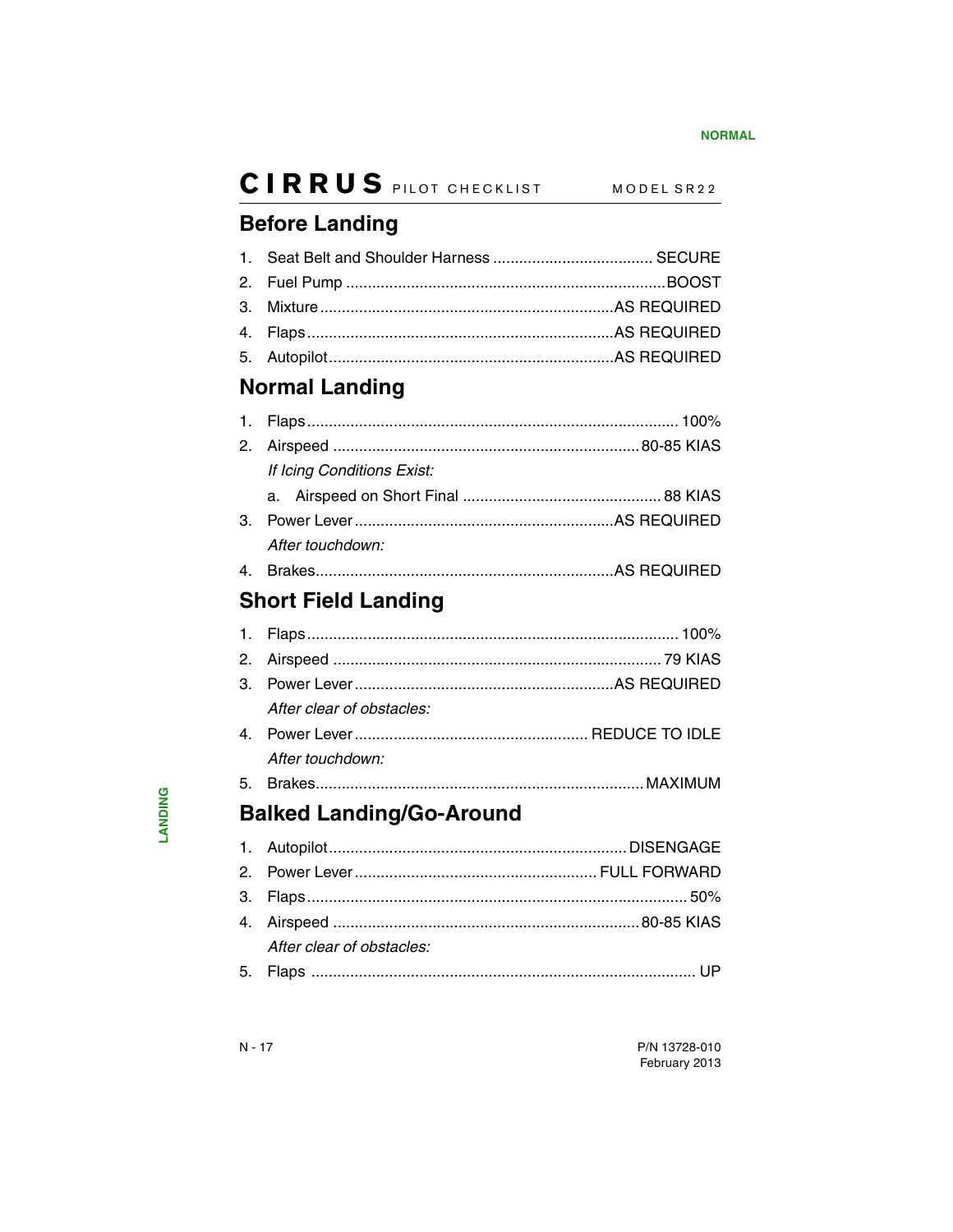## <span id="page-20-0"></span>**After Landing**

### <span id="page-20-1"></span>**Shutdown**

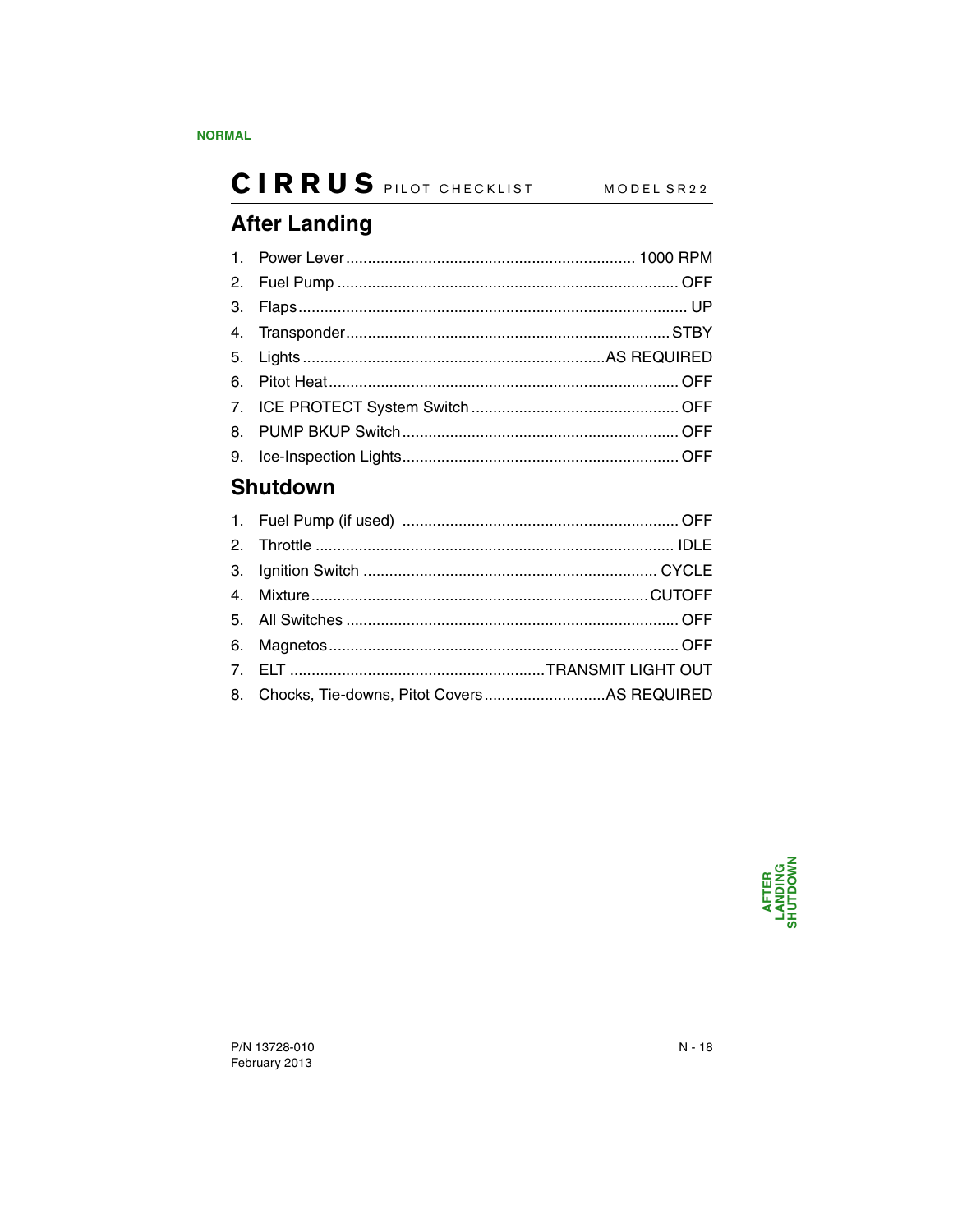<span id="page-21-0"></span>

N - 19 P/N 13728-010 February 2013

$$
\begin{array}{c}\n 02 \\
\hline\n \text{DURATION}\n \end{array}
$$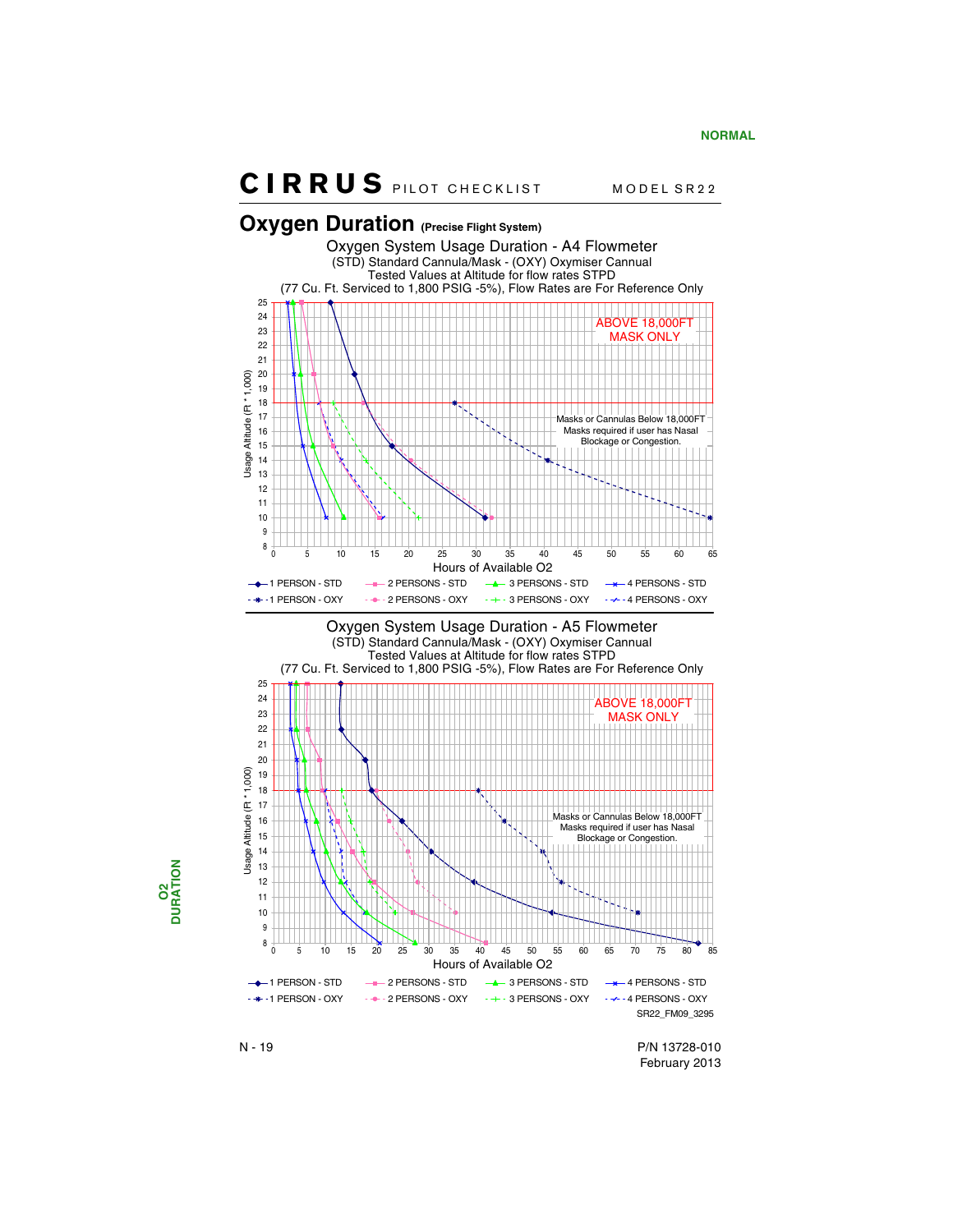#### <span id="page-22-1"></span><span id="page-22-0"></span>**Performance**

### **Table of Contents**

• Note •

Aircraft with optional Air Conditioning System; Brake Horsepower is reduced by approximately 6 BHP.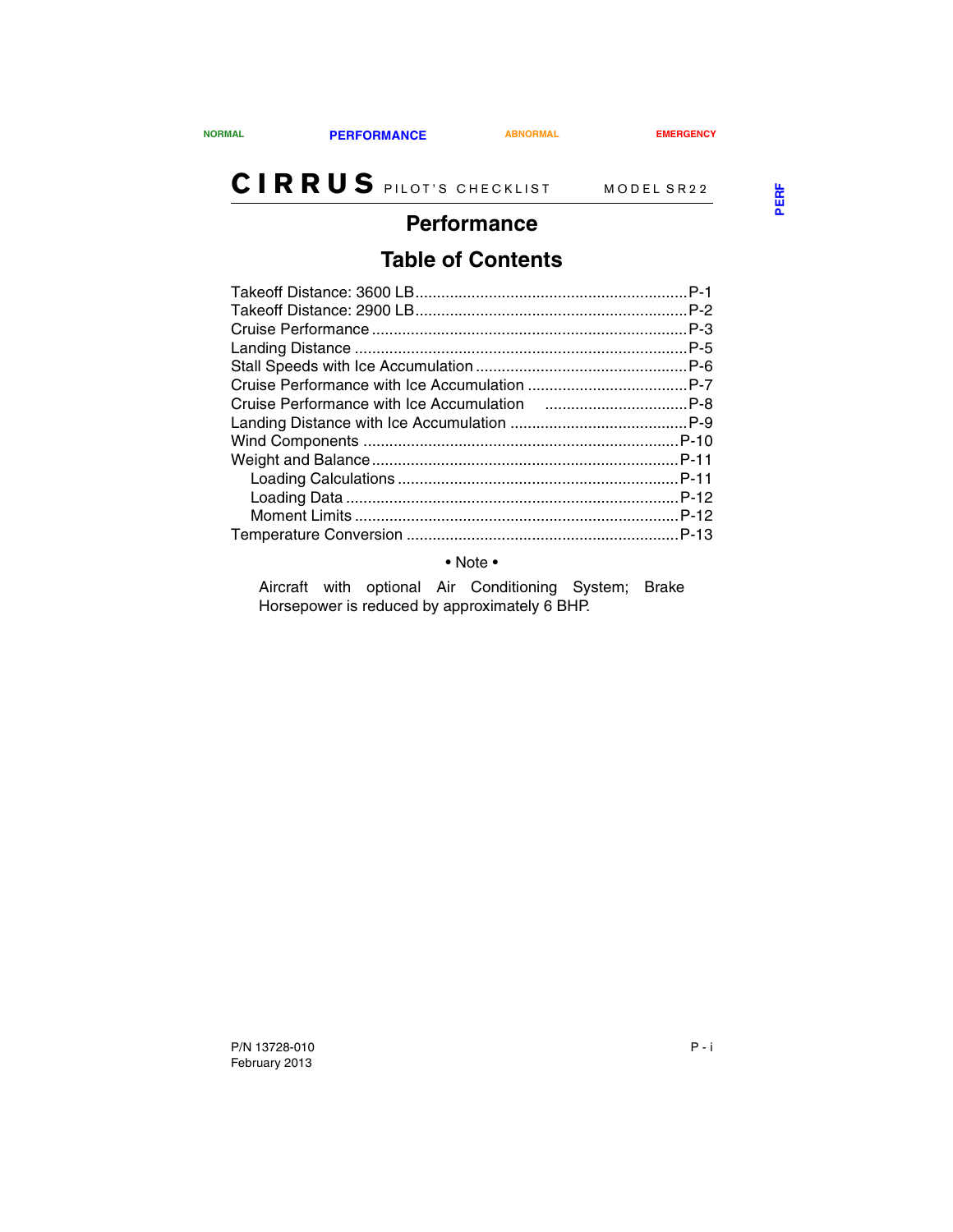**Headwind:** Subtract 10% for each 12 knots

# **CIRRUS** PILOT CHECKLIST MODEL SR22

## <span id="page-23-0"></span>**Takeoff Distance: 3600 LB**

**Weight:** 3600 LB

| <b>Flaps: 50%</b><br>Power: Takeoff | Speed at Liftoff: 76 KIAS<br>Speed over 50 Ft. Obstacle: 84 KIAS<br>Runway: Dry, Paved, Level |      |      | headwind.<br>Tailwind: Add 10% for each 2 knots tailwind up<br>to 10 knots.<br><b>Runway Slope: Reference Notes.</b><br>Dry Grass: Add 20% to Ground Roll.<br>Wet Grass: Add 30% to Ground Roll.<br>Air Conditioner: Add 100' to ground roll and<br>150' to distance over 50' obstacle if Air<br>Conditioner if ON during takeoff. |                        |      |      |            |  |
|-------------------------------------|-----------------------------------------------------------------------------------------------|------|------|------------------------------------------------------------------------------------------------------------------------------------------------------------------------------------------------------------------------------------------------------------------------------------------------------------------------------------|------------------------|------|------|------------|--|
| <b>PRESS</b>                        | <b>DISTANCE</b>                                                                               |      |      |                                                                                                                                                                                                                                                                                                                                    | <b>TEMPERATURE ~°C</b> |      |      |            |  |
| ALT<br>FT                           | FT                                                                                            | 0    | 10   | 20                                                                                                                                                                                                                                                                                                                                 | 30                     | 40   | 50   | <b>ISA</b> |  |
| SL                                  | <b>Grnd Roll</b>                                                                              | 965  | 1042 | 1123                                                                                                                                                                                                                                                                                                                               | 1207                   | 1294 | 1384 | 1082       |  |
|                                     | 50 ft                                                                                         | 1680 | 1804 | 1933                                                                                                                                                                                                                                                                                                                               | 2066                   | 2203 | 2345 | 1868       |  |
| 1000                                | <b>Grnd Roll</b>                                                                              | 1063 | 1148 | 1237                                                                                                                                                                                                                                                                                                                               | 1330                   | 1426 | 1526 | 1175       |  |
|                                     | 50 ft                                                                                         | 1844 | 1980 | 2121                                                                                                                                                                                                                                                                                                                               | 2267                   | 2418 | 2573 | 2022       |  |
| 2000                                | <b>Grnd Roll</b>                                                                              | 1172 | 1267 | 1365                                                                                                                                                                                                                                                                                                                               | 1467                   | 1573 | 1683 | 1277       |  |
|                                     | 50 ft                                                                                         | 2025 | 2174 | 2329                                                                                                                                                                                                                                                                                                                               | 2490                   | 2656 | 2827 | 2190       |  |
| 3000                                | Grnd Roll                                                                                     | 1295 | 1399 | 1507                                                                                                                                                                                                                                                                                                                               | 1620                   | 1737 | 1858 | 1389       |  |
|                                     | 50 ft                                                                                         | 2226 | 2391 | 2561                                                                                                                                                                                                                                                                                                                               | 2738                   | 2920 | 3109 | 2375       |  |
| 4000                                | <b>Grnd Roll</b>                                                                              | 1431 | 1546 | 1666                                                                                                                                                                                                                                                                                                                               | 1791                   | 1920 | 2054 | 1512       |  |
|                                     | 50 ft                                                                                         | 2451 | 2632 | 2820                                                                                                                                                                                                                                                                                                                               | 3014                   | 3215 | 3422 | 2578       |  |
| 5000                                | <b>Grnd Roll</b>                                                                              | 1584 | 1711 | 1844                                                                                                                                                                                                                                                                                                                               | 1982                   | 2125 | 2273 | 1648       |  |
|                                     | 50 ft                                                                                         | 2701 | 2900 | 3107                                                                                                                                                                                                                                                                                                                               | 3322                   | 3543 | 3772 | 2801       |  |
| 6000                                | <b>Grnd Roll</b>                                                                              | 1755 | 1896 | 2043                                                                                                                                                                                                                                                                                                                               | 2195                   | 2354 | 2519 | 1798       |  |
|                                     | 50 ft                                                                                         | 2979 | 3200 | 3428                                                                                                                                                                                                                                                                                                                               | 3665                   | 3910 | 4162 | 3047       |  |
| 7000                                | <b>Grnd Roll</b>                                                                              | 1946 | 2103 | 2266                                                                                                                                                                                                                                                                                                                               | 2435                   | 2611 | 2794 | 1963       |  |
|                                     | 50 ft                                                                                         | 3291 | 3535 | 3787                                                                                                                                                                                                                                                                                                                               | 4049                   | 4319 | 4598 | 3317       |  |
| 8000                                | <b>Grnd Roll</b>                                                                              | 2161 | 2335 | 2516                                                                                                                                                                                                                                                                                                                               | 2704                   | 2900 | 3102 | 2146       |  |
|                                     | 50 ft                                                                                         | 3640 | 3909 | 4189                                                                                                                                                                                                                                                                                                                               | 4478                   | 4777 | 5086 | 3616       |  |
| 9000                                | <b>Grnd Roll</b>                                                                              | 2403 | 2596 | 2798                                                                                                                                                                                                                                                                                                                               | 3007                   | 3224 | 3449 | 2349       |  |
|                                     | 50 ft                                                                                         | 4030 | 4329 | 4639                                                                                                                                                                                                                                                                                                                               | 4959                   | 5291 | 5633 | 3946       |  |
| 10000                               | Grnd Roll                                                                                     | 2675 | 2890 | 3114                                                                                                                                                                                                                                                                                                                               | 3347                   | 3589 | 3840 | 2574       |  |
|                                     | 50 ft                                                                                         | 4469 | 4800 | 5144                                                                                                                                                                                                                                                                                                                               | 5499                   | 5867 | 6247 | 4312       |  |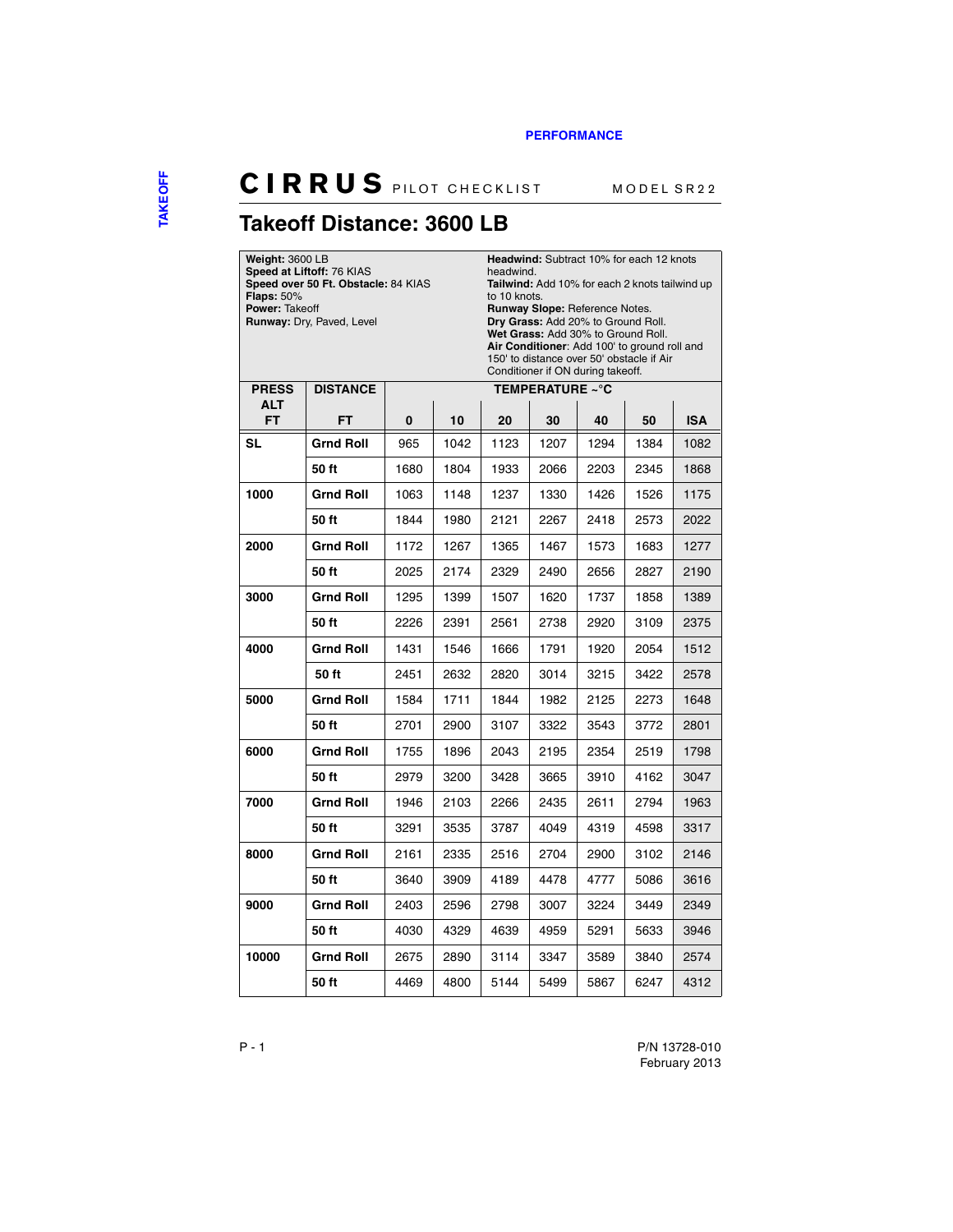### <span id="page-24-0"></span>**Takeoff Distance: 2900 LB**

| <b>Weight: 2900 LB</b><br><b>Flaps: 50%</b><br>Power: Takeoff | Speed at Liftoff: 70 KIAS<br>Speed over 50 Ft. Obstacle: 74 KIAS<br>Runway: Dry, Paved, Level | Headwind: Subtract 10% for each 12 knots<br>headwind.<br>Tailwind: Add 10% for each 2 knots tailwind up<br>to 10 knots.<br>Runway Slope: Reference Notes.<br>Dry Grass: Add 20% to Ground Roll.<br>Wet Grass: Add 30% to Ground Roll.<br>Air Conditioner: Add 100' to ground roll and<br>150' to distance over 50' obstacle if Air<br>Conditioner if ON during takeoff. |      |      |                 |      |      |      |
|---------------------------------------------------------------|-----------------------------------------------------------------------------------------------|-------------------------------------------------------------------------------------------------------------------------------------------------------------------------------------------------------------------------------------------------------------------------------------------------------------------------------------------------------------------------|------|------|-----------------|------|------|------|
| <b>PRESS</b>                                                  | <b>DISTANCE</b>                                                                               |                                                                                                                                                                                                                                                                                                                                                                         |      |      | TEMPERATURE ~°C |      |      |      |
| <b>ALT</b><br><b>FT</b>                                       | FT                                                                                            | 0                                                                                                                                                                                                                                                                                                                                                                       | 10   | 20   | <b>ISA</b>      |      |      |      |
| SL                                                            | <b>Grnd Roll</b>                                                                              | 610                                                                                                                                                                                                                                                                                                                                                                     | 659  | 710  | 763             | 818  | 875  | 684  |
|                                                               | 50 ft                                                                                         | 971                                                                                                                                                                                                                                                                                                                                                                     | 1043 | 1118 | 1195            | 1275 | 1358 | 1080 |
| 1000                                                          | <b>Grnd Roll</b>                                                                              | 673                                                                                                                                                                                                                                                                                                                                                                     | 727  | 783  | 841             | 902  | 965  | 743  |
|                                                               | 50 ft                                                                                         | 1066                                                                                                                                                                                                                                                                                                                                                                    | 1146 | 1228 | 1313            | 1401 | 1492 | 1170 |
| 2000                                                          | <b>Grnd Roll</b>                                                                              | 743                                                                                                                                                                                                                                                                                                                                                                     | 802  | 864  | 929             | 995  | 1064 | 809  |
|                                                               | 50 ft                                                                                         | 1173                                                                                                                                                                                                                                                                                                                                                                    | 1260 | 1351 | 1444            | 1541 | 1641 | 1269 |
| 3000                                                          | <b>Grnd Roll</b>                                                                              | 821                                                                                                                                                                                                                                                                                                                                                                     | 887  | 955  | 1026            | 1100 | 1177 | 880  |
|                                                               | 50 ft                                                                                         | 1292                                                                                                                                                                                                                                                                                                                                                                    | 1388 | 1487 | 1590            | 1697 | 1807 | 1378 |
| 4000                                                          | <b>Grnd Roll</b>                                                                              | 908                                                                                                                                                                                                                                                                                                                                                                     | 981  | 1057 | 1135            | 1217 | 1302 | 959  |
|                                                               | 50 ft                                                                                         | 1424                                                                                                                                                                                                                                                                                                                                                                    | 1530 | 1639 | 1753            | 1871 | 1992 | 1498 |
| 5000                                                          | <b>Grnd Roll</b>                                                                              | 1006                                                                                                                                                                                                                                                                                                                                                                    | 1086 | 1170 | 1257            | 1348 | 1442 | 1046 |
|                                                               | 50 ft                                                                                         | 1571                                                                                                                                                                                                                                                                                                                                                                    | 1688 | 1809 | 1935            | 2065 | 2199 | 1630 |
| 6000                                                          | <b>Grnd Roll</b>                                                                              | 1116                                                                                                                                                                                                                                                                                                                                                                    | 1205 | 1298 | 1394            | 1494 | 1598 | 1143 |
|                                                               | 50 ft                                                                                         | 1736                                                                                                                                                                                                                                                                                                                                                                    | 1865 | 1999 | 2138            | 2281 | 2429 | 1775 |
| 7000                                                          | <b>Grnd Roll</b>                                                                              | 1238                                                                                                                                                                                                                                                                                                                                                                    | 1337 | 1440 | 1547            | 1659 | 1774 | 1249 |
|                                                               | 50 ft                                                                                         | 1920                                                                                                                                                                                                                                                                                                                                                                    | 2063 | 2211 | 2365            | 2523 | 2687 | 1936 |
| 8000                                                          | <b>Grnd Roll</b>                                                                              | 1376                                                                                                                                                                                                                                                                                                                                                                    | 1486 | 1601 | 1720            | 1843 | 1971 | 1367 |
|                                                               | 50 ft                                                                                         | 2127                                                                                                                                                                                                                                                                                                                                                                    | 2285 | 2449 | 2619            | 2795 | 2977 | 2113 |
| 9000                                                          | <b>Grnd Roll</b>                                                                              | 1532                                                                                                                                                                                                                                                                                                                                                                    | 1654 | 1781 | 1914            | 2051 | 2194 | 1498 |
|                                                               | 50 ft                                                                                         | 2359                                                                                                                                                                                                                                                                                                                                                                    | 2534 | 2716 | 2904            | 3099 | 3300 | 2309 |
| 10000                                                         | <b>Grnd Roll</b>                                                                              | 1707                                                                                                                                                                                                                                                                                                                                                                    | 1843 | 1985 | 2132            | 2285 | 2444 | 1643 |
|                                                               | 50 ft                                                                                         | 2619                                                                                                                                                                                                                                                                                                                                                                    | 2814 | 3016 | 3225            | 3441 | 3665 | 2527 |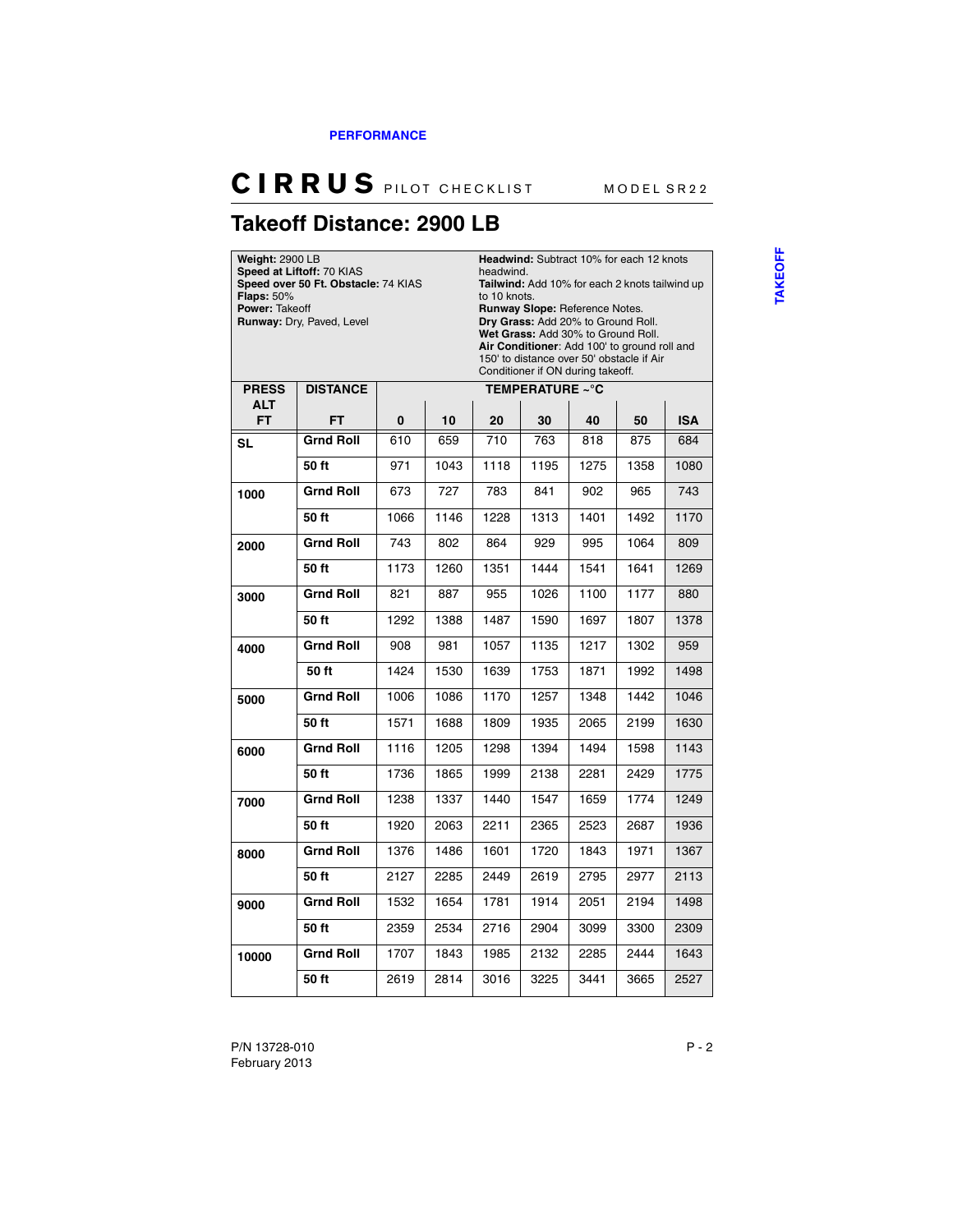### <span id="page-25-0"></span>**Cruise Performance**

#### **Conditions:**

- Weight........................................................................................................ 3400 LB • Winds ............................................................................................................... Zero
	-

#### • Note •

Subtract 10 KTAS if nose wheel pant and fairing removed. Lower KTAS by 10% if nose and main wheel pants & fairings are removed.

Aircraft with optional Air Conditioning System - Cruise performance is reduced by 2 knots. For maximum performance, turn air-conditioner off.

Aircraft with optional Enhanced Vision System; Cruise performance is reduced by up to 1 knot.

| <b>Press</b> |            |            | $ISA - 30^{\circ}C$ |             |            | <b>ISA</b> |             |            | $ISA + 30^{\circ}C$ |             |            |
|--------------|------------|------------|---------------------|-------------|------------|------------|-------------|------------|---------------------|-------------|------------|
| Alt          | <b>RPM</b> | <b>MAP</b> | <b>PWR</b>          | <b>KTAS</b> | <b>GPH</b> | <b>PWR</b> | <b>KTAS</b> | <b>GPH</b> | <b>PWR</b>          | <b>KTAS</b> | <b>GPH</b> |
| 2000         | 2700       | 27.4       | 103%                | 186         | 24.6       | 98%        | 186         | 23.3       | 93%                 | 181         | 22.0       |
|              | 2600       | 27.4       | 99%                 | 183         | 23.5       | 94%        | 183         | 22.2       | 89%                 | 178         | 21.5       |
|              | 2500       | 27.4       | 93%                 | 179         | 22.1       | 88%        | 179         | 20.9       | 84%                 | 174         | 20.8       |
|              | 2500       | 26.4       | 89%                 | 176         | 21.1       | 84%        | 176         | 19.9       | 80%                 | 171         | 20.2       |
|              | 2500       | 25.4       | 84%                 | 173         | 20.0       | 80%        | 173         | 19.0       | 76%                 | 168         | 19.5       |
|              | 2500       | 24.4       | 80%                 | 170         | 19.0       | 76%        | 170         | 18.0       | 72%                 | 165         | 18.8       |
|              | 2500       | 23.4       | 76%                 | 167         | 18.0       | 72%        | 167         | 17.0       | 68%                 | 162         | 18.1       |
| 4000         | 2700       | 25.4       | 96%                 | 185         | 22.9       | 91%        | 185         | 21.6       | 87%                 | 180         | 20.8       |
|              | 2600       | 25.4       | 92%                 | 182         | 21.9       | 87%        | 182         | 20.7       | 83%                 | 177         | 20.6       |
|              | 2500       | 25.4       | 87%                 | 178         | 20.6       | 82%        | 178         | 19.5       | 78%                 | 173         | 19.9       |
|              | 2500       | 24.4       | 82%                 | 175         | 19.5       | 78%        | 175         | 18.5       | 74%                 | 170         | 19.2       |
|              | 2500       | 23.4       | 78%                 | 172         | 18.5       | 74%        | 172         | 17.5       | 70%                 | 167         | 18.5       |
|              | 2500       | 22.4       | 73%                 | 169         | 17.4       | 69%        | 169         | 16.5       | 66%                 | 163         | 17.7       |
|              | 2500       | 21.4       | 69%                 | 165         | 16.4       | 65%        | 165         | 15.5       | 62%                 | 159         | 16.9       |
| 6000         | 2700       | 23.5       | 89%                 | 184         | 21.2       | 85%        | 184         | 20.1       | 81%                 | 179         | 19.6       |
|              | 2600       | 23.5       | 85%                 | 181         | 20.3       | 81%        | 181         | 19.2       | 77%                 | 176         | 19.1       |
|              | 2500       | 23.5       | 80%                 | 177         | 19.1       | 76%        | 177         | 18.1       | 72%                 | 172         | 18.3       |
|              | 2500       | 22.5       | 76%                 | 174         | 18.1       | 72%        | 174         | 17.1       | 68%                 | 169         | 17.6       |
|              | 2500       | 21.5       | 72%                 | 170         | 17.0       | 68%        | 170         | 16.1       | 64%                 | 165         | 16.9       |
|              | 2500       | 20.5       | 67%                 | 166         | 15.9       | 64%        | 166         | 15.1       | 60%                 | 161         | 16.1       |
|              | 2500       | 19.5       | 63%                 | 162         | 14.9       | 59%        | 162         | 14.1       | 56%                 | 157         | 15.3       |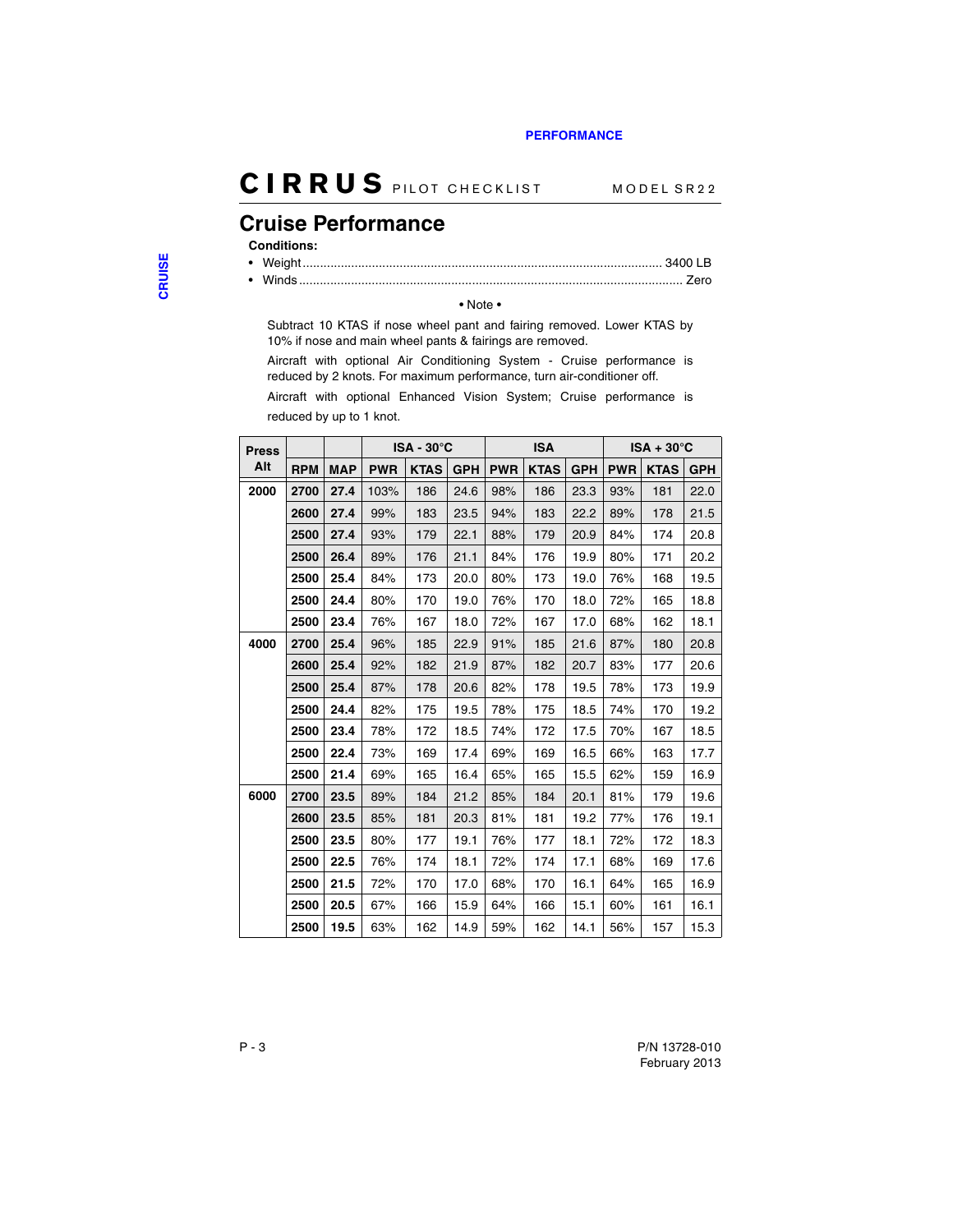#### **[PERFORMANCE](#page-22-0)**

# CIRRUS PILOT CHECKLIST MODEL SR22

| <b>Press</b> | ISA - 30°C |            | <b>ISA</b> |             |            | $ISA + 30^{\circ}C$ |             |            |            |             |            |
|--------------|------------|------------|------------|-------------|------------|---------------------|-------------|------------|------------|-------------|------------|
| Alt          | <b>RPM</b> | <b>MAP</b> | <b>PWR</b> | <b>KTAS</b> | <b>GPH</b> | <b>PWR</b>          | <b>KTAS</b> | <b>GPH</b> | <b>PWR</b> | <b>KTAS</b> | <b>GPH</b> |
| 8000         | 2700       | 21.7       | 83%        | 183         | 19.7       | 78%                 | 183         | 18.6       | 75%        | 178         | 17.7       |
|              | 2600       | 21.7       | 79%        | 180         | 18.8       | 75%                 | 180         | 17.8       | 71%        | 175         | 17.0       |
|              | 2500       | 21.7       | 75%        | 176         | 17.7       | 71%                 | 176         | 16.8       | 67%        | 171         | 16.0       |
|              | 2500       | 20.7       | 70%        | 172         | 16.7       | 66%                 | 172         | 15.8       | 63%        | 167         | 15.0       |
|              | 2500       | 19.7       | 66%        | 168         | 15.6       | 62%                 | 168         | 14.8       | 59%        | 163         | 14.0       |
|              | 2500       | 18.7       | 61%        | 163         | 14.5       | 58%                 | 163         | 13.8       | 55%        | 158         | 13.1       |
|              | 2500       | 17.7       | 57%        | 159         | 13.5       | 54%                 | 159         | 12.8       | 51%        | 153         | 12.1       |
| 10000        | 2700       | 20.0       | 77%        | 182         | 18.2       | 73%                 | 182         | 17.3       | 69%        | 176         | 16.4       |
|              | 2600       | 20.0       | 71%        | 177         | 17.0       | 68%                 | 177         | 16.1       | 64%        | 172         | 15.3       |
|              | 2500       | 20.0       | 67%        | 173         | 16.0       | 64%                 | 173         | 15.1       | 61%        | 167         | 14.4       |
|              | 2500       | 19.0       | 63%        | 168         | 14.9       | 59%                 | 168         | 14.1       | 56%        | 163         | 13.4       |
|              | 2500       | 18.0       | 58%        | 163         | 13.8       | 55%                 | 163         | 13.1       | 52%        | 158         | 12.5       |
|              | 2500       | 17.0       | 54%        | 158         | 12.8       | 51%                 | 158         | 12.1       | 48%        | 153         | 11.5       |
| 12000        | 2700       | 18.5       | 71%        | 180         | 16.9       | 67%                 | 180         | 16.0       | 64%        | 175         | 15.2       |
|              | 2600       | 18.5       | 68%        | 177         | 16.2       | 64%                 | 177         | 15.3       | 61%        | 172         | 14.5       |
|              | 2500       | 18.5       | 64%        | 173         | 15.2       | 60%                 | 173         | 14.4       | 58%        | 167         | 13.7       |
|              | 2500       | 17.5       | 59%        | 168         | 14.1       | 56%                 | 168         | 13.4       | 53%        | 162         | 12.7       |
|              | 2500       | 16.5       | 55%        | 162         | 13.0       | 52%                 | 162         | 12.3       | 49%        | 157         | 11.7       |
|              | 2500       | 15.5       | 50%        | 156         | 12.0       | 48%                 | 156         | 11.3       | 45%        | 151         | 10.8       |
| 14000        | 2700       | 17.1       | 66%        | 178         | 15.6       | 62%                 | 178         | 14.8       | 59%        | 173         | 14.1       |
|              | 2600       | 17.1       | 63%        | 175         | 14.9       | 60%                 | 175         | 14.1       | 57%        | 170         | 13.5       |
|              | 2500       | 17.1       | 59%        | 171         | 14.1       | 56%                 | 171         | 13.3       | 53%        | 165         | 12.7       |
|              | 2500       | 16.1       | 55%        | 165         | 13.0       | 52%                 | 165         | 12.3       | 49%        | 159         | 11.7       |
|              | 2500       | 15.1       | 50%        | 159         | 11.9       | 47%                 | 159         | 11.2       | 45%        | 153         | 10.7       |
| 16000        | 2700       | 15.8       | 61%        | 176         | 14.5       | 58%                 | 176         | 13.7       | 55%        | 171         | 13.0       |
|              | 2600       | 15.8       | 58%        | 173         | 13.8       | 55%                 | 173         | 13.1       | 52%        | 167         | 12.5       |
|              | 2500       | 15.8       | 55%        | 168         | 13.0       | 52%                 | 168         | 12.3       | 49%        | 163         | 11.7       |
|              | 2500       | 14.8       | 50%        | 162         | 11.9       | 47%                 | 162         | 11.3       | 45%        | 156         | 10.7       |
| 17000        | 2700       | 15.2       | 59%        | 175         | 13.9       | 55%                 | 175         | 13.2       | 53%        | 169         | 12.5       |
|              | 2600       | 15.2       | 56%        | 171         | 13.3       | 53%                 | 171         | 12.6       | 50%        | 166         | 12.0       |
|              | 2500       | 15.2       | 53%        | 167         | 12.5       | 50%                 | 167         | 11.9       | 47%        | 162         | 11.3       |
|              | 2500       | 14.2       | 48%        | 160         | 11.4       | 45%                 | 160         | 10.8       | 43%        | 155         | 10.3       |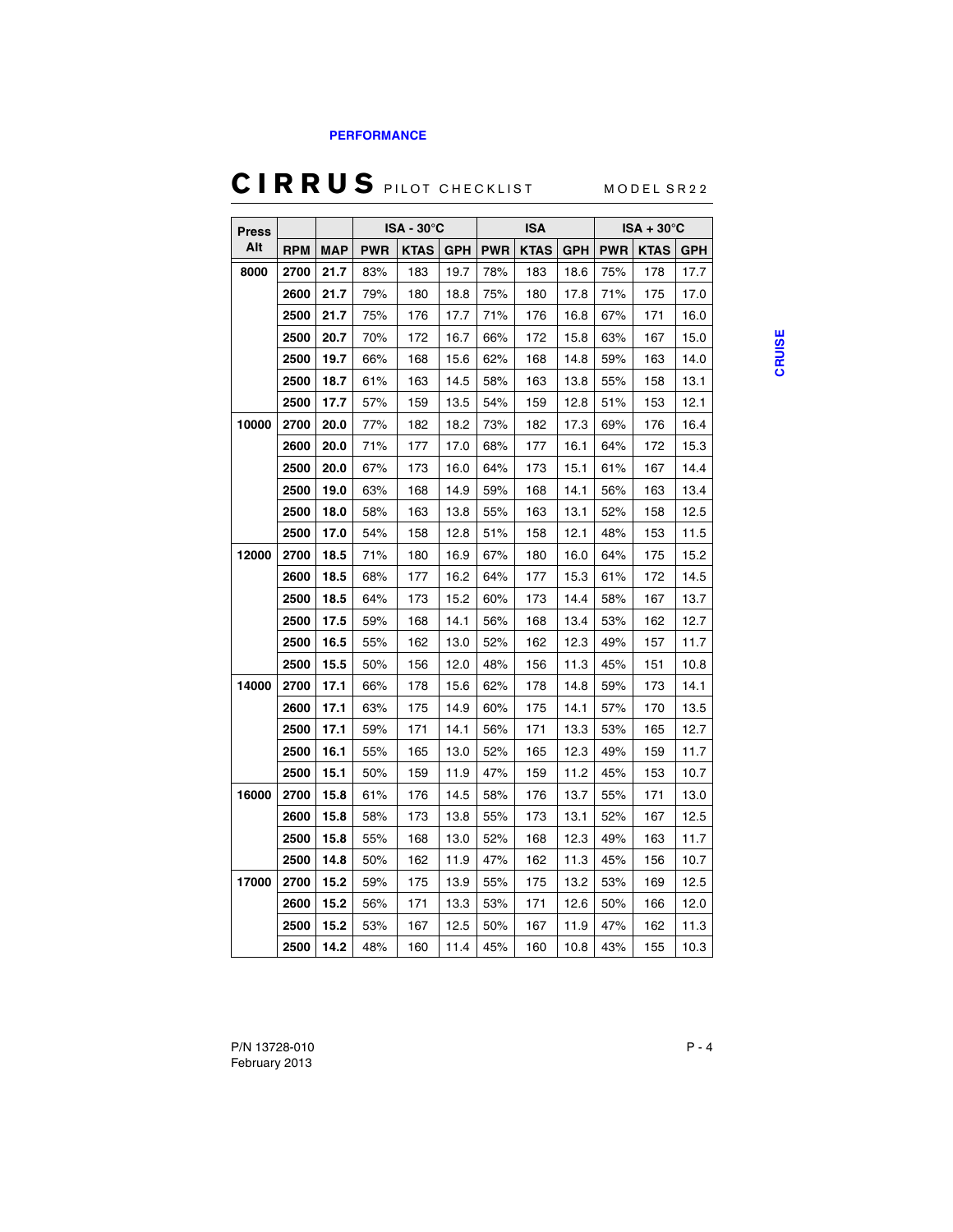### <span id="page-27-0"></span>**Landing Distance**

**WEIGHT:** 3600 LB

**Speed over 50 Ft Obstacle:** 79 KIAS **Flaps:** 100% **Power:** Idle **Runway:** Dry, Paved, Level

**Headwind:** Subtract 10% for each 13 knots headwind.

**Tailwind:** Add 10% for each 2 knots tailwind up to 10 knots. **Runway Slope:** Reference Notes **Dry Grass:** Add 20% to Ground Roll **Wet Grass:** Add 60% to Ground Roll

| <b>PRESS</b>      | <b>DISTANCE</b>  | TEMPERATURE ~°C |      |      |      |      |      |            |  |  |
|-------------------|------------------|-----------------|------|------|------|------|------|------------|--|--|
| <b>ALT</b><br>FT. | FT.              | 0               | 10   | 20   | 30   | 40   | 50   | <b>ISA</b> |  |  |
| <b>SL</b>         | <b>Grnd Roll</b> | 1117            | 1158 | 1198 | 1239 | 1280 | 1321 | 1178       |  |  |
|                   | Total            | 2447            | 2505 | 2565 | 2625 | 2685 | 2747 | 2535       |  |  |
| 1000              | Grnd Roll        | 1158            | 1200 | 1243 | 1285 | 1327 | 1370 | 1213       |  |  |
|                   | <b>Total</b>     | 2506            | 2567 | 2630 | 2693 | 2757 | 2821 | 2585       |  |  |
| 2000              | <b>Grnd Roll</b> | 1201            | 1245 | 1289 | 1333 | 1377 | 1421 | 1250       |  |  |
|                   | <b>Total</b>     | 2568            | 2633 | 2699 | 2765 | 2832 | 2900 | 2636       |  |  |
| 3000              | <b>Grnd Roll</b> | 1246            | 1292 | 1337 | 1383 | 1428 | 1474 | 1287       |  |  |
|                   | Total            | 2635            | 2702 | 2771 | 2841 | 2911 | 2983 | 2691       |  |  |
| 4000              | <b>Grnd Roll</b> | 1293            | 1340 | 1388 | 1435 | 1482 | 1530 | 1326       |  |  |
|                   | <b>Total</b>     | 2705            | 2776 | 2848 | 2922 | 2996 | 3070 | 2748       |  |  |
| 5000              | Grnd Roll        | 1342            | 1391 | 1440 | 1489 | 1539 | 1588 | 1367       |  |  |
|                   | <b>Total</b>     | 2779            | 2854 | 2930 | 3007 | 3085 | 3163 | 2808       |  |  |
| 6000              | <b>Grnd Roll</b> | 1393            | 1444 | 1495 | 1546 | 1598 | 1649 | 1409       |  |  |
|                   | Total            | 2857            | 2936 | 3016 | 3097 | 3179 | 3261 | 2871       |  |  |
| 7000              | <b>Grnd Roll</b> | 1447            | 1500 | 1553 | 1606 | 1659 | 1712 | 1453       |  |  |
|                   | <b>Total</b>     | 2941            | 3024 | 3108 | 3193 | 3279 | 3365 | 2937       |  |  |
| 8000              | Grnd Roll        | 1503            | 1558 | 1613 | 1668 | 1724 | 1779 | 1499       |  |  |
|                   | Total            | 3029            | 3116 | 3205 | 3294 | 3384 | 3475 | 3006       |  |  |
| 9000              | <b>Grnd Roll</b> | 1562            | 1619 | 1677 | 1734 | 1791 | 1848 | 1546       |  |  |
|                   | Total            | 3122            | 3214 | 3307 | 3401 | 3496 | 3592 | 3079       |  |  |
| 10000             | <b>Grnd Roll</b> | 1624            | 1683 | 1743 | 1802 | 1862 | 1921 | 1595       |  |  |
|                   | <b>Total</b>     | 3221            | 3318 | 3416 | 3515 | 3614 | 3715 | 3155       |  |  |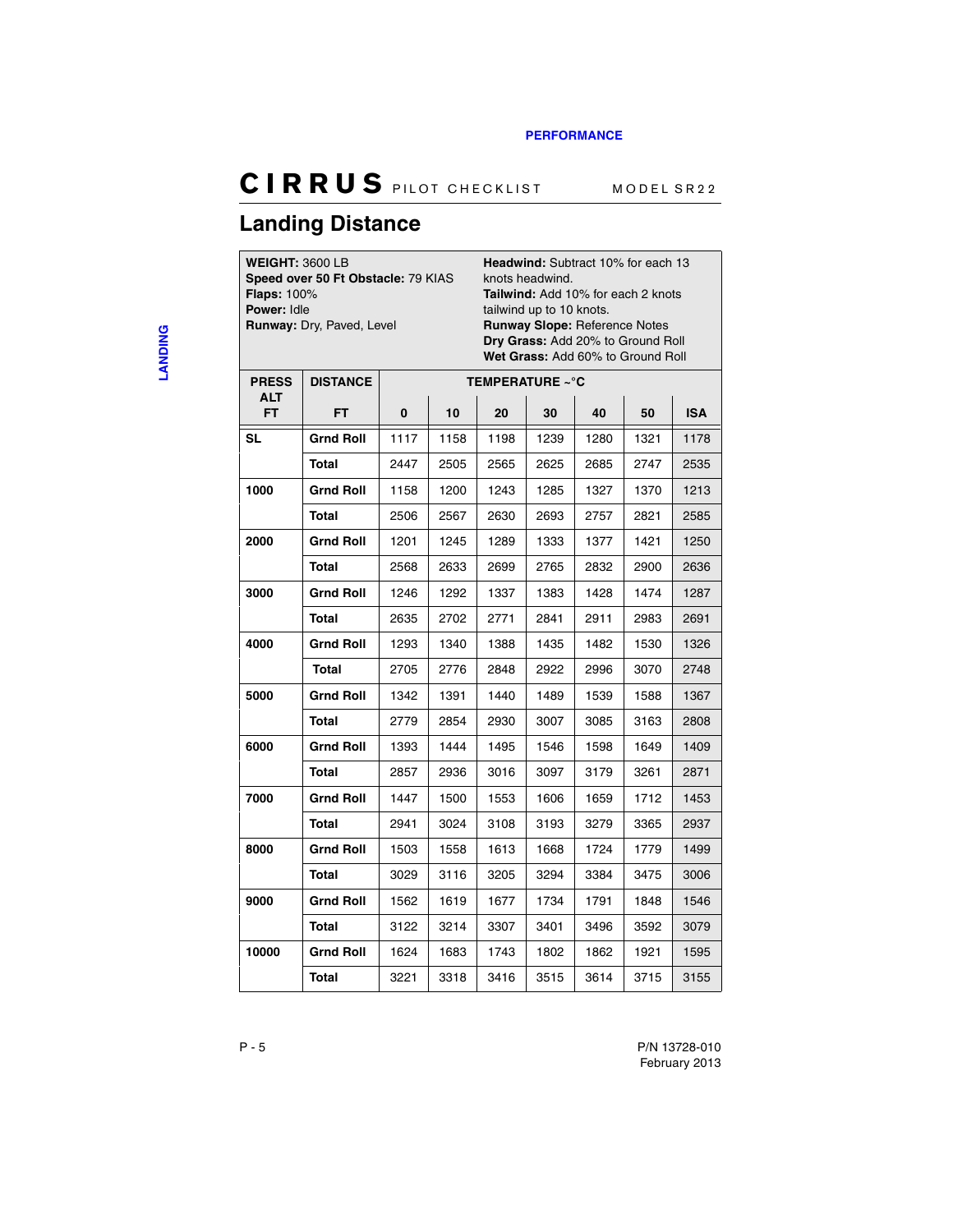### <span id="page-28-0"></span>**Stall Speeds with Ice Accumulation**

#### **Conditions:**

• Note •

Altitude loss during wings level stall may be 600 feet or more.

KIAS values may not be accurate at stall.

| Weight          | <b>Bank</b> |                            |                 | <b>STALL SPEEDS</b> |             |
|-----------------|-------------|----------------------------|-----------------|---------------------|-------------|
|                 | Angle       | Flaps 0%<br><b>Full Up</b> |                 | Flaps 50%           |             |
| <b>LB</b>       | Deg         | <b>KIAS</b>                | <b>KCAS</b>     | <b>KIAS</b>         | <b>KCAS</b> |
| 3600            | 0           | $\overline{77}$            | $\overline{76}$ | 72                  | 69          |
|                 | 15          | 79                         | 77              | 73                  | 70          |
| <b>Most FWD</b> | 30          | 83                         | 82              | 75                  | 74          |
| СG              | 45          | 91                         | 90              | 82                  | 82          |
|                 | 60          | 107                        | 107             | 95                  | 98          |
| 3600            | 0           | 77                         | 76              | 72                  | 69          |
|                 | 15          | 79                         | 77              | 73                  | 70          |
| Most            | 30          | 83                         | 82              | 75                  | 74          |
| <b>AFT</b>      | 45          | 91                         | 90              | 82                  | 82          |
| СG              | 60          | 107                        | 107             | 95                  | 98          |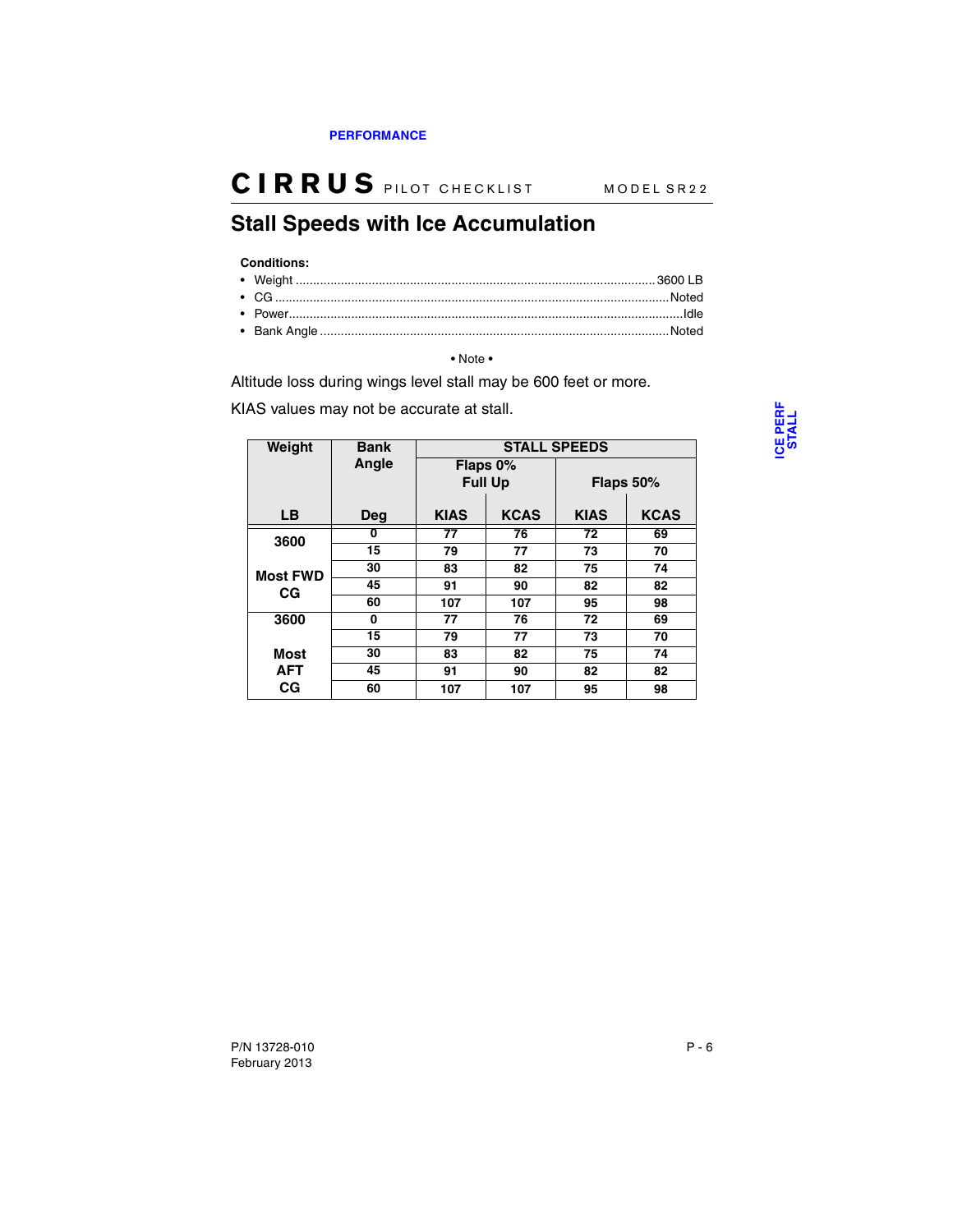### <span id="page-29-0"></span>**Cruise Performance with Ice Accumulation**

#### **Conditions:**

#### • Note •

Aircraft with optional Air Conditioning System - Cruise performance is reduced by 2 knots. For maximum performance, the air-conditioner should be off.

|            | 2000 Feet Pressure Altitude |            |                  |            |            |                     |            |            |                                   |            |  |
|------------|-----------------------------|------------|------------------|------------|------------|---------------------|------------|------------|-----------------------------------|------------|--|
|            |                             |            | ISA-30°C (-19°C) |            |            | ISA $(11^{\circ}C)$ |            |            | $ISA + 30^{\circ}C (41^{\circ}C)$ |            |  |
| <b>RPM</b> | <b>MAP</b>                  | <b>PWR</b> | <b>KTAS</b>      | <b>GPH</b> | <b>PWR</b> | <b>KTAS</b>         | <b>GPH</b> | <b>PWR</b> | <b>KTAS</b>                       | <b>GPH</b> |  |
| 2700       | 27.4                        | 103%       | 160              | 24.6       |            |                     |            |            |                                   |            |  |
| 2600       | 27.4                        | 99%        | 157              | 23.5       |            |                     |            |            |                                   |            |  |
| 2500       | 27.4                        | 93%        | 153              | 22.1       |            |                     |            |            |                                   |            |  |
| 2500       | 26.4                        | 89%        | 150              | 21.1       |            |                     |            |            |                                   |            |  |
| 2500       | 25.4                        | 84%        | 146              | 20.0       |            |                     |            |            |                                   |            |  |
| 2500       | 24.4                        | 80%        | 142              | 19.0       |            |                     |            |            |                                   |            |  |
| 2500       | 23.4                        | 76%        | 137              | 18.0       |            |                     |            |            |                                   |            |  |

|            | 4000 Feet Pressure Altitude |            |                  |            |                    |             |            |                                   |             |            |  |
|------------|-----------------------------|------------|------------------|------------|--------------------|-------------|------------|-----------------------------------|-------------|------------|--|
|            |                             |            | ISA-30°C (-23°C) |            | ISA $(7^{\circ}C)$ |             |            | $ISA + 30^{\circ}C (37^{\circ}C)$ |             |            |  |
| <b>RPM</b> | <b>MAP</b>                  | <b>PWR</b> | <b>KTAS</b>      | <b>GPH</b> | <b>PWR</b>         | <b>KTAS</b> | <b>GPH</b> | <b>PWR</b>                        | <b>KTAS</b> | <b>GPH</b> |  |
| 2700       | 25.4                        | 96%        | 158              | 22.9       |                    |             |            |                                   |             |            |  |
| 2600       | 25.4                        | 92%        | 155              | 21.9       |                    |             |            |                                   |             |            |  |
| 2500       | 25.4                        | 87%        | 150              | 20.6       |                    |             |            |                                   |             |            |  |
| 2500       | 24.4                        | 82%        | 146              | 19.5       |                    |             |            |                                   |             |            |  |
| 2500       | 23.4                        | 78%        | 141              | 18.5       |                    |             |            |                                   |             |            |  |
| 2500       | 22.4                        | 73%        | 136              | 17.4       |                    |             |            |                                   |             |            |  |
| 2500       | 21.4                        | 69%        | 130              | 16.4       |                    |             |            |                                   |             |            |  |

|            | 6000 Feet Pressure Altitude |            |                   |            |            |                   |            |            |                                   |            |  |
|------------|-----------------------------|------------|-------------------|------------|------------|-------------------|------------|------------|-----------------------------------|------------|--|
|            |                             |            | ISA -30°C (-27°C) |            |            | $ISA(3^{\circ}C)$ |            |            | $ISA + 30^{\circ}C (33^{\circ}C)$ |            |  |
| <b>RPM</b> | <b>MAP</b>                  | <b>PWR</b> | <b>KTAS</b>       | <b>GPH</b> | <b>PWR</b> | <b>KTAS</b>       | <b>GPH</b> | <b>PWR</b> | <b>KTAS</b>                       | <b>GPH</b> |  |
| 2700       | 23.5                        | 89%        | 155               | 21.2       | 85%        | 155               | 20.1       |            |                                   |            |  |
| 2600       | 23.5                        | 85%        | 151               | 20.3       | 81%        | 151               | 19.2       |            |                                   |            |  |
| 2500       | 23.5                        | 80%        | 146               | 19.1       | 76%        | 146               | 18.1       |            |                                   |            |  |
| 2500       | 22.5                        | 76%        | 140               | 18.1       | 72%        | 140               | 17.1       |            |                                   |            |  |
| 2500       | 21.5                        | 72%        | 134               | 17.0       | 68%        | 134               | 16.1       |            |                                   |            |  |
| 2500       | 20.5                        | 67%        | 128               | 15.9       | 64%        | 128               | 15.1       |            |                                   |            |  |
| 2500       | 19.5                        | 63%        | 120               | 14.9       | 59%        | 120               | 14.1       |            |                                   |            |  |

February 2013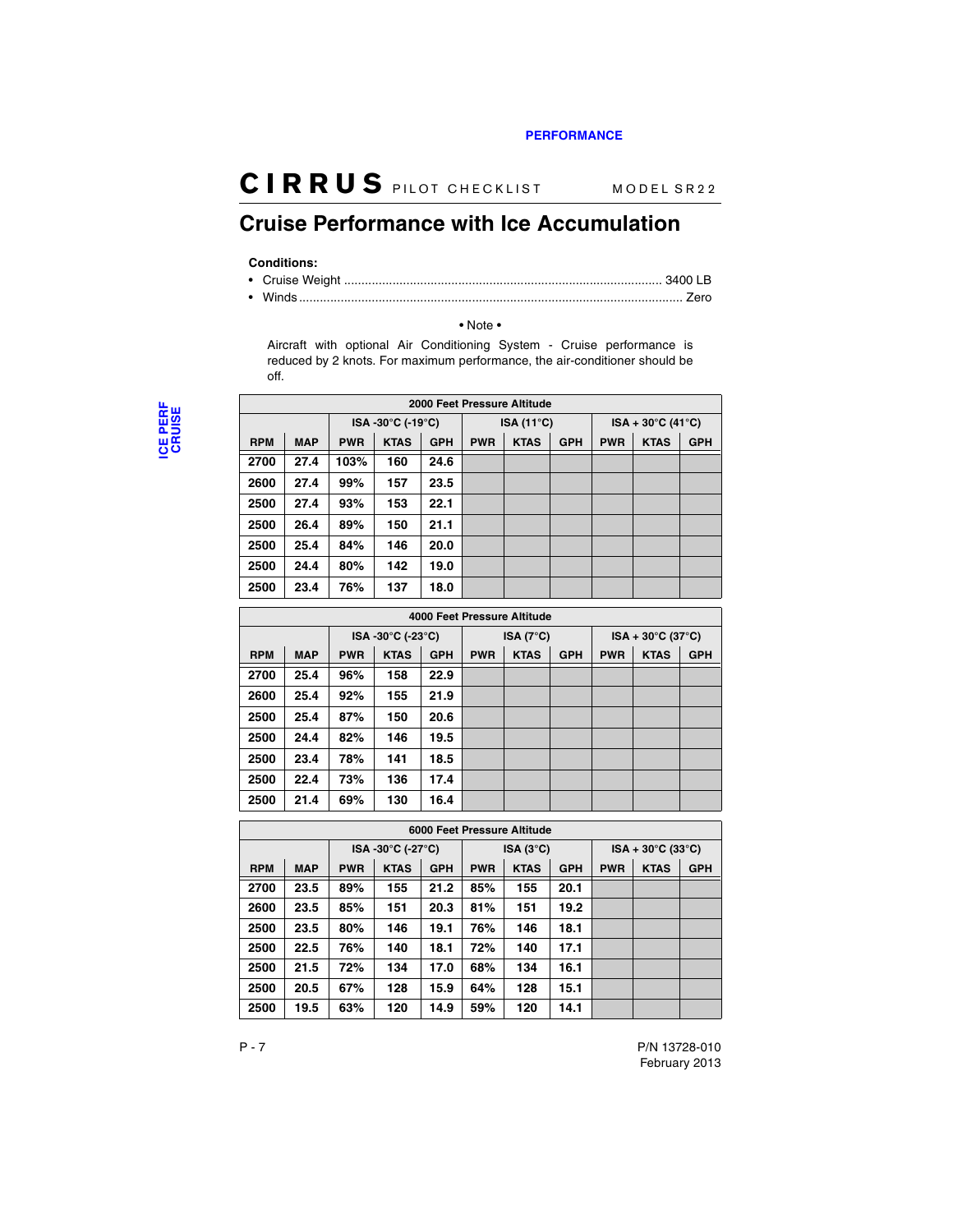## <span id="page-30-0"></span>**Cruise Performance with Ice Accumulation**

|            | 8000 Feet Pressure Altitude |            |                   |            |            |                     |            |            |                                   |            |  |
|------------|-----------------------------|------------|-------------------|------------|------------|---------------------|------------|------------|-----------------------------------|------------|--|
|            |                             |            | ISA -30°C (-31°C) |            |            | ISA $(-1^{\circ}C)$ |            |            | $ISA + 30^{\circ}C (29^{\circ}C)$ |            |  |
| <b>RPM</b> | <b>MAP</b>                  | <b>PWR</b> | <b>KTAS</b>       | <b>GPH</b> | <b>PWR</b> | <b>KTAS</b>         | <b>GPH</b> | <b>PWR</b> | <b>KTAS</b>                       | <b>GPH</b> |  |
| 2700       | 21.7                        | 83%        | 150               | 19.7       | 78%        | 150                 | 18.6       |            |                                   |            |  |
| 2600       | 21.7                        | 79%        | 146               | 18.8       | 75%        | 146                 | 17.8       |            |                                   |            |  |
| 2500       | 21.7                        | 75%        | 140               | 17.7       | 71%        | 140                 | 16.8       |            |                                   |            |  |
| 2500       | 20.7                        | 70%        | 133               | 16.7       | 66%        | 133                 | 15.8       |            |                                   |            |  |
| 2500       | 19.7                        | 66%        | 126               | 15.6       | 62%        | 126                 | 14.8       |            |                                   |            |  |
| 2500       | 18.7                        | 61%        | 117               | 14.5       | 58%        | 117                 | 13.8       |            |                                   |            |  |
| 2500       | 17.7                        | 57%        | 108               | 13.5       | 54%        | 108                 | 12.8       |            |                                   |            |  |

|            | 10,000 Feet Pressure Altitude |                   |             |            |                     |             |            |                                   |             |            |
|------------|-------------------------------|-------------------|-------------|------------|---------------------|-------------|------------|-----------------------------------|-------------|------------|
|            |                               | ISA -30°C (-35°C) |             |            | ISA $(-5^{\circ}C)$ |             |            | $ISA + 30^{\circ}C (25^{\circ}C)$ |             |            |
| <b>RPM</b> | <b>MAP</b>                    | <b>PWR</b>        | <b>KTAS</b> | <b>GPH</b> | <b>PWR</b>          | <b>KTAS</b> | <b>GPH</b> | <b>PWR</b>                        | <b>KTAS</b> | <b>GPH</b> |
| 2700       | 20.0                          | 77%               | 144         | 18.2       | 73%                 | 144         | 17.3       |                                   |             |            |
| 2600       | 20.0                          | 71%               | 136         | 17.0       | 68%                 | 136         | 16.1       |                                   |             |            |
| 2500       | 20.0                          | 67%               | 129         | 16.0       | 64%                 | 129         | 15.1       |                                   |             |            |
| 2500       | 19.0                          | 63%               | 120         | 14.9       | 59%                 | 120         | 14.1       |                                   |             |            |
| 2500       | 18.0                          | 58%               | 111         | 13.8       | 55%                 | 111         | 13.1       |                                   |             |            |
| 2500       | 17.0                          | 54%               | 100         | 12.8       | 51%                 | 100         | 12.1       |                                   |             |            |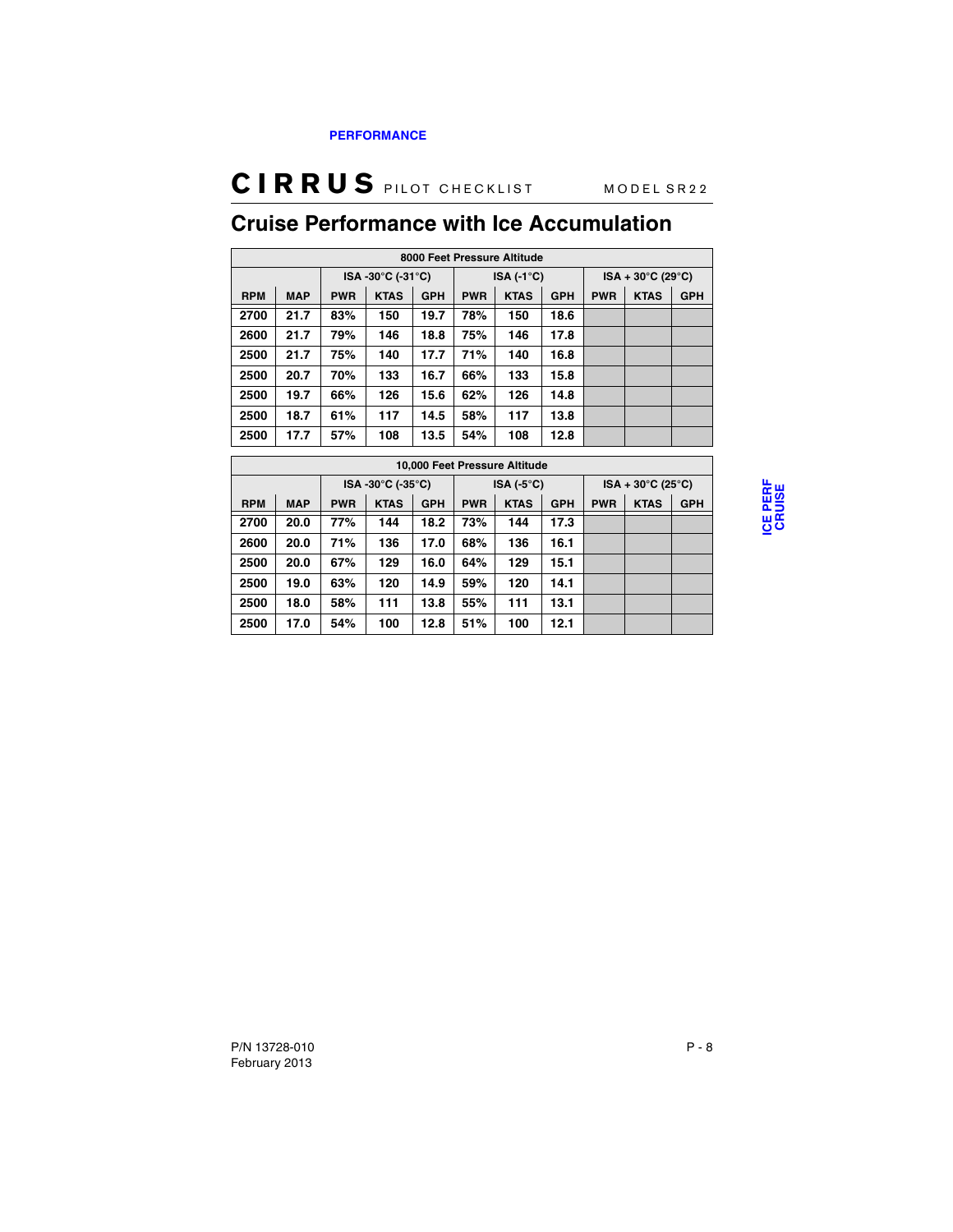#### <span id="page-31-0"></span>**Landing Distance with Ice Accumulation**

#### • Note •

Sloped Runway - Increase distances by 27% of ground roll distance for each 1% downslope. Decrease distances by 9% of ground roll distance for each 1% upslope.

Associated balked landing climb gradient less than 3.3% shown in heavier table borders.

|                            | <b>WEIGHT: 3600 LB</b><br>Speed over 50 Ft Obstacle: 88 KIAS |       |       | Headwind: Subtract 10% for each 13<br>knots headwind. |                                                                           |            |  |  |
|----------------------------|--------------------------------------------------------------|-------|-------|-------------------------------------------------------|---------------------------------------------------------------------------|------------|--|--|
|                            | <b>Flaps: 50%</b>                                            |       |       |                                                       | Tailwind: Add 10% for each 2 knots                                        |            |  |  |
|                            | <b>Power:</b> Smooth power reduction from obstacle to        |       |       | tailwind up to 10 knots.                              |                                                                           |            |  |  |
|                            | idle at touchdown.<br>Runway: Dry, Paved, Level              |       |       |                                                       | <b>Runway Slope: Reference Notes</b><br>Dry Grass: Add 20% to Ground Roll |            |  |  |
|                            |                                                              |       |       |                                                       | Wet Grass: Add 60% to Ground Roll                                         |            |  |  |
| <b>PRESS</b><br><b>ALT</b> | <b>DISTANCE</b>                                              |       |       | TEMPERATURE ~°C                                       |                                                                           |            |  |  |
| <b>FT</b>                  | FT.                                                          | $-20$ | $-10$ | 0                                                     | 5                                                                         | <b>ISA</b> |  |  |
| SL                         | <b>Grnd Roll</b>                                             | 1356  | 1409  | 1463                                                  | 1489                                                                      |            |  |  |
|                            | <b>Total</b>                                                 | 2833  | 2908  | 2984                                                  | 3022                                                                      |            |  |  |
| 1000                       | <b>Grnd Roll</b>                                             | 1406  | 1461  | 1517                                                  | 1544                                                                      |            |  |  |
|                            | <b>Total</b>                                                 | 2903  | 2981  | 3061                                                  | 3101                                                                      |            |  |  |
| 2000                       | <b>Grnd Roll</b>                                             | 1458  | 1516  | 1573                                                  | 1602                                                                      |            |  |  |
|                            | <b>Total</b>                                                 | 2977  | 3059  | 3143                                                  | 3185                                                                      |            |  |  |
| 3000                       | <b>Grnd Roll</b>                                             | 1513  | 1572  | 1632                                                  | 1662                                                                      |            |  |  |
|                            | <b>Total</b>                                                 | 3055  | 3142  | 3229                                                  | 3274                                                                      |            |  |  |
| 4000                       | <b>Grnd Roll</b>                                             | 1570  | 1632  | 1694                                                  | 1725                                                                      |            |  |  |
|                            | Total                                                        | 3138  | 3229  | 3321                                                  | 3367                                                                      |            |  |  |
| 5000                       | <b>Grnd Roll</b>                                             | 1629  | 1694  | 1758                                                  | 1790                                                                      |            |  |  |
|                            | <b>Total</b>                                                 | 3225  | 3321  | 3418                                                  | 3466                                                                      |            |  |  |
| 6000                       | <b>Grnd Roll</b>                                             | 1692  | 1758  | 1825                                                  | 1859                                                                      |            |  |  |
|                            | <b>Total</b>                                                 | 3318  | 3418  | 3520                                                  | 3571                                                                      |            |  |  |
| 7000                       | <b>Grnd Roll</b>                                             | 1757  | 1826  | 1896                                                  | 1930                                                                      |            |  |  |
|                            | <b>Total</b>                                                 | 3416  | 3522  | 3628                                                  | 3682                                                                      |            |  |  |
| 8000                       | <b>Grnd Roll</b>                                             | 1825  | 1897  | 1969                                                  | 2005                                                                      | 1963       |  |  |
|                            | <b>Total</b>                                                 | 3520  | 3631  | 3743                                                  | 3800                                                                      | 3583       |  |  |
| 9000                       | <b>Grnd Roll</b>                                             | 1896  | 1971  | 2046                                                  | 2084                                                                      | 2025       |  |  |
|                            | Total                                                        | 3630  | 3746  | 3864                                                  | 3924                                                                      | 3656       |  |  |
| 10000                      | <b>Grnd Roll</b>                                             | 1971  | 2049  | 2127                                                  | 2166                                                                      | 2089       |  |  |
|                            | <b>Total</b>                                                 | 3746  | 3869  | 3993                                                  | 4055                                                                      | 3733       |  |  |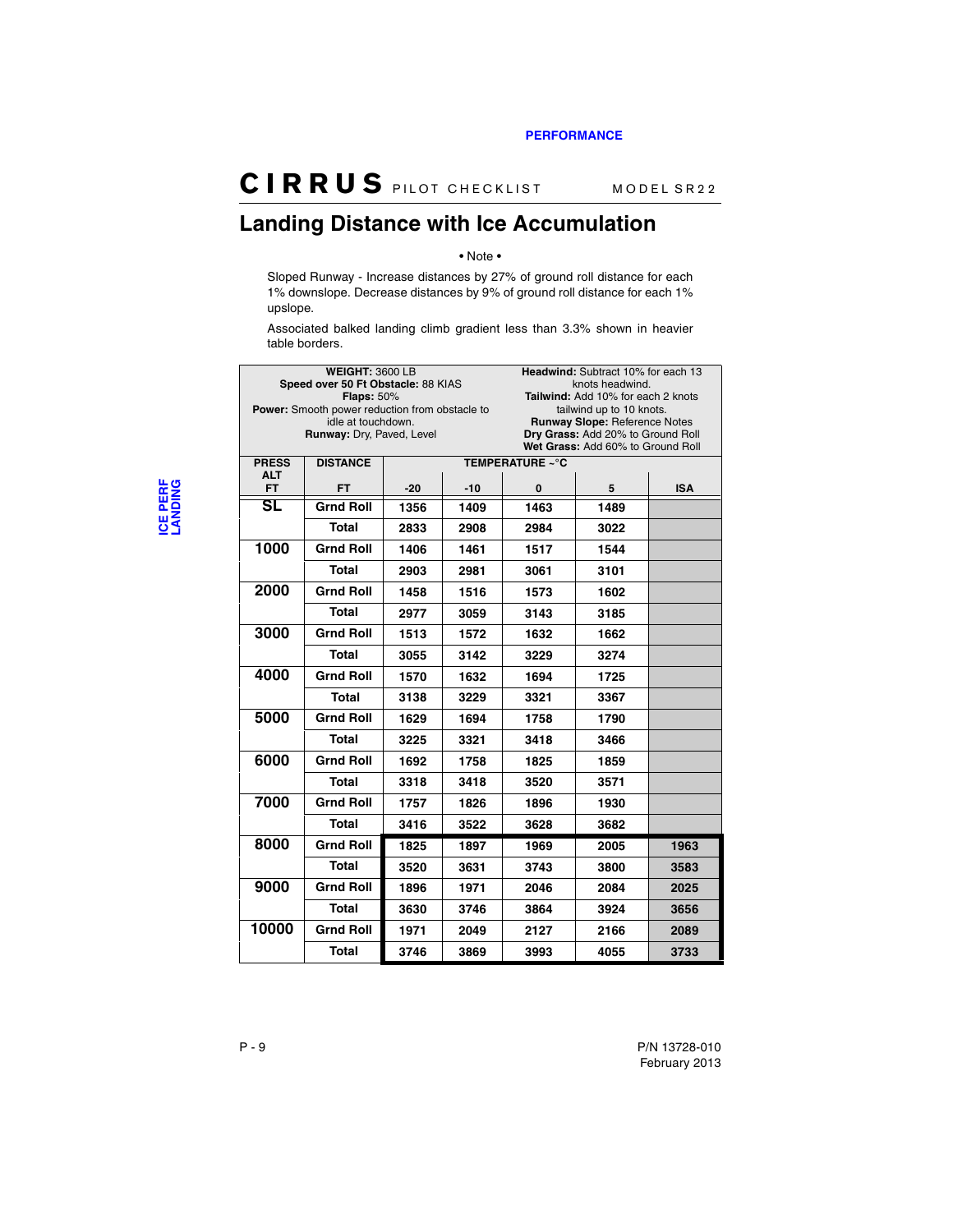#### <span id="page-32-0"></span>**Wind Components**

- Runway Heading .......................... 10° Wind/Flight Path Angle .................50°
- 
- 

## **Conditions: Example: (See Chart )**

• Wind Direction .............................. 60° Crosswind Component......... 12 Knots • Wind Velocity........................15 Knots Headwind Component ......... 10 Knots

#### • Note •

The maximum demonstrated crosswind is 21 knots. Value not considered limiting.



P/N 13728-010 P - 10 February 2013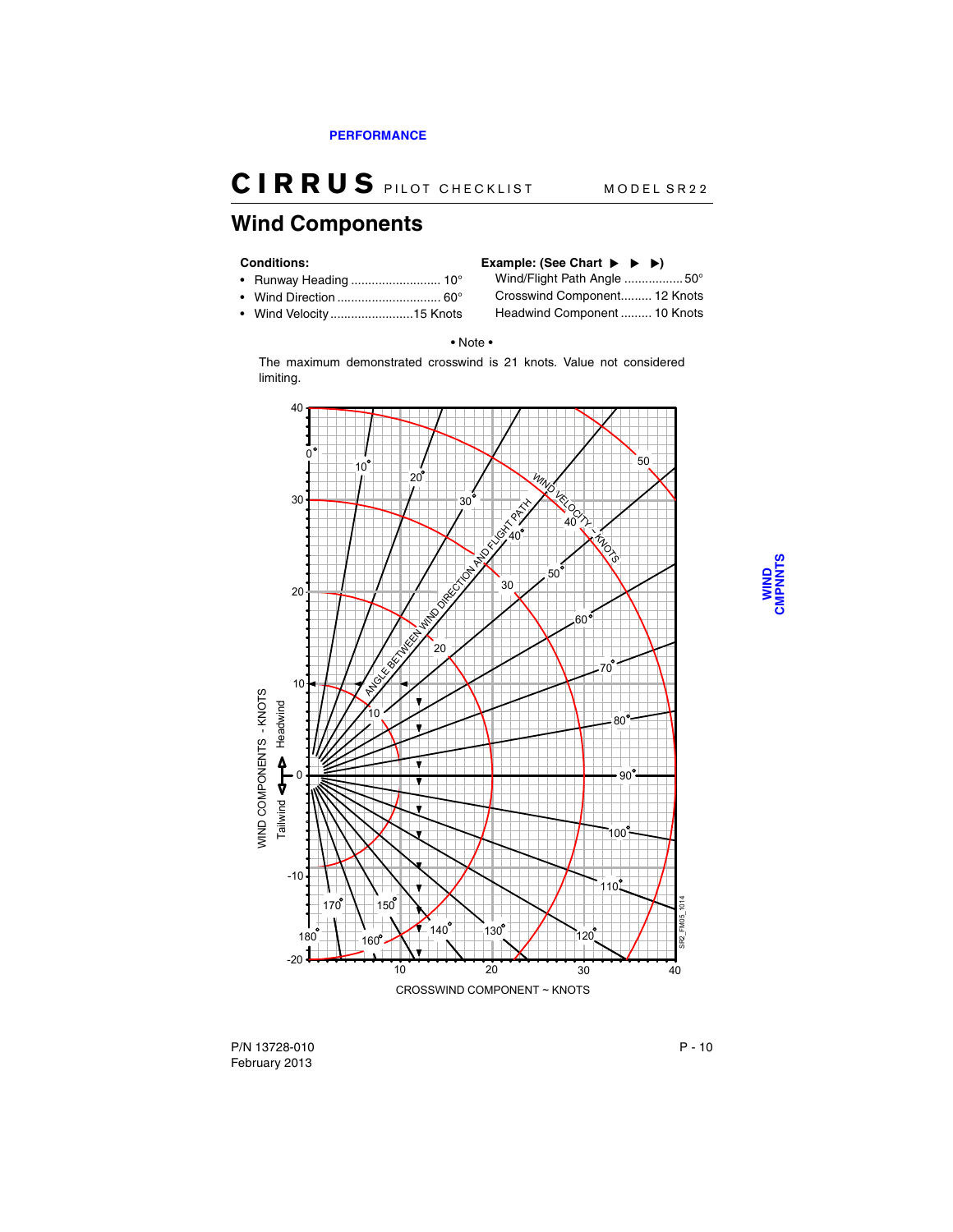### <span id="page-33-0"></span>**Weight and Balance**

#### <span id="page-33-1"></span>**Loading Calculations**

For Moment/1000, refer to Loading Data table on following page.

|    | <b>Description</b>                                                       | Weight | Moment/1000 |
|----|--------------------------------------------------------------------------|--------|-------------|
| 1. | <b>Empty Weight</b><br>Includes unusable fuel and full oil               |        |             |
| 2. | <b>Front Seats Occupants</b><br><b>Pilot and Passenger</b>               |        |             |
| 3. | <b>Rear Seats Occupants</b>                                              |        |             |
| 4. | Baggage<br>130 lb maximum                                                |        |             |
| 5. | <b>Zero Fuel Condition</b><br>Subtotal items 1 thru 4<br>3400 lb maximum |        |             |
| 6. | Fuel Load<br>92 Gallon @6.0 lb/gal. maximum                              |        |             |
| 7. | <b>Ramp Weight</b><br>Subtotal items 5 and 6                             |        |             |
| 8. | Fuel for start, taxi, and runup<br>Normally 9 lb at avg. mmnt of 1394.1  |        |             |
| 9. | <b>Takeoff Weight</b><br>Subtract Item 8 from item 7                     |        |             |

#### *Calculation Instructions*

- 1. Enter the current basic empty weight and moment from the aircraft's Weight and Balance Record.
- 2. Enter the total weight and moment/1000 for the front seat occupants from the adjacent Loading Data Table.
- 3. Enter the total weight and moment/1000 for the rear seat occupants from the adjacent Loading Data Table.
- 4. Enter the total weight and moment/1000 for the baggage from the adjacent Loading Data Table.
- 5. If desired, subtotal the weight and moment/1000 entries from steps 1 4.
- 6. Enter the weight and moment/1000 of usable fuel loaded on the airplane.
- 7. Subtotal the weight and moment/1000.
- 8. Enter values for typical start, taxi, and run-up operations of 9 pounds at an average moment\1000 of 1.394.
- 9. Subtract step 8 weight and moment/1000 from the Ramp Weight to determine the Takeoff Weight and moment/1000.
	- a. Verify Takeoff Weight does not exceed the 3600 pounds.
	- b. Verify Moment/1000 does falls between the interpolated minimum and maximum values listed on the adjacent Moment Limits Table.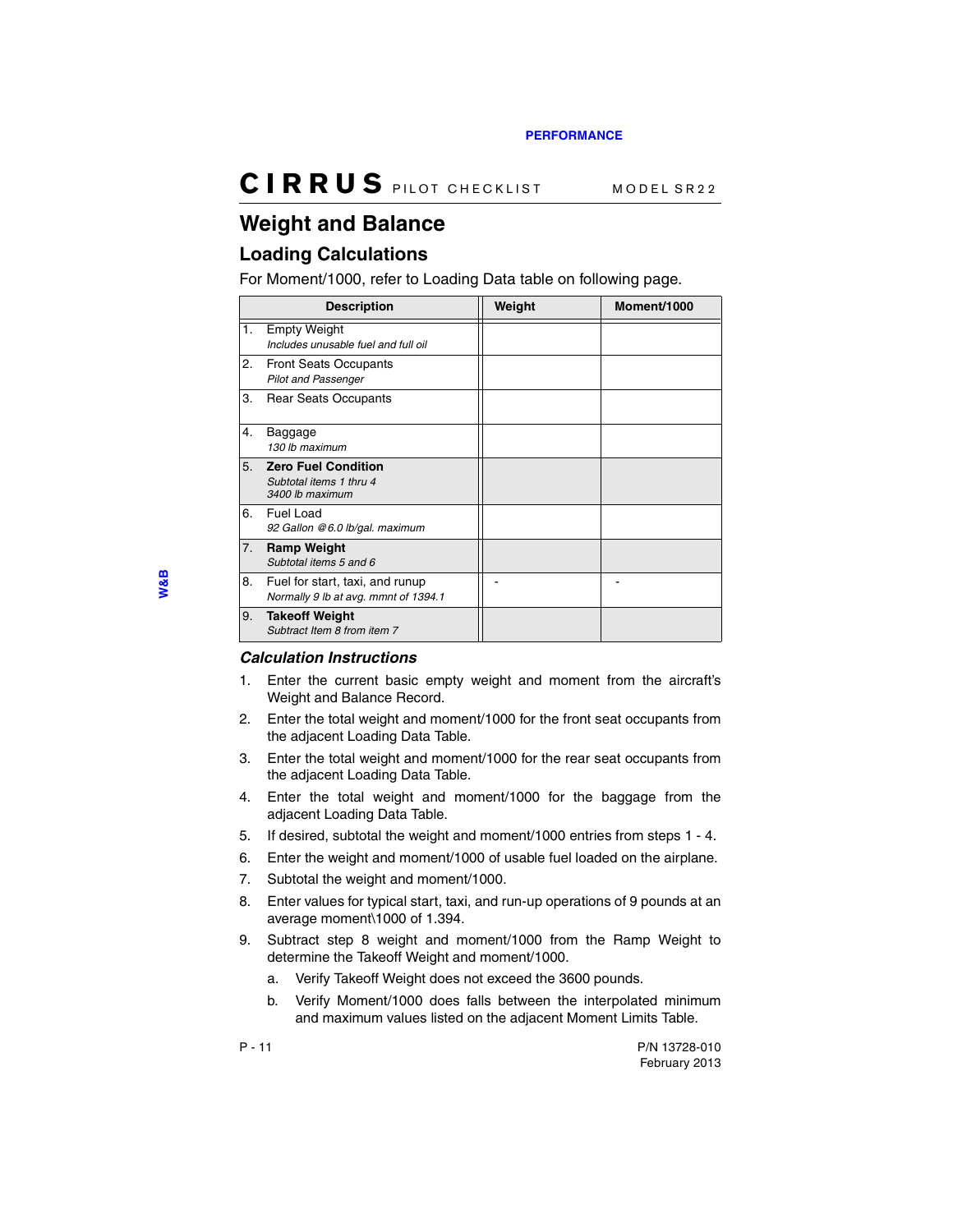#### <span id="page-34-0"></span>**Loading Data**

| Weight | <b>Fwd</b><br>Pass | Aft<br>Pass     | <b>Baggage</b>  | Fuel            | Weight | Fwd<br>Pass              | Aft<br>Pass     | Fuel     |
|--------|--------------------|-----------------|-----------------|-----------------|--------|--------------------------|-----------------|----------|
| LB.    | FS 143.5           | <b>FS 180.0</b> | <b>FS 208.0</b> | <b>FS 154.9</b> | LB     | FS 143.5                 | <b>FS 180.0</b> | FS 154.9 |
| 20     | 2.9                | 3.6             | 4.2             | 3.1             | 300    | 43.1                     | 54.0            | 46.5     |
| 40     | 5.7                | 7.2             | 8.3             | 6.2             | 320    | 45.9                     | 57.6            | 49.6     |
| 60     | 8.6                | 10.8            | 12.5            | 9.3             | 340    | 48.8                     | 61.2            | 52.7     |
| 80     | 11.5               | 14.4            | 16.6            | 12.4            | 360    | 51.7                     | 64.8            | 55.8     |
| 100    | 14.4               | 18.0            | 20.8            | 15.5            | 380    | 54.5                     | 68.4            | 58.9     |
| 120    | 17.2               | 21.6            | 25.0            | 18.6            | 400    | 57.4                     | 72.0            | 62.0     |
| 140    | 20.1               | 25.2            | 27.04*          | 21.7            | 420    | 60.3                     | 75.6            | 65.1     |
| 160    | 23.0               | 28.8            |                 | 24.8            | 440    | 63.1                     | 79.2            | 68.2     |
| 180    | 25.8               | 32.4            |                 | 27.9            | 460    |                          | 82.8            | 71.3     |
| 200    | 28.7               | 36.0            |                 | 31.0            | 480    |                          | 86.4            | 74.4     |
| 220    | 31.6               | 39.6            |                 | 34.1            | 500    |                          | 90.0            | 77.5     |
| 240    | 34.4               | 43.2            |                 | 37.2            | 520    |                          |                 | 80.5     |
| 260    | 37.3               | 46.8            |                 | 40.3            | 552**  |                          |                 | 85.5     |
| 280    | 40.2               | 50.4            |                 | 43.4            |        |                          |                 |          |
|        | *130 lb Maximum    |                 |                 |                 |        | **92 U.S. Gallons Usable |                 |          |

Use this table to determine the Moment/1000.

#### <span id="page-34-1"></span>**Moment Limits**

Use this table to determine if Loading Calculations are within limits.

| Weight | Moment/1000                      |                | Weight | Moment/1000    |                |
|--------|----------------------------------|----------------|--------|----------------|----------------|
| LB     | <b>Minimum</b>                   | <b>Maximum</b> | LB     | <b>Minimum</b> | <b>Maximum</b> |
| 2200   | 304                              | 326            | 2950   | 414            | 437            |
| 2250   | 311                              | 333            | 3000   | 422            | 444            |
| 2300   | 318                              | 341            | 3050   | 430            | 452            |
| 2350   | 326                              | 348            | 3100   | 438            | 459            |
| 2400   | 333                              | 355            | 3150   | 445            | 467            |
| 2450   | 340                              | 363            | 3200   | 453            | 474            |
| 2500   | 347                              | 370            | 3250   | 461            | 481            |
| 2550   | 354                              | 378            | 3300   | 469            | 489            |
| 2600   | 362                              | 385            | 3350   | 477            | 496            |
| 2650   | 369                              | 392            | *3400  | 484            | 504            |
| 2700   | 375                              | 400            | 3450   | 494            | 511            |
| 2750   | 383                              | 407            | 3500   | 501            | 519            |
| 2800   | 390                              | 415            | 3550   | 508            | 526            |
| 2850   | 398                              | 422            | 3600   | 515            | 533            |
| 2900   | 406                              | 430            |        |                |                |
|        | *NOTE: Maximum zero fuel weight. |                |        |                |                |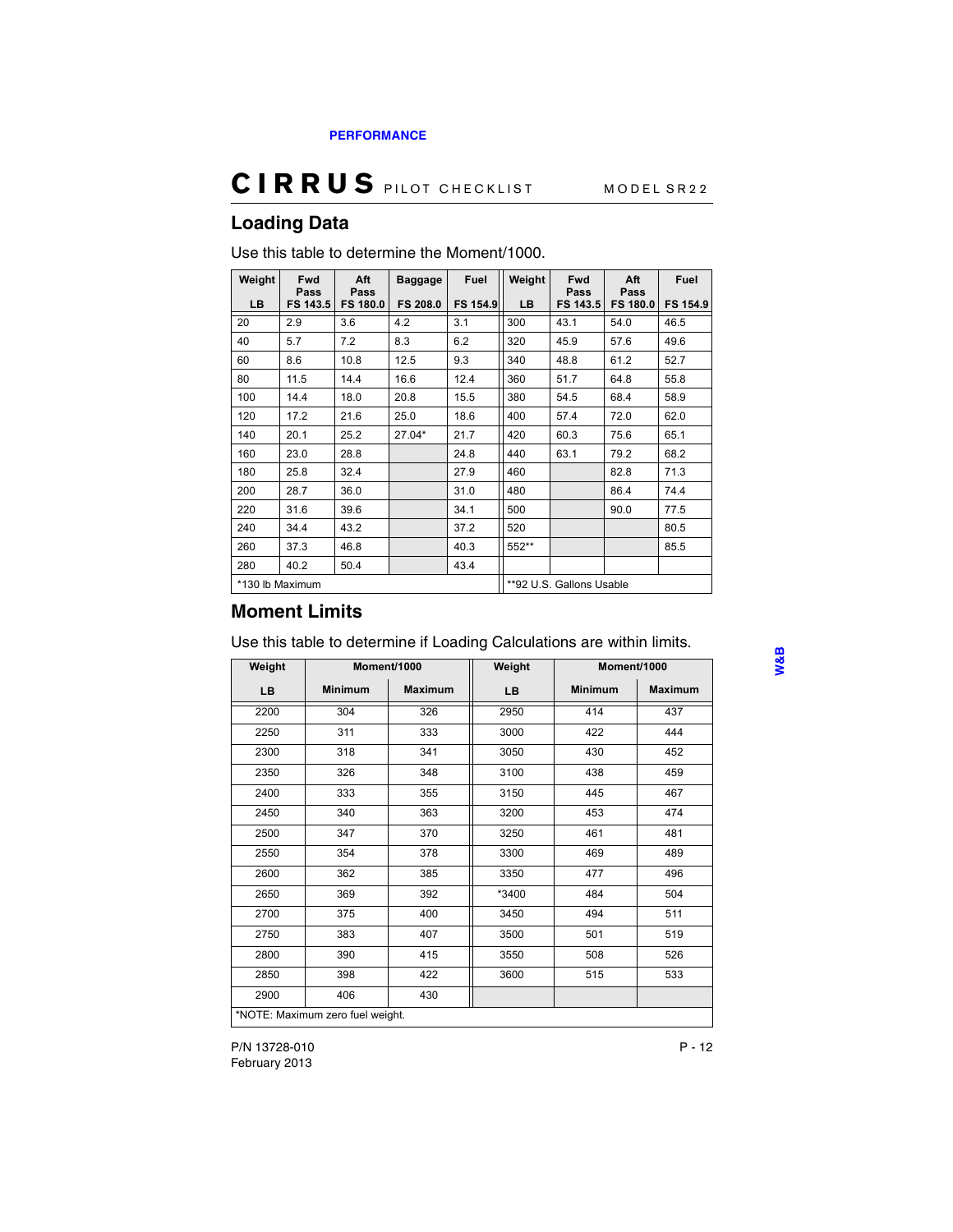#### <span id="page-35-0"></span>**Temperature Conversion**

To convert from Celsius (°C) to Fahrenheit (°F), find, in the shaded columns, the number representing the temperature value (°C) to be converted. The equivalent Fahrenheit temperature is read to the right.

 $\blacktriangleright$  EXAMPLE: 38°C = 100°F.

To convert from Fahrenheit (°F) to Celsius (°C), find in the shaded columns area, the number representing the temperature value (°F) to be converted. The equivalent Celsius temperature is read to the left.

|  | $\blacktriangleright$ EXAMPLE: 38°F = 3°C. |  |  |
|--|--------------------------------------------|--|--|
|--|--------------------------------------------|--|--|

| <b>Temp to Convert</b> |          |                | <b>Temp to Convert</b> |                |           | <b>Temp to Convert</b> |     |           |
|------------------------|----------|----------------|------------------------|----------------|-----------|------------------------|-----|-----------|
| °C or °F               |          |                | °C or °F               |                |           | °C or °F               |     |           |
| $^{\circ}$ C           | ▶        | $\circ$ F      | °C                     | ▶              | $\circ$ F | °C                     |     | $\circ$ F |
| $-50$                  | $-58$    | $-72$          | $-17$                  | $\overline{2}$ | 36        | 17                     | 62  | 144       |
| $-49$                  | $-56$    | $-69$          | $-16$                  | 4              | 39        | 18                     | 64  | 147       |
| $-48$                  | $-54$    | $-65$          | $-14$                  | 6              | 43        | 19                     | 66  | 151       |
| $-47$                  | $-52$    | $-62$          | $-13$                  | 8              | 46        | 20                     | 68  | 154       |
| $-46$                  | $-50$    | $-58$          | $-12$                  | 10             | 50        | 21                     | 70  | 158       |
| $-44$                  | $-48$    | $-54$          | $-11$                  | 12             | 54        | 22                     | 72  | 162       |
| $-43$                  | $-46$    | $-51$          | $-10$                  | 14             | 57        | 23                     | 74  | 165       |
| $-42$                  | $-44$    | $-47$          | -9                     | 16             | 61        | 24                     | 76  | 169       |
| $-41$                  | $-42$    | $-44$          | -8                     | 18             | 64        | 26                     | 78  | 172       |
| $-40$                  | $-40$    | $-40$          | $-7$                   | 20             | 68        | 27                     | 80  | 176       |
| $-39$                  | $-38$    | $-36$          | -6                     | 22             | 72        | 28                     | 82  | 180       |
| $-38$                  | $-36$    | $-33$          | $-4$                   | 24             | 75        | 29                     | 84  | 183       |
| $-37$                  | $-34$    | $-29$          | -3                     | 26             | 79        | 30                     | 86  | 187       |
| $-36$                  | $-32$    | $-26$          | $-2$                   | 28             | 82        | 31                     | 88  | 190       |
| $-34$                  | $-30$    | $-22$          | $-1$                   | 30             | 86        | 32                     | 90  | 194       |
| $-33$                  | $-28$    | $-18$          | 0                      | 32             | 90        | 33                     | 92  | 198       |
| $-32$                  | $-26$    | $-15$          | 1                      | 34             | 93        | 34                     | 94  | 201       |
| $-31$                  | $-24$    | $-11$          | 2                      | 36             | 97        | 36                     | 96  | 205       |
| $-30$                  | $-22$    | -8             | 3                      | 38             | 100       | 37                     | 98  | 208       |
| $-29$                  | $-20$    | $-4$           | 4                      | 40             | 104       | 38                     | 100 | 212       |
| $-28$                  | $-18$    | 0              | 6                      | 42             | 108       | 39                     | 102 | 216       |
| $-27$                  | $-16$    | 3              | 7                      | 44             | 111       | 40                     | 104 | 219       |
| $-26$                  | $-14$    | $\overline{7}$ | 8                      | 46             | 115       | 41                     | 106 | 223       |
| $-24$                  | -12      | 10             | 9                      | 48             | 118       | 42                     | 108 | 226       |
| $-23$                  | $-10$    | 14             | 10                     | 50             | 122       | 43                     | 110 | 230       |
| $-22$                  | -8       | 18             | 11                     | 52             | 126       | 44                     | 112 | 234       |
| $-21$                  | -6       | 21             | 12                     | 54             | 129       | 46                     | 114 | 237       |
| $-20$                  | $-4$     | 25             | 13                     | 56             | 133       | 47                     | 116 | 241       |
| $-19$                  | -2       | 28             | 14                     | 58             | 136       | 48                     | 118 | 244       |
| $-18$                  | $\bf{0}$ | 32             | 16                     | 60             | 140       | 49                     | 120 | 248       |

**TEMP CONVERT**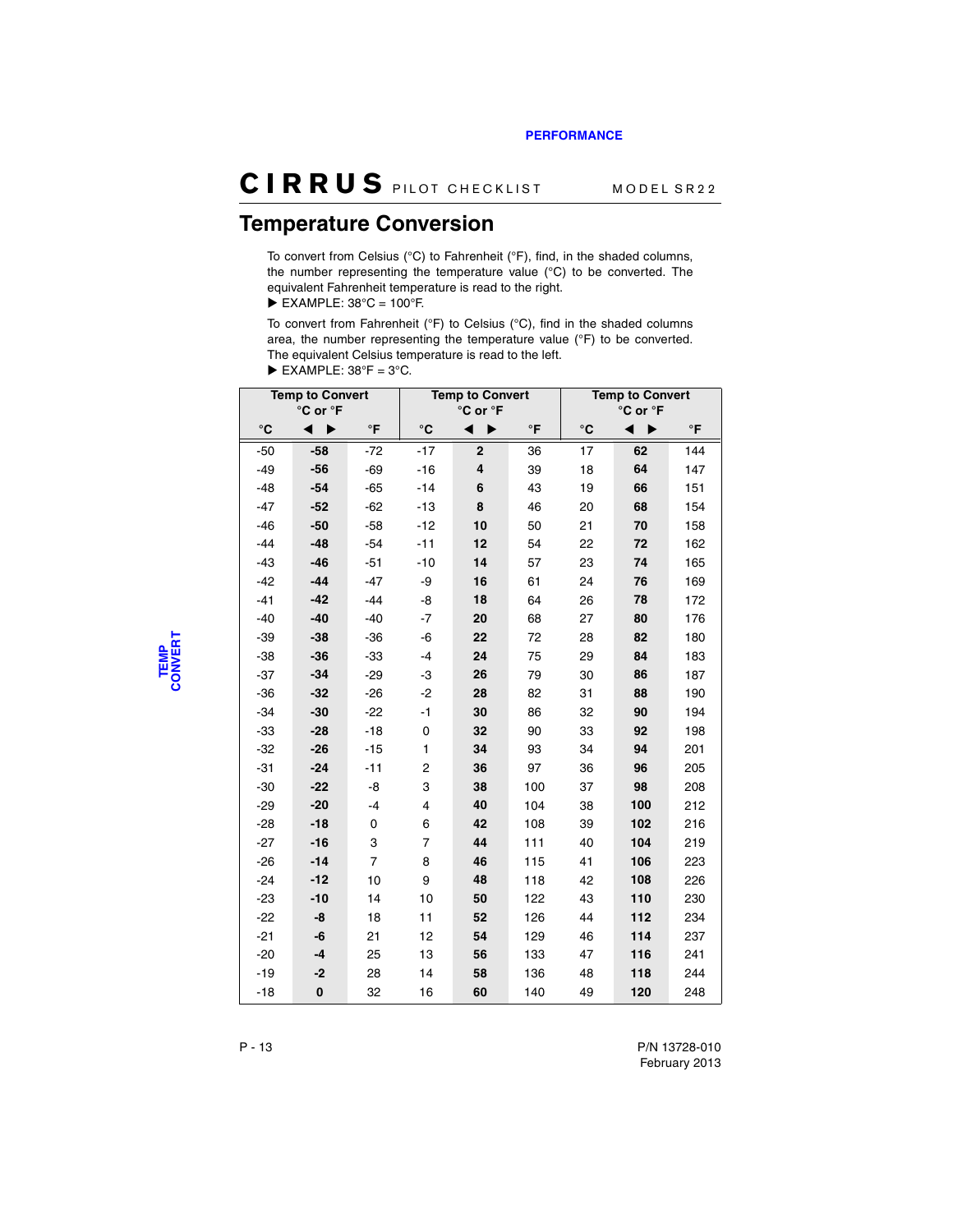<span id="page-36-1"></span>

## <span id="page-36-0"></span>**Abnormal Procedures**

## **Table of Contents**

### **Perspective Crew Alerting System (CAS) Index**

| <b>CAS Message</b>    | Page    | <b>CAS Message</b>     | Page     |
|-----------------------|---------|------------------------|----------|
| <b>OIL PRESS</b>      | $A-3$   | <b>MFD FAN FAIL</b>    | $A - 7$  |
| <b>MAN PRESSURE</b>   | $A-3$   | <b>PITOT HEAT FAIL</b> | $A - 8$  |
| <b>START ENGAGE</b>   | $A-3$   | <b>PITOT HEAT REQD</b> | $A - 8$  |
| <b>FUEL QTY</b>       | $A - 4$ | <b>FLAPS</b>           | $A-9$    |
| <b>L FUEL QTY</b>     | $A - 4$ | <b>BRAKE TEMP</b>      | $A-9$    |
| <b>R FUEL QTY</b>     | $A - 4$ | <b>ANTI ICE QTY</b>    | $A-10$   |
| <b>FUEL IMBALANCE</b> | $A - 4$ | <b>AOA OVERHEAT</b>    | $A-10$   |
| <b>MBUS1</b>          | $A-5$   | <b>ANTI ICE PSI</b>    | $A - 11$ |
| <b>MBUS2</b>          | $A-5$   | <b>ANTI ICE PSI</b>    | $A-11$   |
| <b>BATT1</b>          | $A-5$   | <b>ANTI ICE SPD</b>    | A-11     |
| ALT <sub>1</sub>      | $A - 6$ | <b>ANTI ICE LVL</b>    | $A-12$   |
| ALT <sub>2</sub>      | $A - 6$ | <b>ANTI ICE HTR</b>    | $A-12$   |
| <b>AVIONICS OFF</b>   | $A - 7$ | <b>PARK BRAKE</b>      | $A-13$   |
| <b>PFD FAN FAIL</b>   | $A - 7$ |                        |          |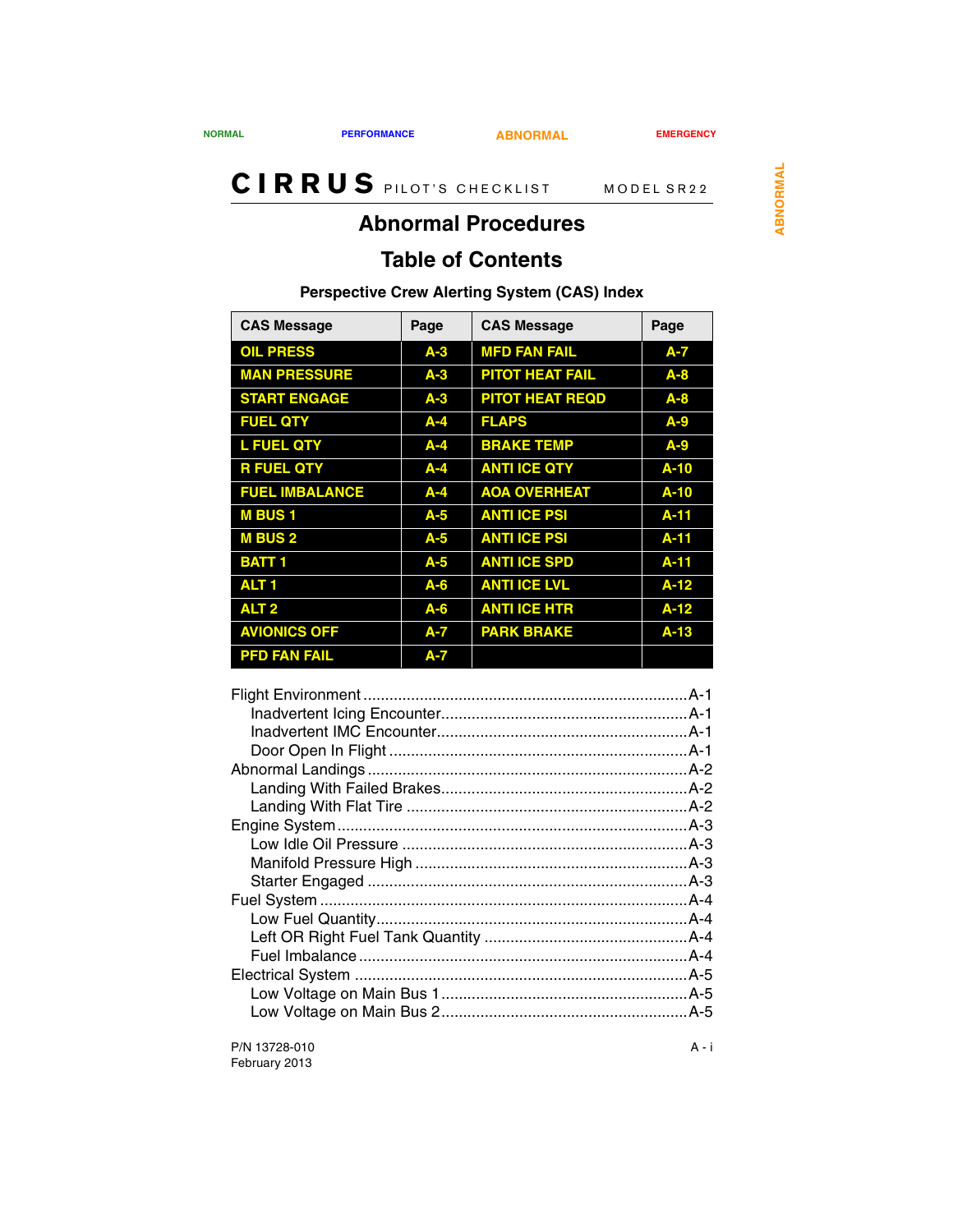## **Abnormal Procedures**

## **Table of Contents**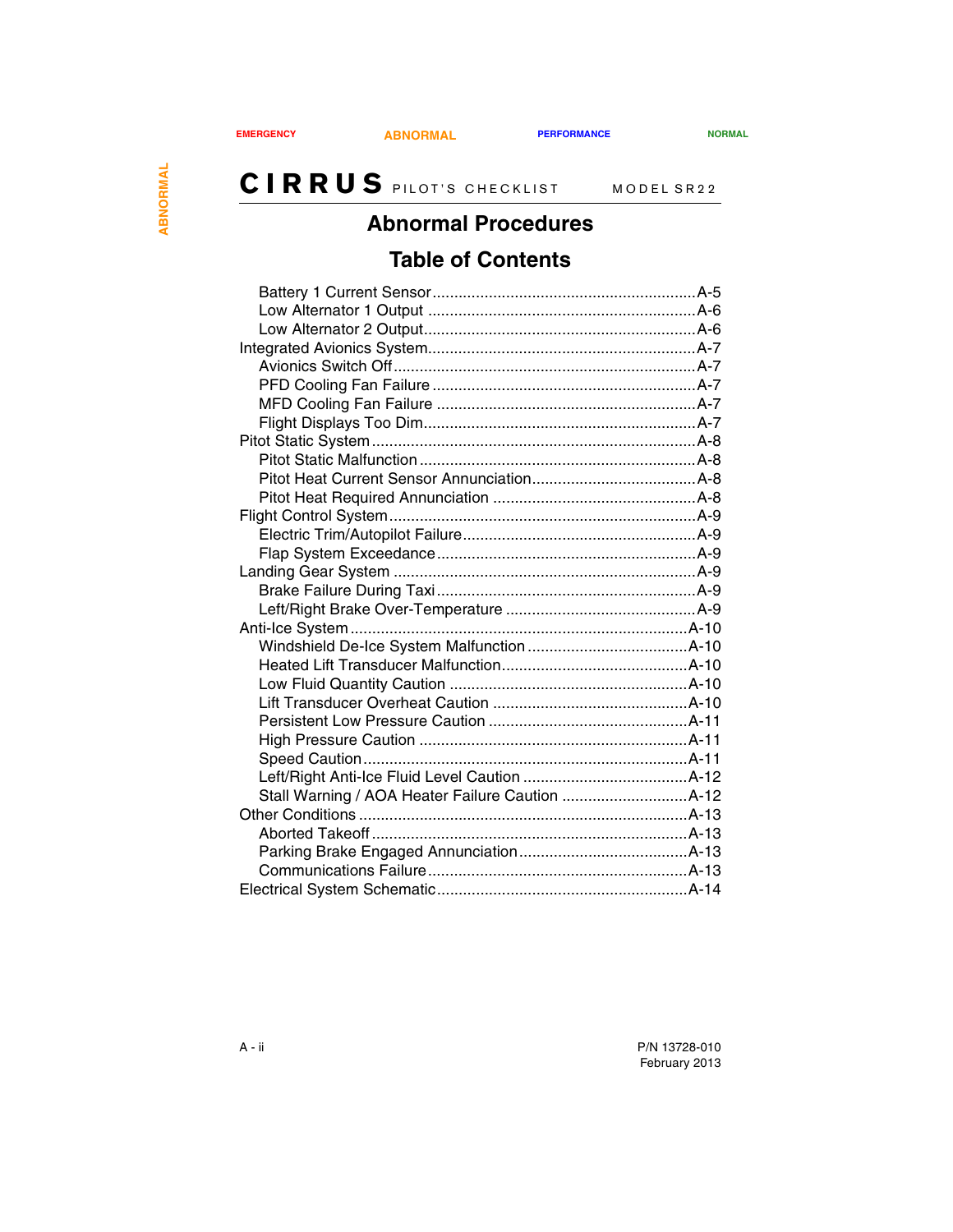## <span id="page-38-0"></span>**Flight Environment**

### <span id="page-38-1"></span>**Inadvertent Icing Encounter**

<span id="page-38-2"></span>

|                                  | 2. Exit icing conditions. Turn back or change altitude. |  |
|----------------------------------|---------------------------------------------------------|--|
|                                  |                                                         |  |
|                                  |                                                         |  |
|                                  |                                                         |  |
| <b>Inadvertent IMC Encounter</b> |                                                         |  |
|                                  | 1. Airplane Control ESTABLISH straight and level flight |  |
|                                  | 2. Autopilot ENGAGE to hold heading and altitude        |  |
|                                  |                                                         |  |
| Door Open In Flight              |                                                         |  |

<span id="page-38-3"></span>

|--|--|--|--|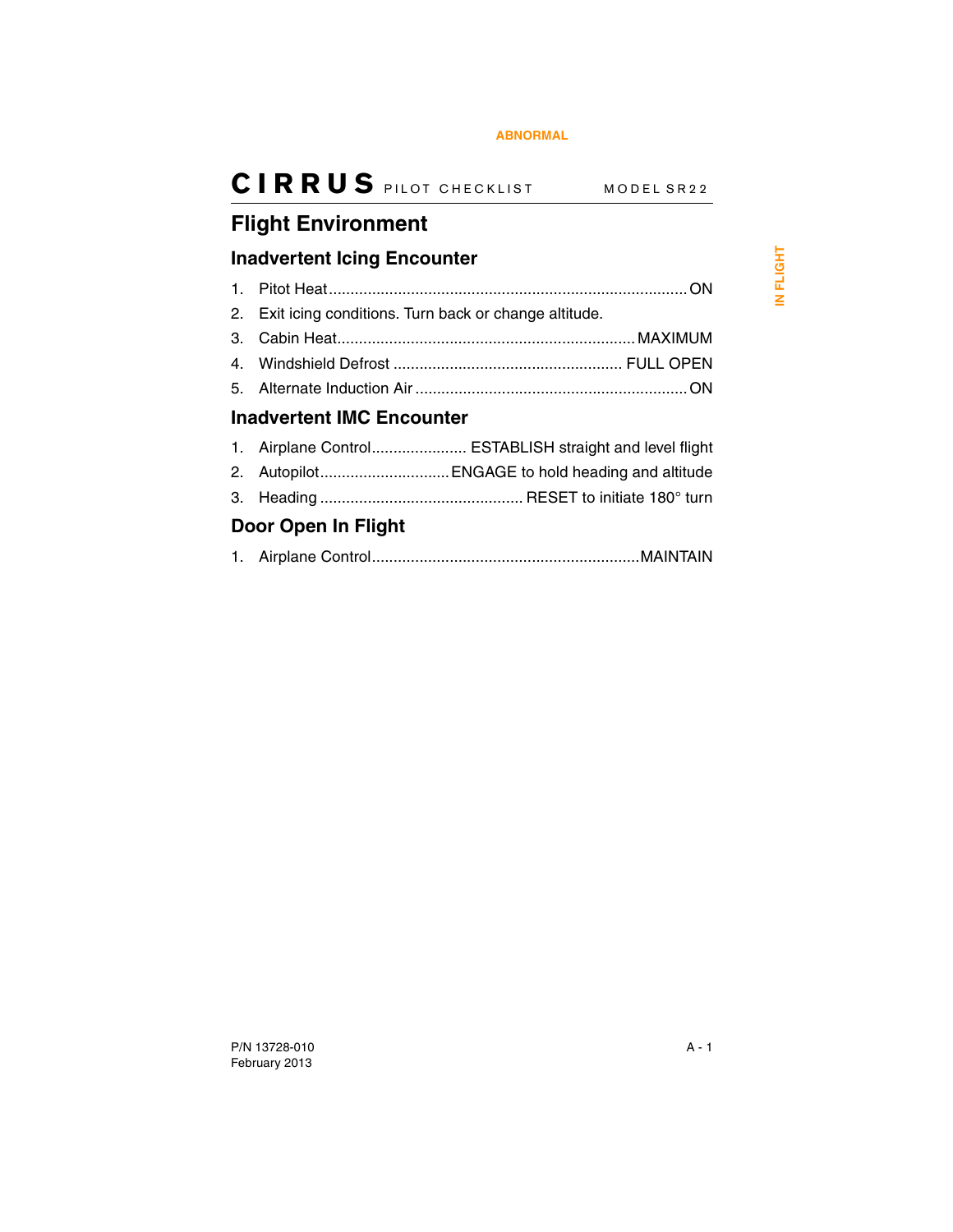## <span id="page-39-0"></span>**Abnormal Landings**

### <span id="page-39-1"></span>**Landing With Failed Brakes**

#### *One brake inoperative*

- 1. Land on the side of runway corresponding to the inoperative brake.
- 2. Maintain directional control using rudder and working brake.

#### *Both brakes inoperative*

- 1. Divert to the longest, widest runway with the most direct headwind.
- 2. Land on downwind side of the runway.
- 3. Use the rudder for obstacle avoidance.
- 4. Perform *Emergency Engine Shutdown on Ground* checklist.

### <span id="page-39-2"></span>**Landing With Flat Tire**

#### *Main Gear*

- 1. Land on the side of the runway corresponding to the good tire.
- 2. Maintain directional control with the brakes and rudder.
- 3. Do not taxi. Stop the airplane and perform a normal engine shutdown.

#### *Nose Gear*

- 1. Land in the center of the runway.
- 2. Hold the nosewheel off the ground as long as possible.
- 3. Do not taxi. Stop the airplane and perform a normal engine shutdown.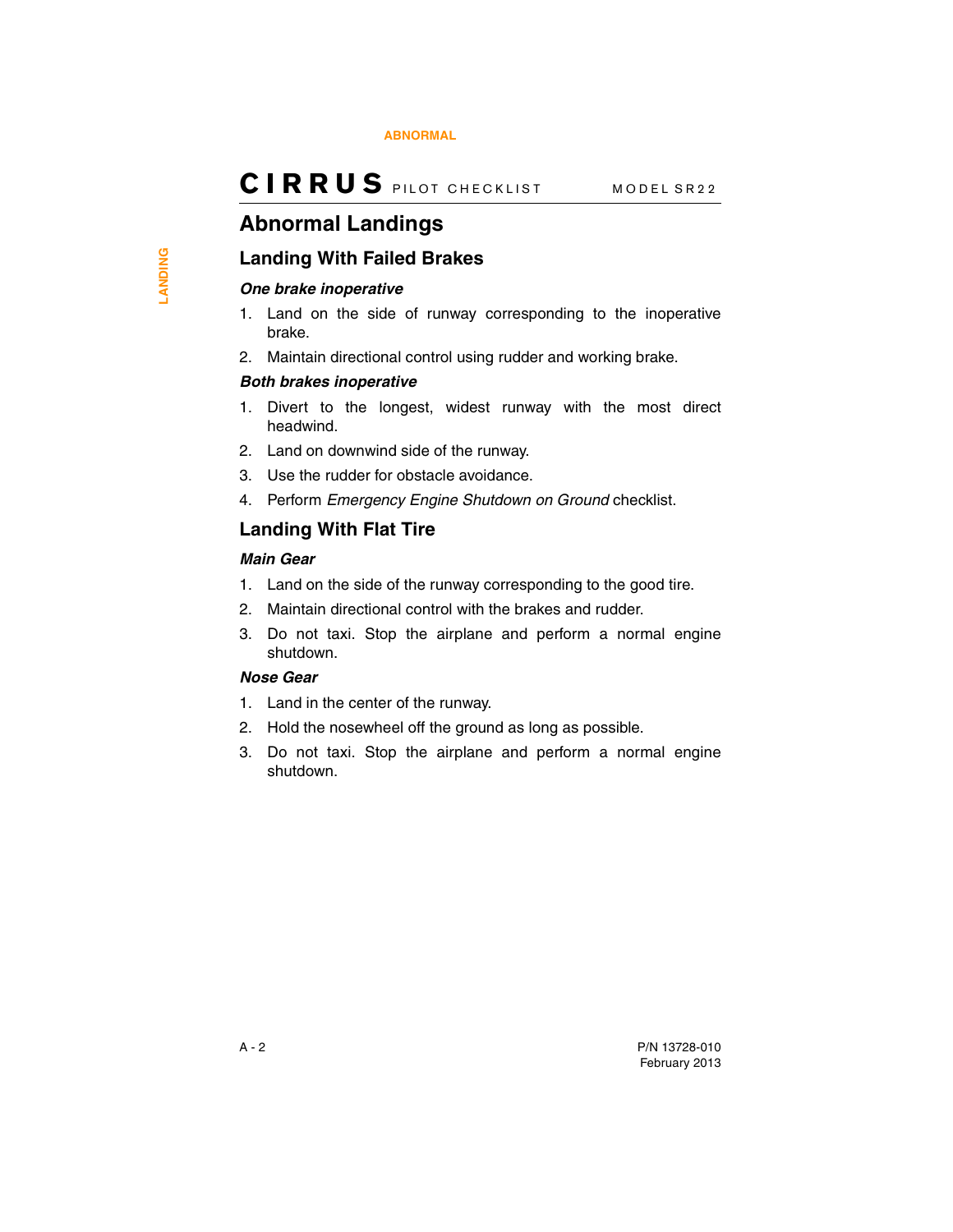## <span id="page-40-0"></span>**Engine System**

### <span id="page-40-1"></span>**Low Idle Oil Pressure**

### <span id="page-40-4"></span>**OIL PRESS**

1. If In-Flight.................................. LAND AS SOON AS PRACTICAL

### <span id="page-40-2"></span>**Manifold Pressure High**

### <span id="page-40-5"></span>**MAN PRESSURE**

- 1. Power Lever.........................................REDUCE to less than 36.5"
- 2. Flight.............................................................................CONTINUE *If noticeable surging is present:*
- 3. Complete Overboost / Pressure Relief Valve Emergency Checklist

### <span id="page-40-3"></span>**Starter Engaged**

### <span id="page-40-6"></span>**START ENGAGE**

### *On-Ground*

- 1. Ignition Switch ...........................DISENGAGE prior to 20 Seconds 2. Battery Switches...........Wait 20 seconds before next start attempt *If starter does not disengage (relay or solenoid failure):* 3. BAT 1 Switch ........................................................................... OFF
- 4. Engine ....................................................................... SHUTDOWN 5. STARTER Circuit breaker ...................................................... PULL *In-Flight* 1. Ignition Switch ......................................Ensure not stuck in START 2. STARTER Circuit breaker ...................................................... PULL
- 3. Flight.............................................................................CONTINUE Engine start will not be available at destination.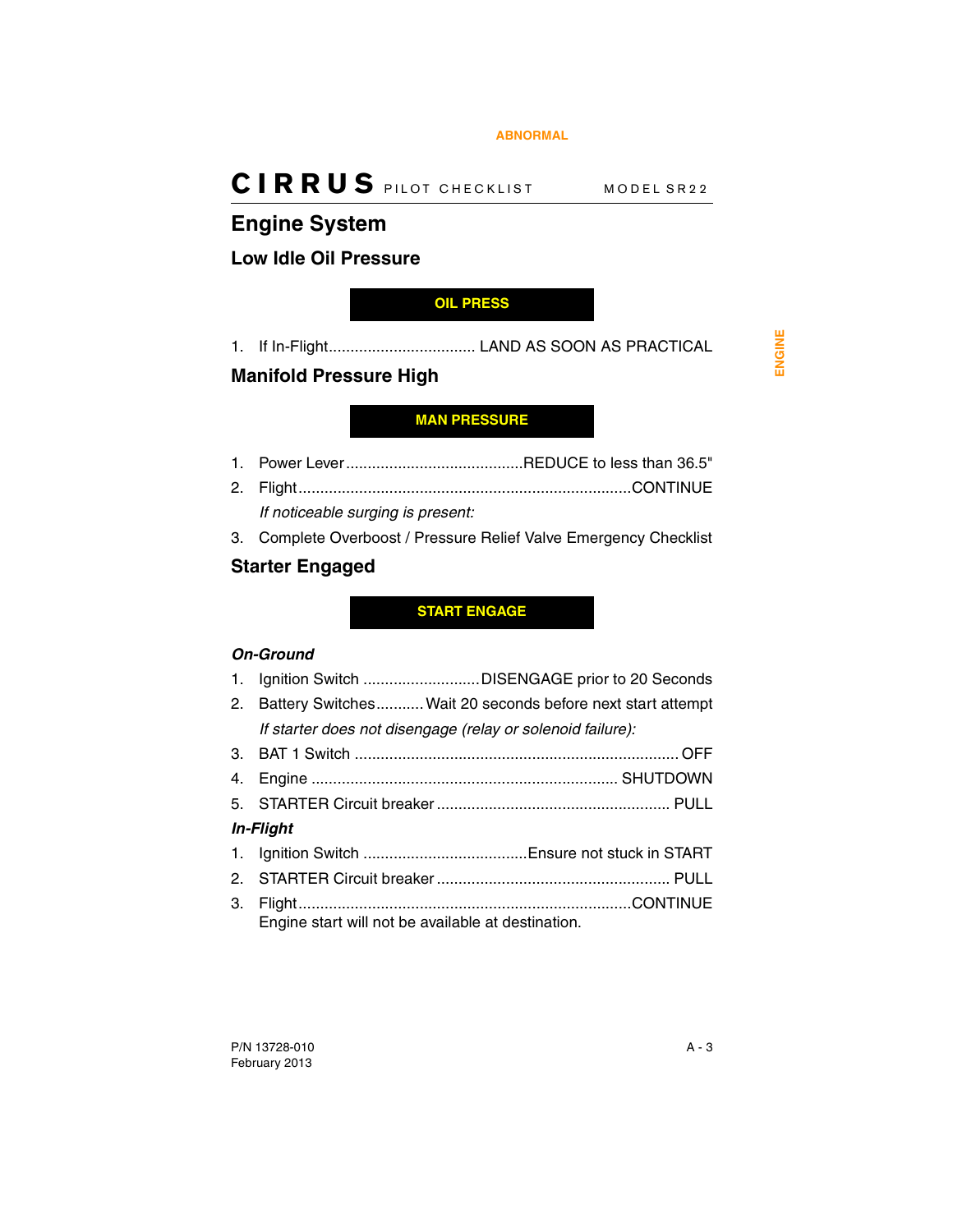## <span id="page-41-0"></span>**Fuel System**

### <span id="page-41-1"></span>**Low Fuel Quantity**

#### <span id="page-41-4"></span>**FUEL QTY**

- 1. Fuel Quantity Gages...........................................................CHECK *If fuel quantity indicates less than or equal to 14 gallons:*
	- a. Land as soon as practical.

*If fuel quantity indicates more than 14 gallons:*

a. Flight ...................................................CONTINUE, MONITOR

### <span id="page-41-2"></span>**Left OR Right Fuel Tank Quantity**

Conduct the following procedure if either of the annunciations listed below are displayed on the MFD.

### <span id="page-41-6"></span>**L FUEL QTY R FUEL QTY**

<span id="page-41-5"></span>1. Indicated (L or R) Fuel Quantity Gage................................CHECK

- *If fuel quantity indicates less than or equal to 14 gallons:*
- a. If On-Ground .............................. REFUEL PRIOR TO FLIGHT
- b. If In-Flight ............................................CONTINUE, MONITOR
- *If fuel quantity indicates more than 14 gallons:*
- a. If On-Ground .......................... CORRECT PRIOR TO FLIGHT
- b. If In-Flight ............................................CONTINUE, MONITOR

### <span id="page-41-3"></span>**Fuel Imbalance**

### <span id="page-41-7"></span>**FUEL IMBALANCE**

1. Fuel Quantity Gages...........................................................CHECK 2. Fuel Pump ..........................................................................BOOST *If HIGH BOOST already in use for vapor suppression, pump should be left in this position for tank switch.* 3. Fuel Selector ......................................... SELECT FULLEST TANK 4. Fuel Pump ..............................................................AS REQUIRED *After switching tanks, message will remain until sensed imbalance is less than 10 gallons.*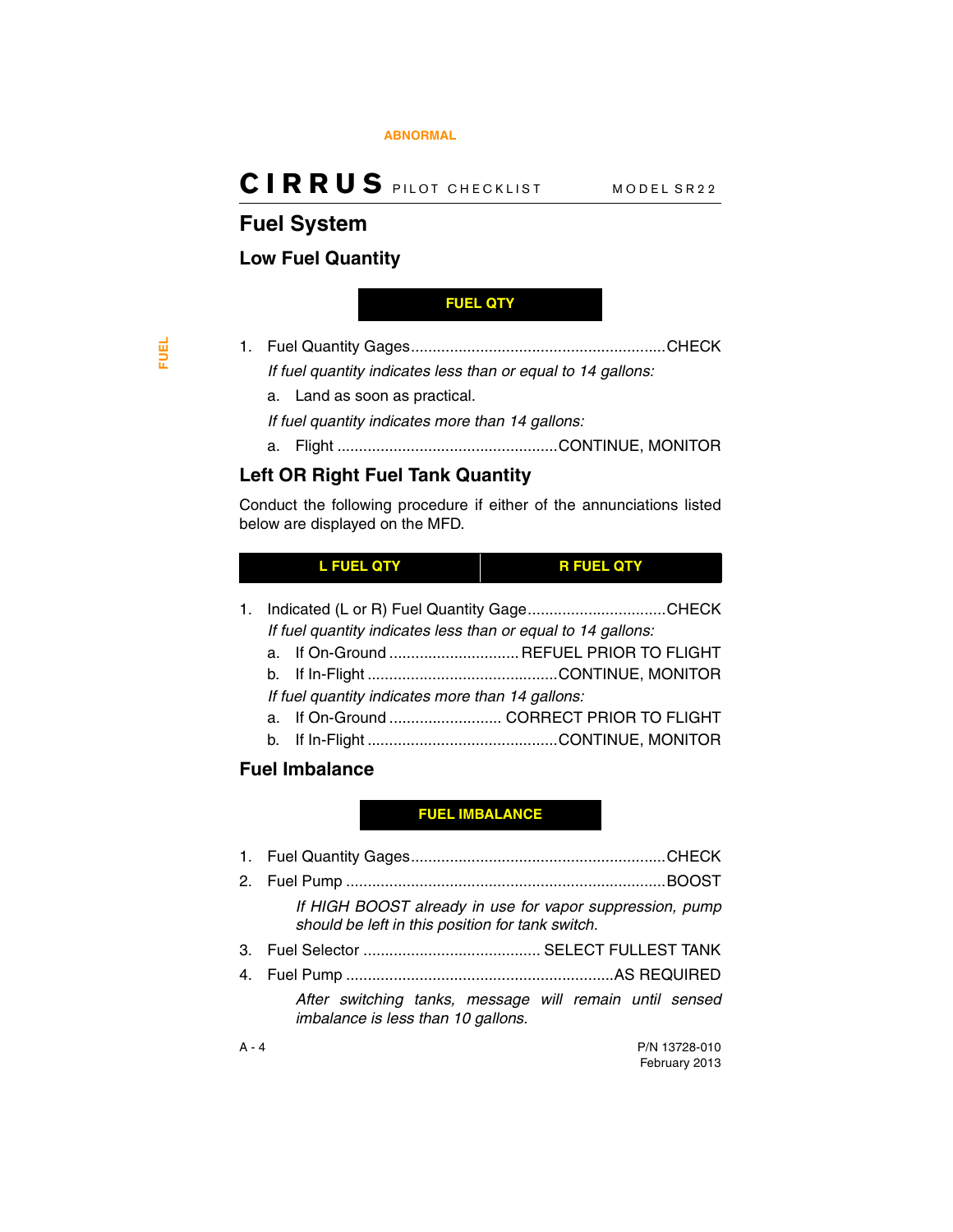## <span id="page-42-0"></span>**Electrical System**

### <span id="page-42-1"></span>**Low Voltage on Main Bus 1**

### <span id="page-42-3"></span>**M BUS 1**

1. Perform Alt 1 Caution (Failure) Checklist.

### <span id="page-42-2"></span>**Low Voltage on Main Bus 2**

<span id="page-42-4"></span>**M BUS 2**

1. Perform Alt 1 and Alt 2 Caution (Failure) checklists.

### <span id="page-42-6"></span>**Battery 1 Current Sensor**

### <span id="page-42-5"></span>**BATT 1**

- 1. Main Bus 1, 2 and Non-Essential Bus Loads .................. REDUCE
- 2. Main Bus 1, 2 and Essential Bus Voltages .....................MONITOR
- 3. Land as soon as practical.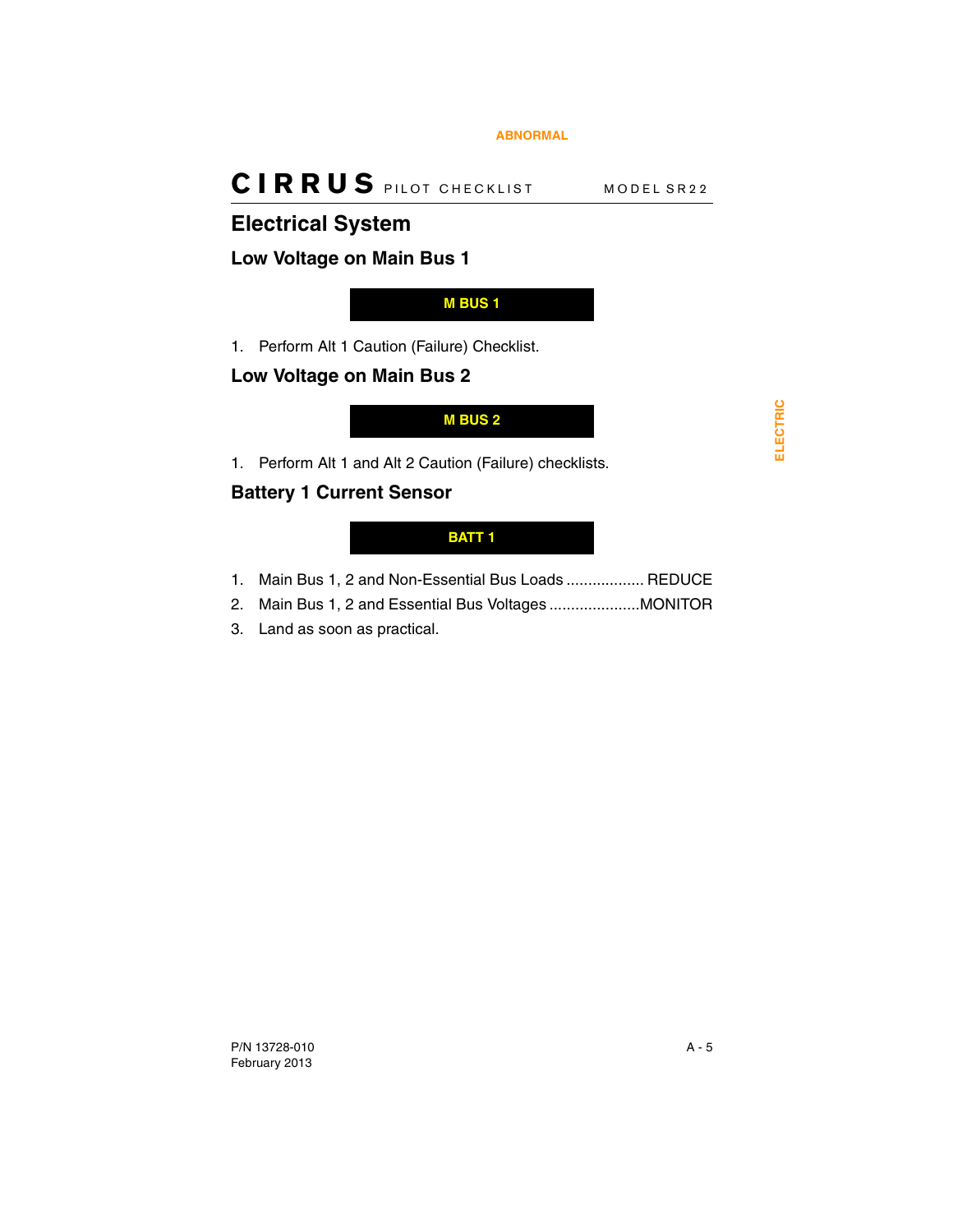#### **[ABNORMAL](#page-36-1)**

## **CIRRUS** PILOT CHECKLIST MODEL SR22

### <span id="page-43-2"></span>**Low Alternator 1 Output**

#### <span id="page-43-0"></span>**ALT 1**

- 1. ALT 1 Circuit Breaker.............................................. CHECK & SET
- 2. ALT 1 Master Switch........................................................... CYCLE *If alternator does not reset (low A1 Current and M1 voltage):*
- 3. ALT 1 Master Switch................................................................ OFF
- 4. Non-Essential Bus Loads ................................................ REDUCE
	- a. If flight conditions permit, consider shedding the following to preserve Battery 1:
		- (1) Air Conditioning,
		- (2) Landing Light,
		- (3) Yaw Servo,
		- (4) Convenience Power (aux items plugged into armrest jack)
- 5. Continue Flight, avoiding IMC or night flight as able.

### <span id="page-43-3"></span>**Low Alternator 2 Output**

#### <span id="page-43-1"></span>**ALT 2**

- 1. ALT 2 Circuit Breaker.............................................. CHECK & SET
- 2. ALT 2 Master Switch........................................................... CYCLE *If alternator does not reset (low A2 Current and M2 voltage less than M1 voltage):*
- 3. ALT 2 Master Switch................................................................ OFF
- 4. Continue Flight, avoiding IMC or night flight as able (reduced power redundancy).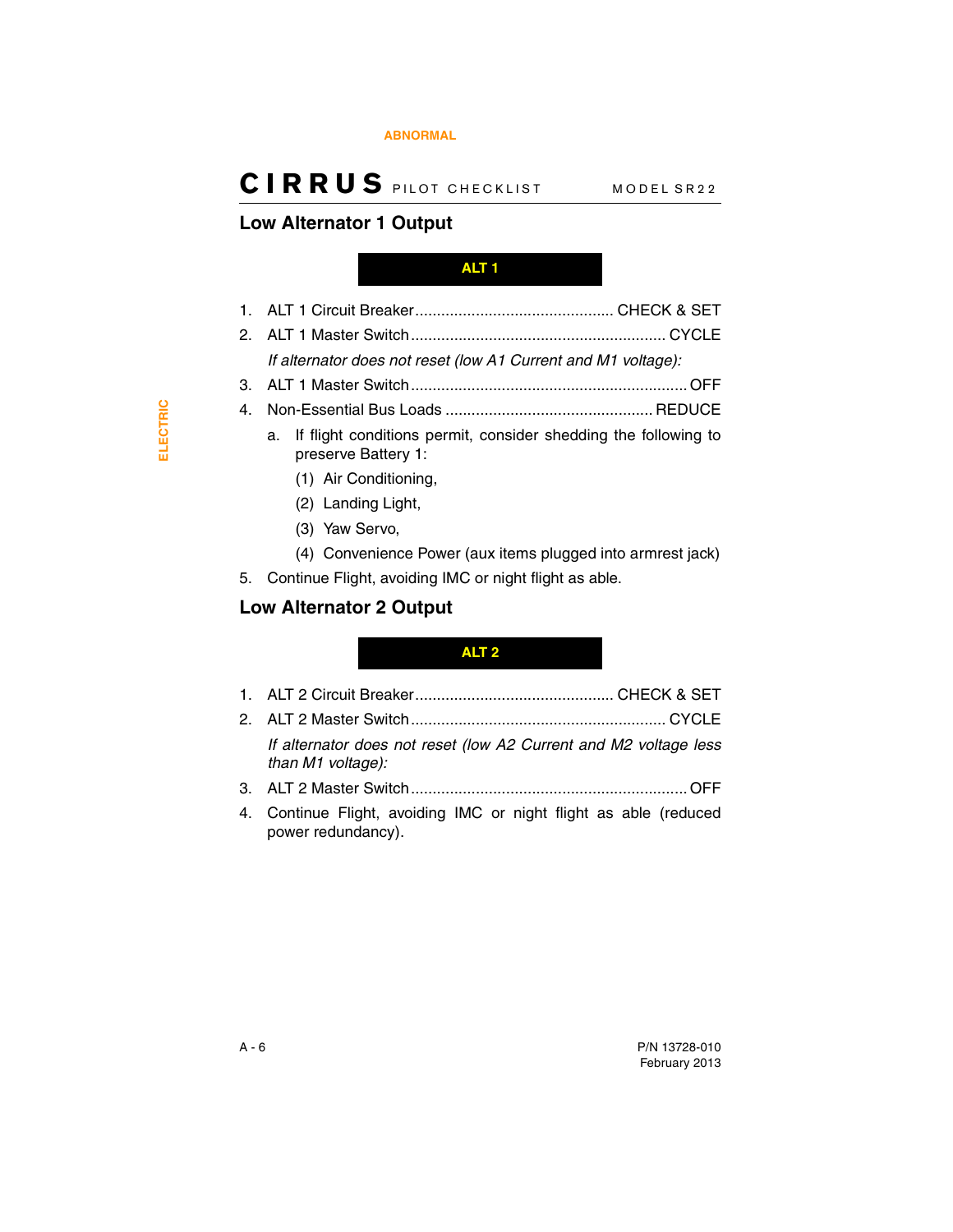## <span id="page-44-3"></span>**Integrated Avionics System**

## <span id="page-44-4"></span>**Avionics Switch Off**

### <span id="page-44-0"></span>**AVIONICS OFF**

1. AVIONICS Switch ........................................... ON, AS REQUIRED

### <span id="page-44-5"></span>**PFD Cooling Fan Failure**

### <span id="page-44-1"></span>**PFD FAN FAIL**

1. AVIONICS FAN 2 Circuit Breaker ....................................... CYCLE *If annunciation does not extinguish:*

- a. Hot cabin temperatures...... LAND AS SOON AS PRACTICAL
- b. Cool cabin temperatures .....................CONTINUE, MONITOR

### <span id="page-44-6"></span>**MFD Cooling Fan Failure**

### <span id="page-44-2"></span>**MFD FAN FAIL**

- 1. AVIONICS FAN 1 Circuit Breaker ....................................... CYCLE *If annunciation does not extinguish:*
	- a. High cabin temperatures.... LAND AS SOON AS PRACTICAL
	- b. Low cabin temperatures......................CONTINUE, MONITOR

### <span id="page-44-7"></span>**Flight Displays Too Dim**

- 1. INSTRUMENT dimmer knob ..............OFF (full counter-clockwise) *If flight displays do not provide sufficient brightness:*
- 2. Revert to standby instruments.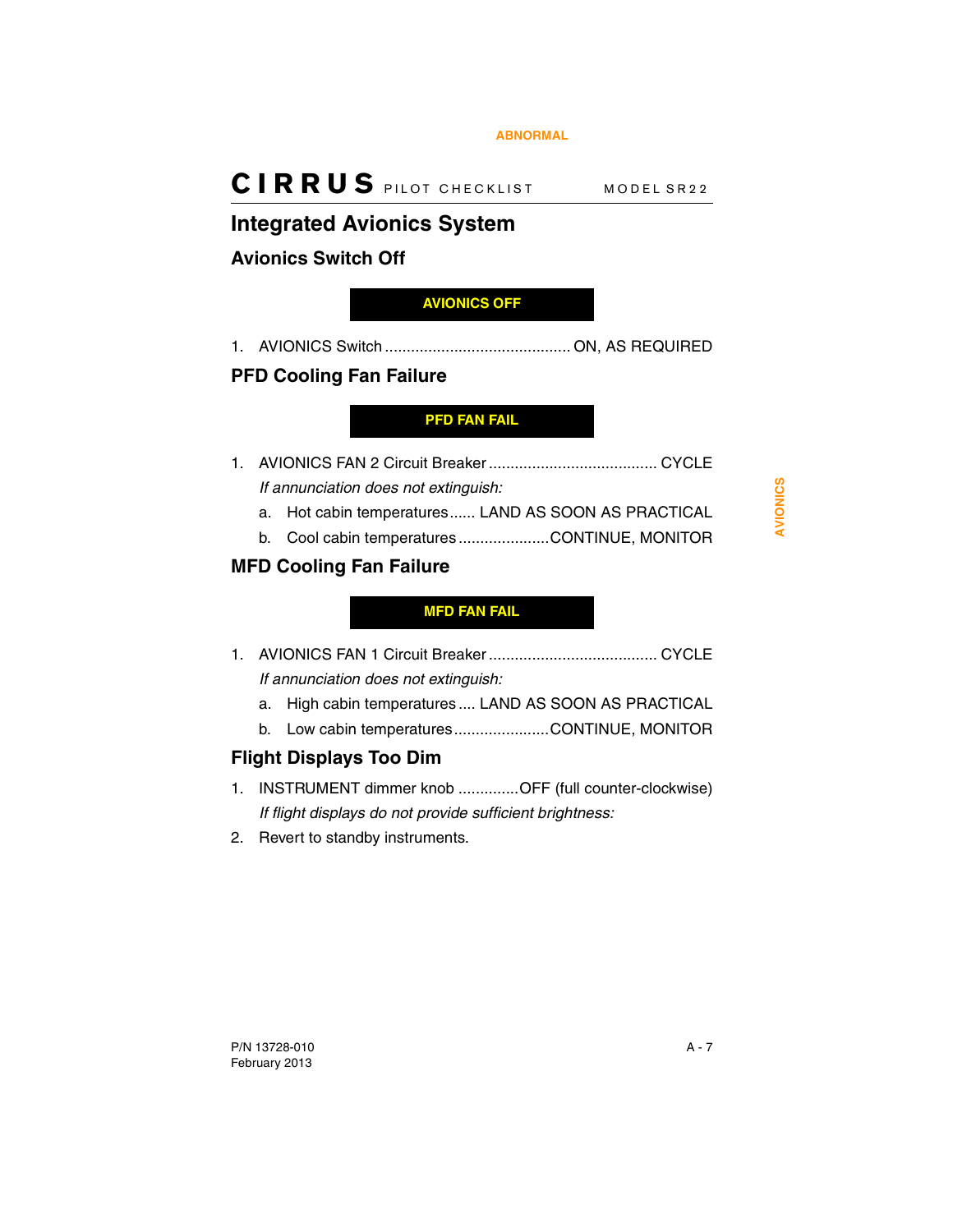## <span id="page-45-2"></span>**Pitot Static System**

### <span id="page-45-3"></span>**Pitot Static Malfunction**

### *Static Source Blocked*

| <b>Pitot Tube Blocked</b> |  |
|---------------------------|--|
|                           |  |

### <span id="page-45-4"></span>**Pitot Heat Current Sensor Annunciation**

### <span id="page-45-1"></span>**PITOT HEAT FAIL**

| $2^{\circ}$                             |  |                                                                                                          |  |  |
|-----------------------------------------|--|----------------------------------------------------------------------------------------------------------|--|--|
|                                         |  | If inadvertent icing encountered, perform Inadvertent Icing<br><b>Encounter Emergency Checklist and:</b> |  |  |
|                                         |  | a. Airspeed EXPECT NO RELIABLE INDICATION                                                                |  |  |
|                                         |  | b. Exit icing conditions using attitude, altitude, and power<br>instruments.                             |  |  |
| <b>Pitot Heat Required Annunciation</b> |  |                                                                                                          |  |  |

<span id="page-45-0"></span>**PITOT HEAT REQD**

<span id="page-45-5"></span>1. Pitot Heat...................................................................................ON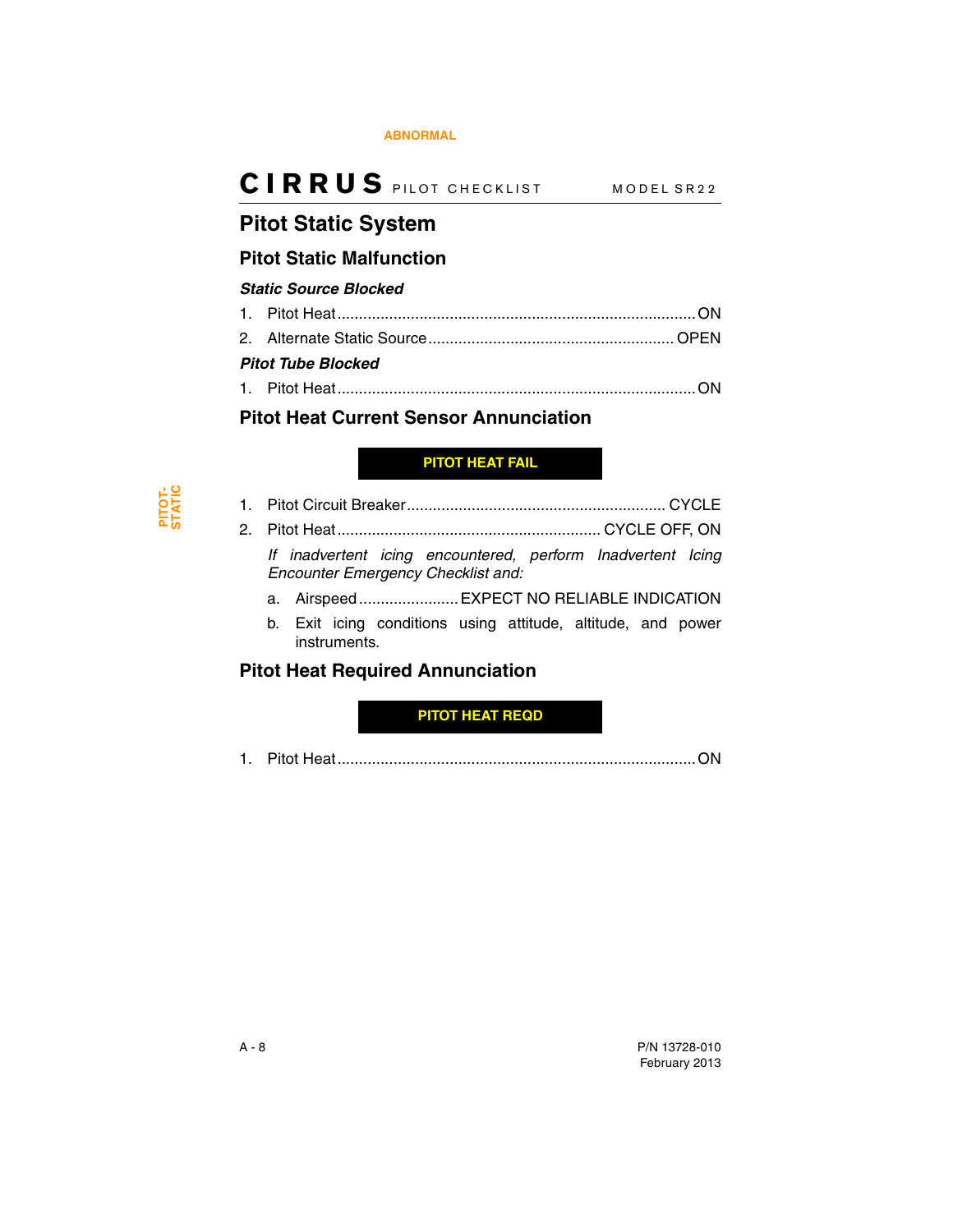## <span id="page-46-2"></span>**Flight Control System**

### <span id="page-46-3"></span>**Electric Trim/Autopilot Failure**

|    | If Problem Is Not Corrected: |  |
|----|------------------------------|--|
|    |                              |  |
|    | $\bullet$ PITCH TRIM         |  |
|    | • ROLL TRIM                  |  |
|    | • YAW SERVO                  |  |
|    | • AP SERVOS                  |  |
| 4. |                              |  |
|    |                              |  |

6. Land as soon as practical.

## <span id="page-46-4"></span>**Flap System Exceedance**

### <span id="page-46-0"></span>**FLAPS**

1. Flaps.............................................................................. RETRACT

## <span id="page-46-5"></span>**Landing Gear System**

## <span id="page-46-6"></span>**Brake Failure During Taxi**

| 2. Directional Control  MAINTAIN WITH RUDDER  |  |
|-----------------------------------------------|--|
|                                               |  |
| If directional control can not be maintained: |  |
|                                               |  |

### <span id="page-46-7"></span>**Left/Right Brake Over-Temperature**

### <span id="page-46-1"></span>**BRAKE TEMP**

1. Stop aircraft and allow the brakes to cool.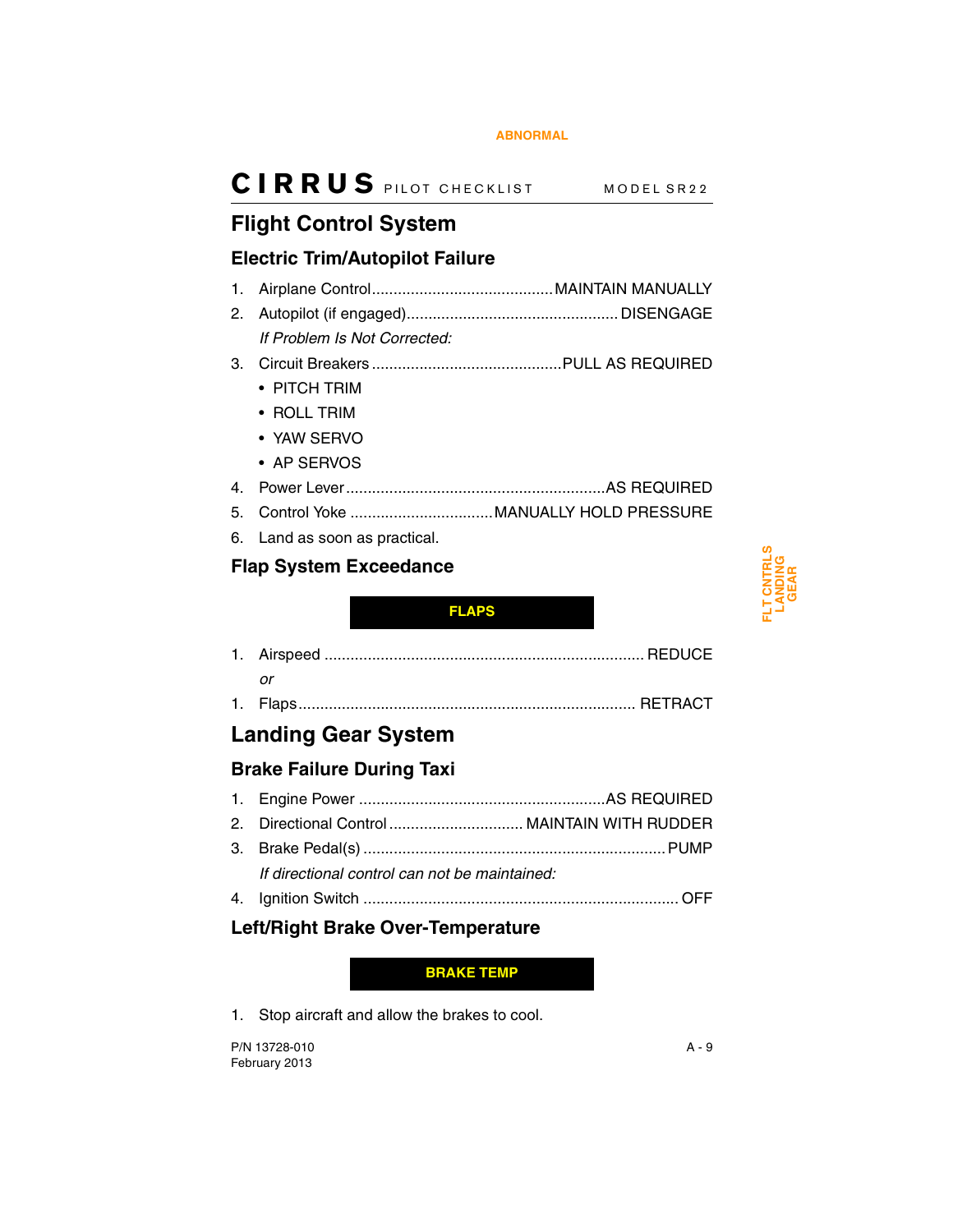## <span id="page-47-2"></span>**Anti-Ice System**

### <span id="page-47-3"></span>**Windshield De-Ice System Malfunction**

- 1. ICE PROTECT A Circuit Breaker........................................ CYCLE
- 2. Fluid Quantity .................................. SWITCH TO FULLEST TANK
- 3. WIND SHLD Push-Button......................... PRESS AS REQUIRED *If the forward field of view is overly restricted during landing approach and taxiing:*
	- a. Cabin Heat ........................................................................HOT
	- b. Windshield Defrost..............................................................ON
	- c. Execute a forward slip as required for visibility.
	- d. Avoid taxiing without adequate forward visibility.

### <span id="page-47-4"></span>**Heated Lift Transducer Malfunction**

### *If ice forms on lift transducer:*

- 1. STALL VANE HEAT Circuit Breaker.................................... CYCLE
- 2. PITOT HEAT Switch............................................. CYCLE OFF, ON

### *If ice remains on lift transducer:*

- 1. Stall Warning System ......... EXPECT NO RELIABLE INDICATION *This includes:*
	- Impending stall warning.
	- Stall speed indication.
- 2. Airspeed ............................................. MONITOR, DO NOT STALL
- 3. Fly published  $V_{BFF}$  speeds......... Minimum 88 KIAS with 50% Flap

## <span id="page-47-5"></span>**Low Fluid Quantity Caution**

### <span id="page-47-0"></span>**ANTI ICE QTY**

1. Icing Conditions .........................................................AVOID / EXIT

### <span id="page-47-6"></span>**Lift Transducer Overheat Caution**

### <span id="page-47-1"></span>**AOA OVERHEAT**

1. PITOT HEAT Switch................................................................. OFF 2. Icing Conditions .........................................................AVOID / EXIT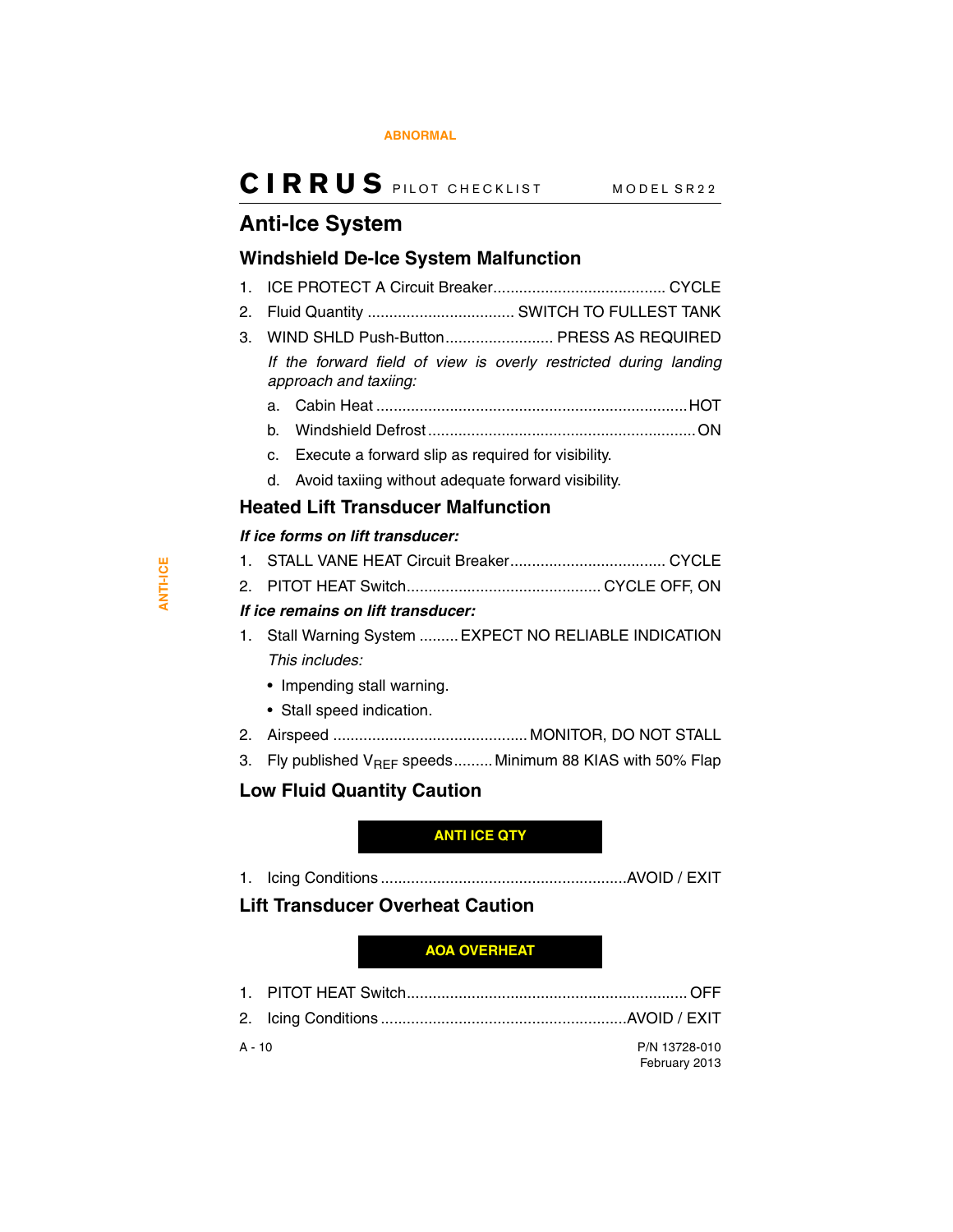### <span id="page-48-3"></span>**Persistent Low Pressure Caution**

### <span id="page-48-0"></span>**ANTI ICE PSI**

| 2. Anti-Ice - TKS Quantity  SWITCH TO FULLEST TANK                                                                                          |
|---------------------------------------------------------------------------------------------------------------------------------------------|
|                                                                                                                                             |
| a. Repeat operation of windshield pump to verify system is<br>primed properly as evidenced by anti-ice fluid exiting<br>windshield nozzles. |
|                                                                                                                                             |
| If caution annunciation extinguishes:                                                                                                       |
|                                                                                                                                             |
| If caution annunciation does not extinguishes or intermittent:                                                                              |
|                                                                                                                                             |
| b.                                                                                                                                          |

### <span id="page-48-4"></span>**High Pressure Caution**

### <span id="page-48-1"></span>**ANTI ICE PSI**

## <span id="page-48-5"></span>**Speed Caution**

### <span id="page-48-2"></span>**ANTI ICE SPD**

1. Airspeed ................................................... MAINTAIN 95-177 KIAS or less than 204 KTAS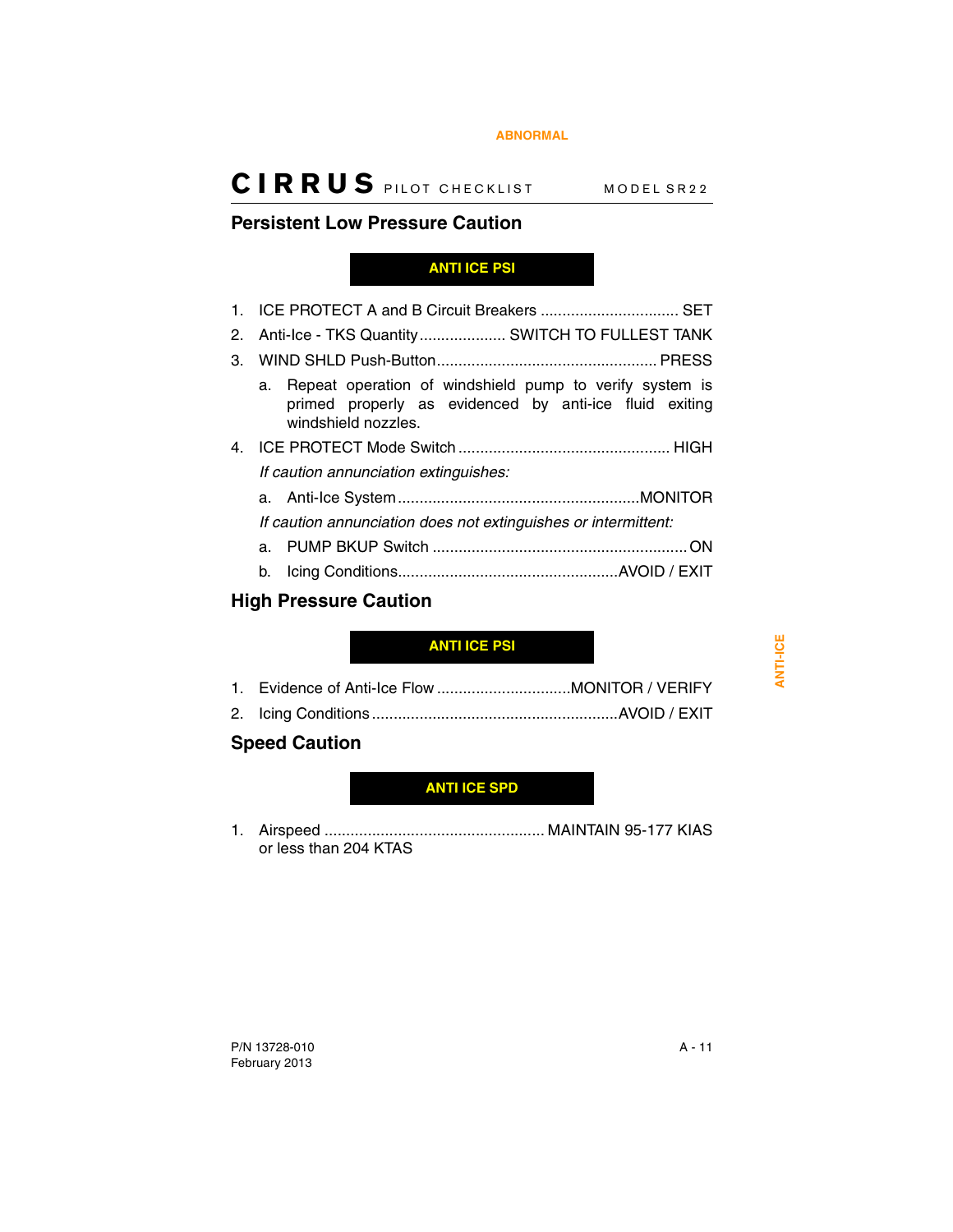### <span id="page-49-2"></span>**Left/Right Anti-Ice Fluid Level Caution**

<span id="page-49-0"></span>**ANTI ICE LVL**

1. Revert to manual control of the fluid source to control the fluid level quantity.

*If ANTI ICE FLO or ANTI ICE PSI annunciates:*

- a. Switch to opposite tank.
- b. WIND SHLD Push-Button ............................................ PRESS
	- (1) Repeat operation of windshield pump to verify system is primed properly as evidenced by anti-ice fluid exiting windshield nozzles.

### <span id="page-49-3"></span>**Stall Warning / AOA Heater Failure Caution**

### <span id="page-49-1"></span>**ANTI ICE HTR**

| 4. Fly aircraft normally using airframe buffet as the stall warning. Ice<br>accumulations on the stall warning vane may result in unreliable<br>stall warning system operation. |  |
|---------------------------------------------------------------------------------------------------------------------------------------------------------------------------------|--|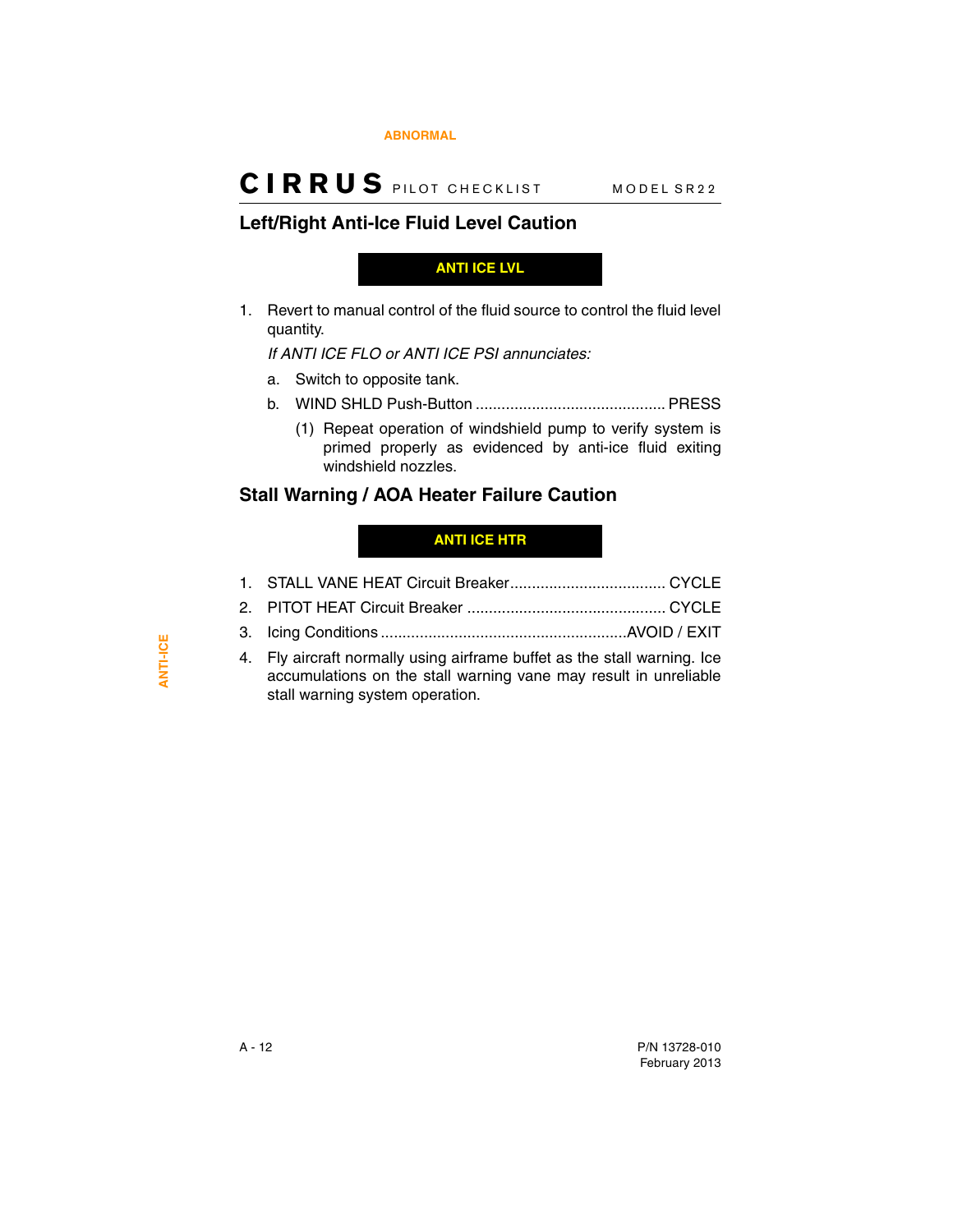## <span id="page-50-1"></span>**Other Conditions**

### <span id="page-50-2"></span>**Aborted Takeoff**

- 1. Power Lever............................................................................ IDLE
- 2. Brakes.....................................................................AS REQUIRED

### <span id="page-50-3"></span>**Parking Brake Engaged Annunciation**

### <span id="page-50-0"></span>**PARK BRAKE**

- 1. Parking Brake .................................................................RELEASE
- 2. Monitor CAS for BRAKE TEMP Caution. Stop aircraft and allow the brakes to cool if necessary.

### <span id="page-50-4"></span>**Communications Failure**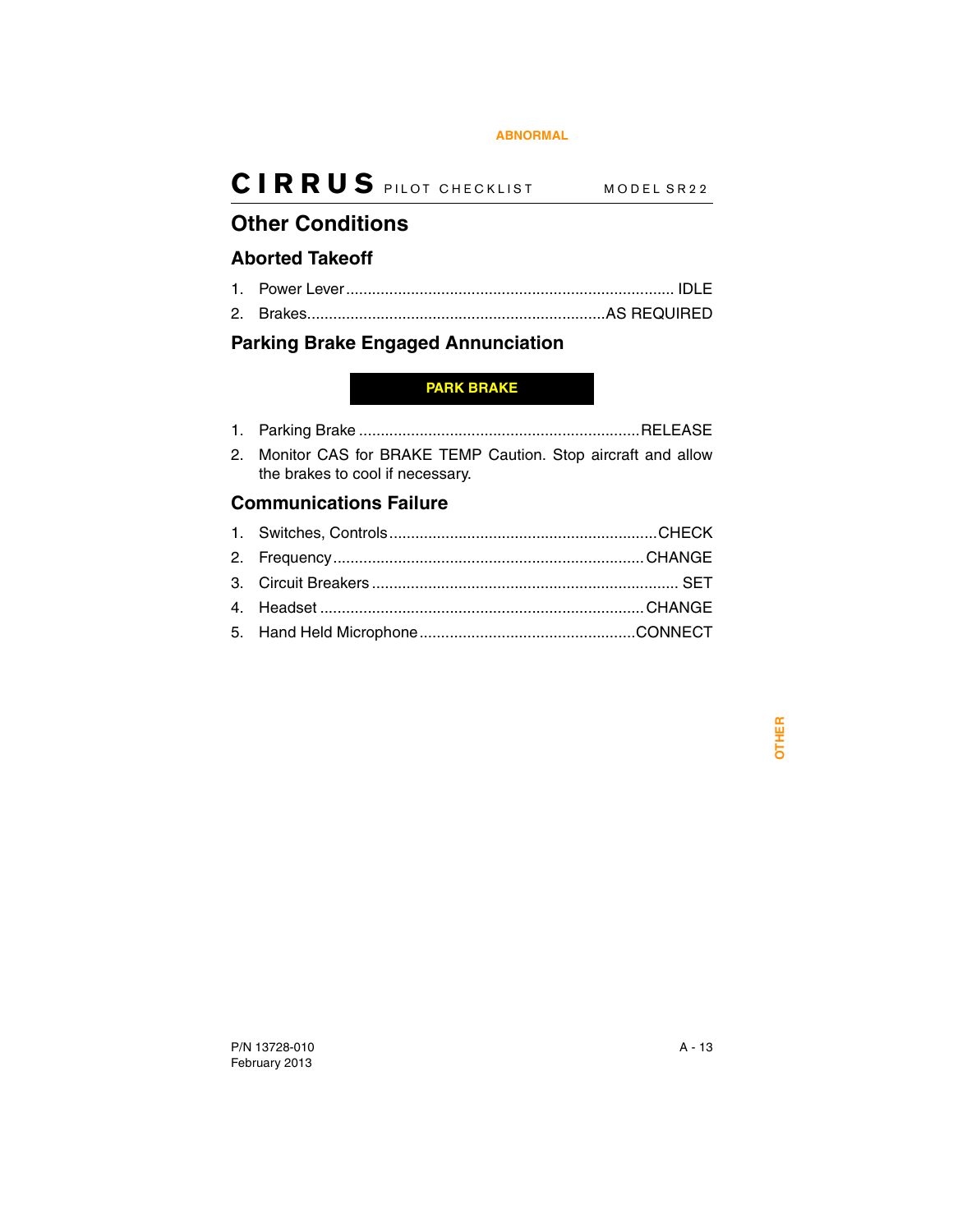## <span id="page-51-0"></span>**Electrical System Schematic**



A - 14 P/N 13728-010 February 2013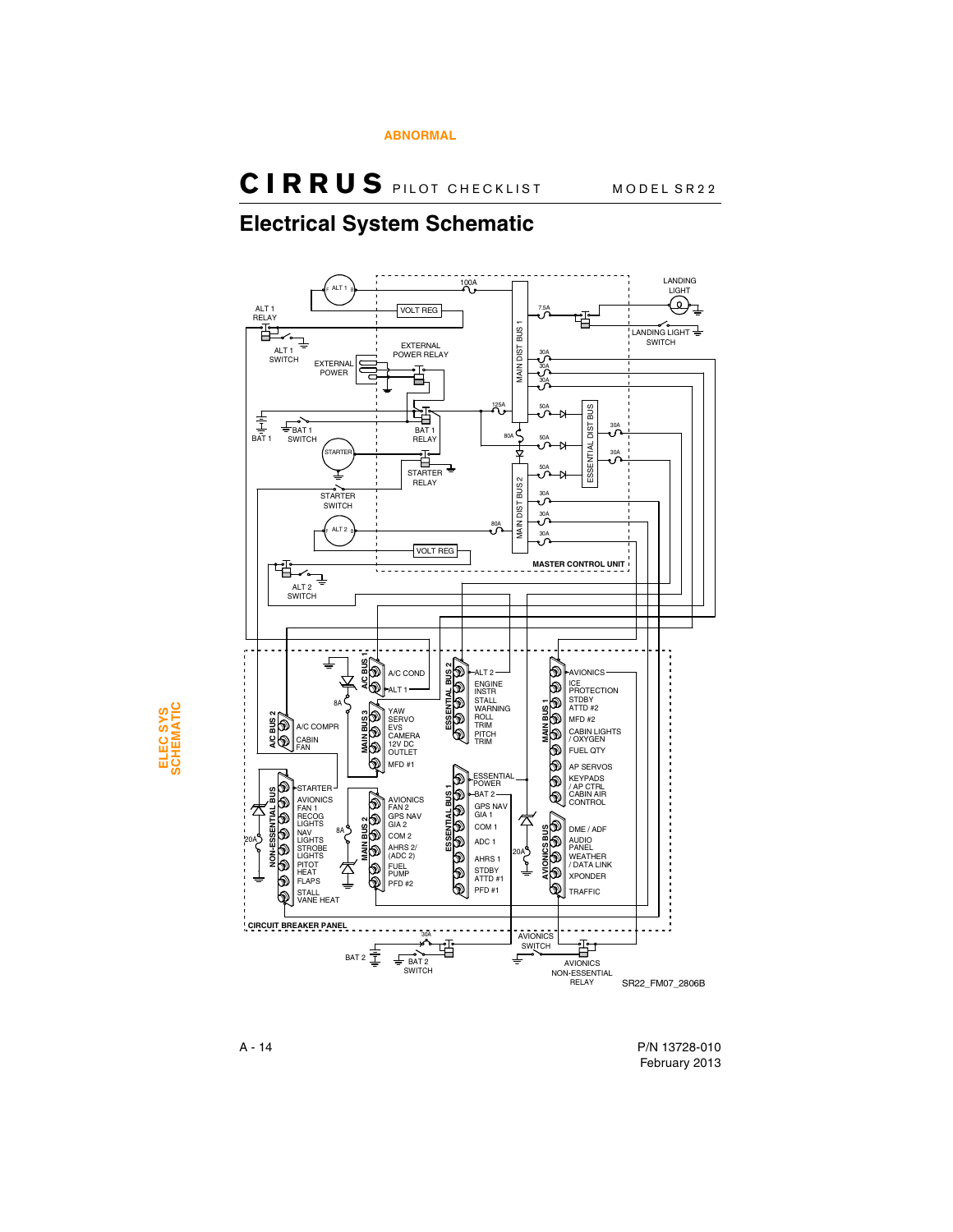## **Emergency Procedures**

## <span id="page-52-0"></span>**Table of Contents**

### **Perspective Crew Alerting System (CAS) Index**

| <b>CAS Message</b>                        | Page   | <b>CAS Message</b>  | Page   |  |
|-------------------------------------------|--------|---------------------|--------|--|
| <b>OIL PRESS</b>                          | 37     | <b>ESS BUS</b>      | E-12   |  |
| <b>OIL TEMP</b>                           |        | <b>CO LVL HIGH</b>  |        |  |
| $\bullet$ HT $\quad$                      |        | <b>ANTI ICE FLO</b> |        |  |
| <b>FUEL QTY</b>                           | E      | <b>ANTI ICE CTL</b> |        |  |
| <b>FUEL IMBALANCE</b>                     | E(0)   | <b>ANTI ICE QTY</b> | $E-15$ |  |
| <b>RPM</b>                                | $E-10$ | <b>AOA OVERHEAT</b> | $E-15$ |  |
| <b>MBUS1</b>                              |        | <b>BRAKE TEMP</b>   |        |  |
| <b>MBUS2</b>                              | E-11   | <b>START ENGAGE</b> |        |  |
|                                           |        |                     |        |  |
|                                           |        |                     |        |  |
|                                           |        |                     |        |  |
|                                           |        |                     |        |  |
|                                           |        |                     |        |  |
|                                           |        |                     |        |  |
|                                           |        |                     |        |  |
|                                           |        |                     |        |  |
|                                           |        |                     |        |  |
|                                           |        |                     |        |  |
|                                           |        |                     |        |  |
|                                           |        |                     |        |  |
|                                           |        |                     |        |  |
|                                           |        |                     |        |  |
|                                           |        |                     |        |  |
|                                           |        |                     |        |  |
|                                           |        |                     |        |  |
| Emergency Landing Without Engine PowerE-6 |        |                     |        |  |
|                                           |        |                     |        |  |
|                                           |        |                     |        |  |
|                                           |        |                     |        |  |
|                                           |        |                     |        |  |
|                                           |        |                     |        |  |
|                                           |        |                     |        |  |
|                                           |        |                     |        |  |
|                                           |        |                     |        |  |
|                                           |        |                     |        |  |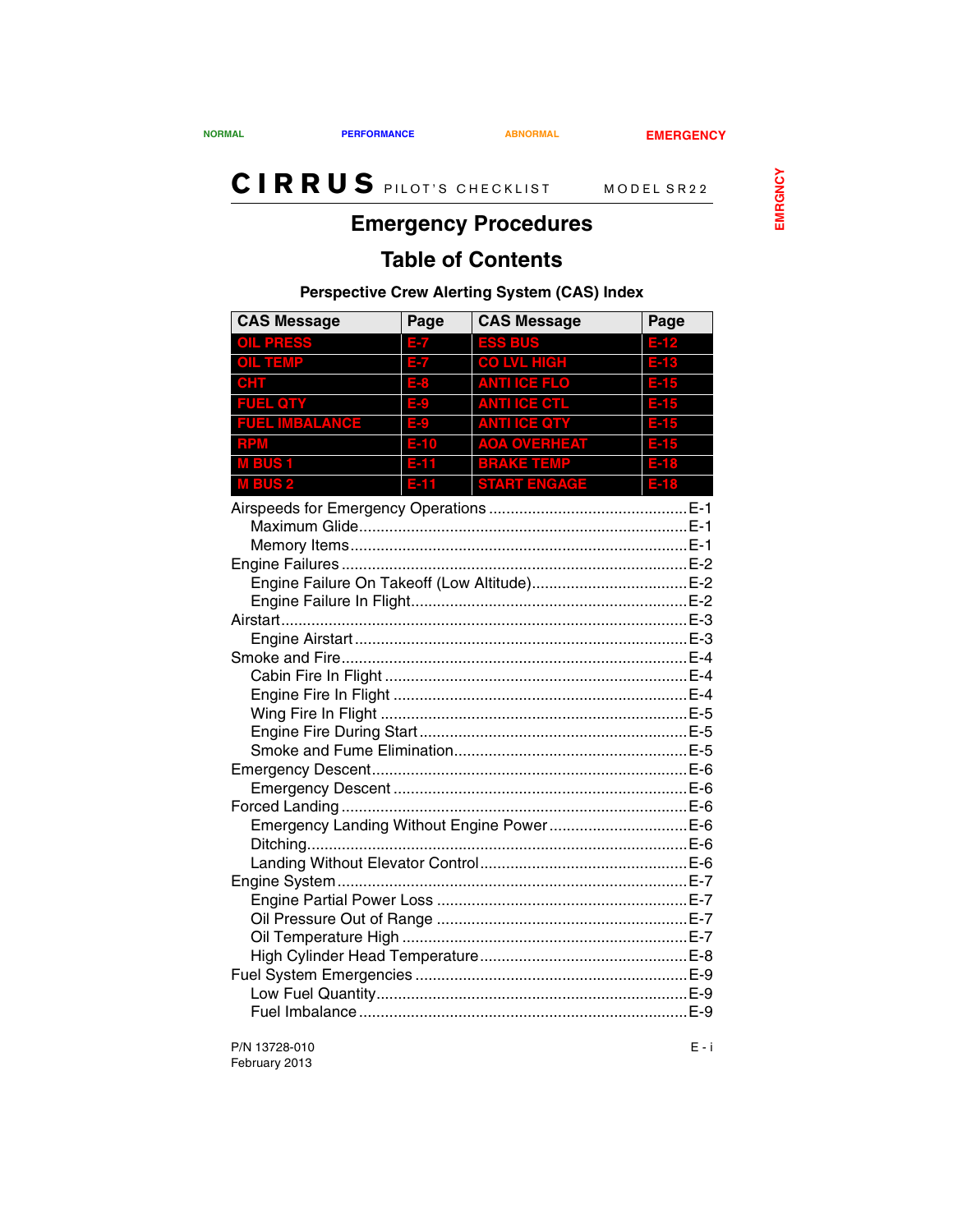## **Emergency Procedures**

## **Table of Contents**

| Anti-Ice System Failure / Excessive Ice Accumulation E-14 |  |
|-----------------------------------------------------------|--|
|                                                           |  |
|                                                           |  |
|                                                           |  |
|                                                           |  |
|                                                           |  |
| Attitude & Heading Reference System (AHRS) Failure E-16   |  |
|                                                           |  |
|                                                           |  |
|                                                           |  |
|                                                           |  |
| Inadvertent Spiral Dive During IMC Flight E-17            |  |
|                                                           |  |
|                                                           |  |
|                                                           |  |
|                                                           |  |
|                                                           |  |
|                                                           |  |
|                                                           |  |
|                                                           |  |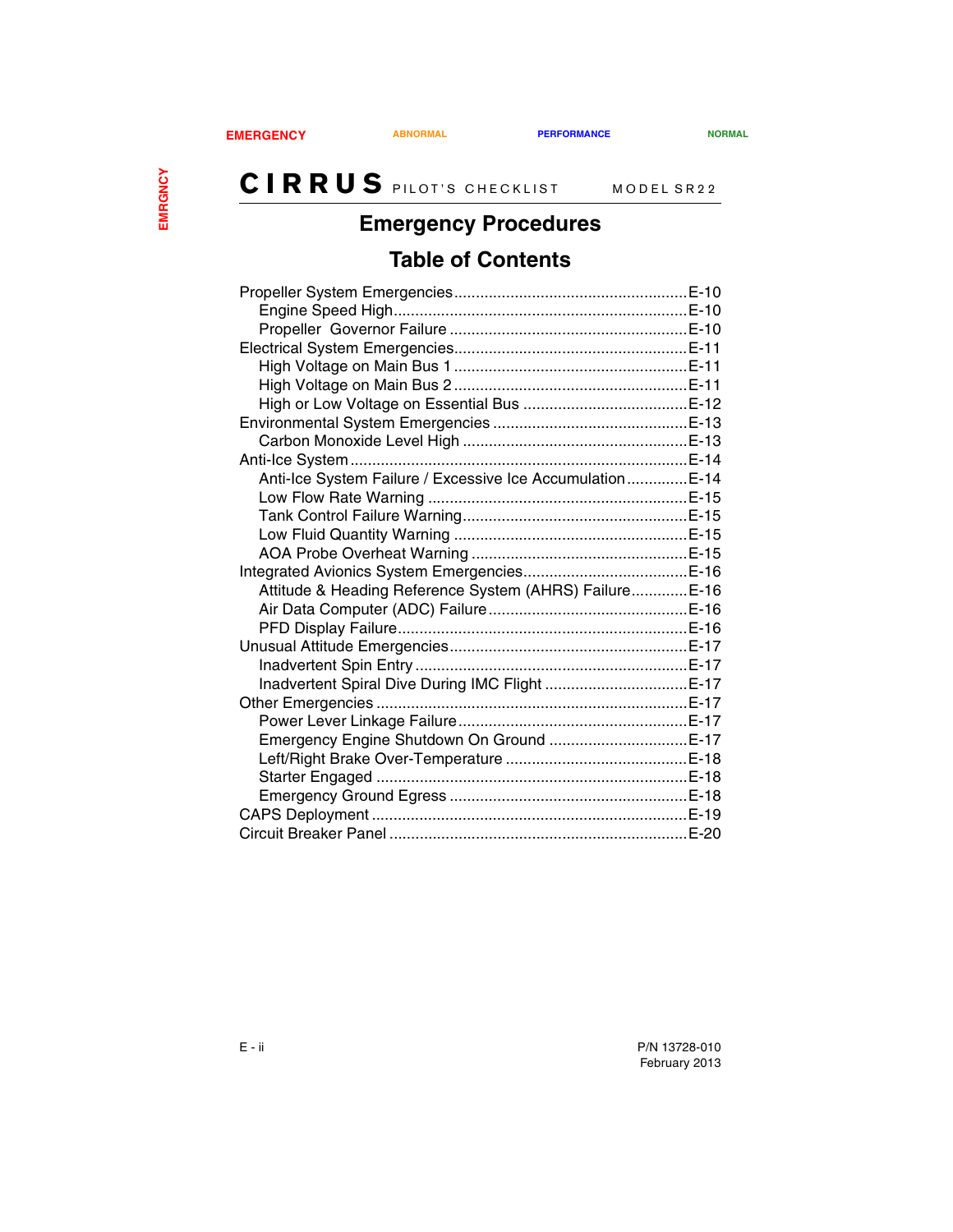## <span id="page-54-0"></span>**Airspeeds for Emergency Operations**

#### *Maneuvering Speed:*

| <b>Best Glide:</b>                     |  |
|----------------------------------------|--|
|                                        |  |
| <b>Emergency Landing (Engine-out):</b> |  |
|                                        |  |
|                                        |  |
|                                        |  |
|                                        |  |

### <span id="page-54-1"></span>**Maximum Glide**

### *Maximum Glide Ratio ~ 8.8 : 1*



#### • Note •

Maximum Glide Ratio with Ice Accumulation ~ 6.4: 1

### <span id="page-54-2"></span>**Memory Items**

Checklist steps emphasized by underlining such as the example below, should be memorized for accomplishment without reference to the procedure.

1. Best Glide Speed........................................................ ESTABLISH

P/N 13728-010 E - 1 February 2013

**AIRSPEEDS AIRSPEEDS**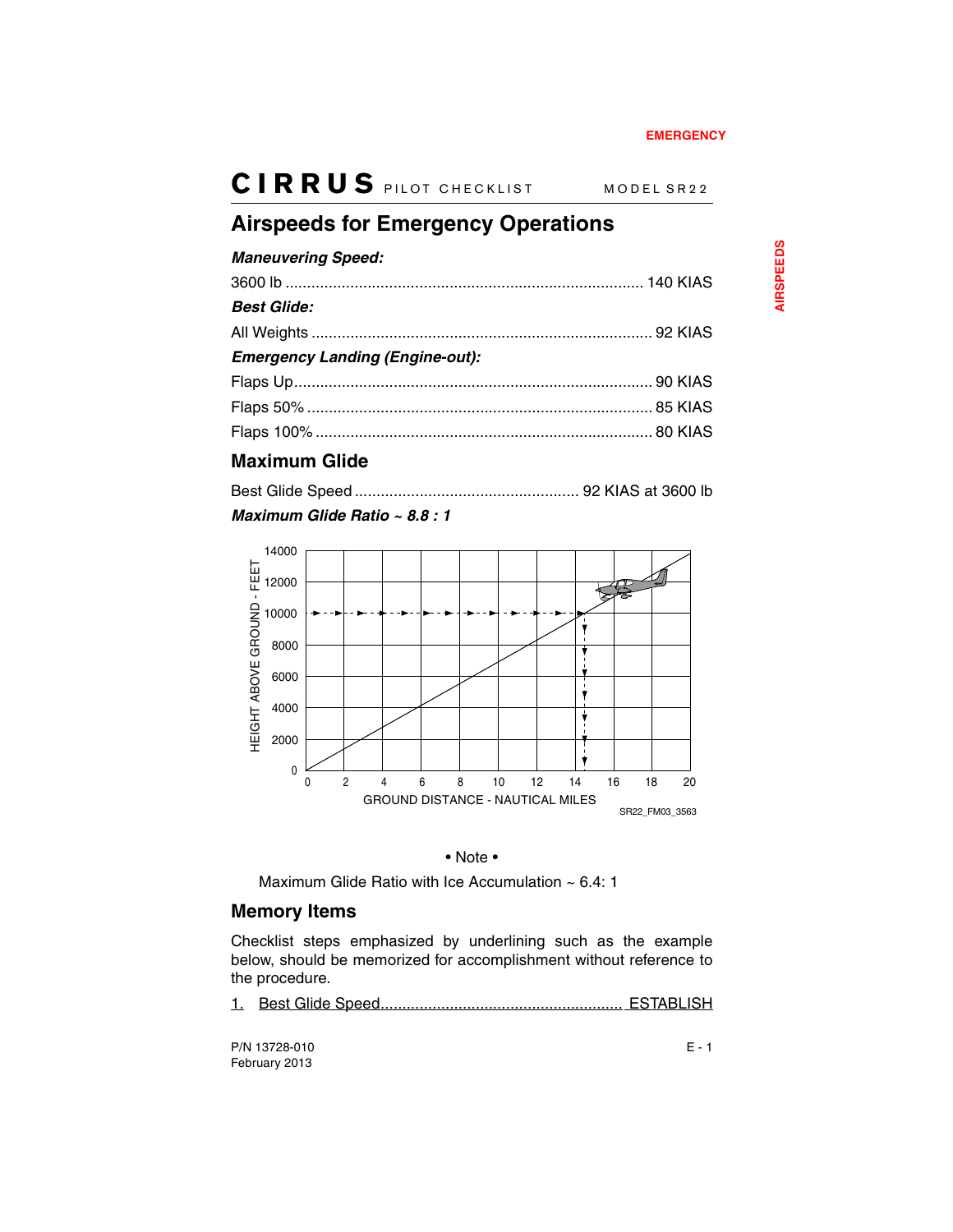## <span id="page-55-0"></span>**Engine Failures**

### <span id="page-55-1"></span>**Engine Failure On Takeoff (Low Altitude)**

| 1. Best Glide or Landing Speed (as appropriate)  ESTABLISH |  |
|------------------------------------------------------------|--|
|                                                            |  |
|                                                            |  |
|                                                            |  |
|                                                            |  |
| If time permits:                                           |  |
|                                                            |  |
|                                                            |  |
|                                                            |  |
|                                                            |  |

## <span id="page-55-2"></span>**Engine Failure In Flight**

| 2. |                           |  |
|----|---------------------------|--|
|    |                           |  |
|    |                           |  |
|    |                           |  |
|    |                           |  |
| 7. |                           |  |
| 8. |                           |  |
|    | If engine does not start: |  |

9. Perform *Engine Airstart* or *Forced Landing* checklist, as required.

ENGINE<br>FAILURE **ENGINE FAILURE**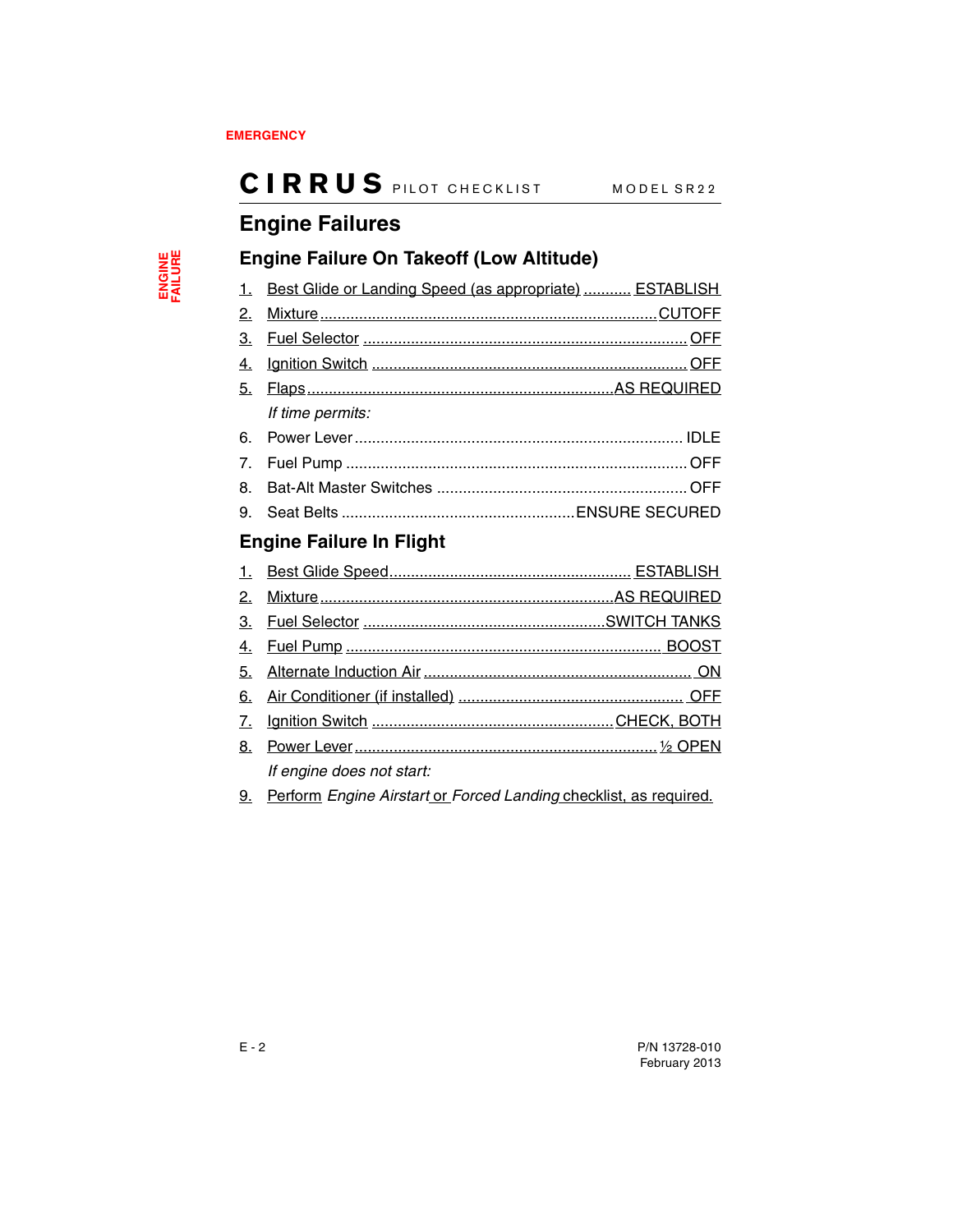## <span id="page-56-0"></span>**Airstart**

## <span id="page-56-1"></span>**Engine Airstart**

| 2. |                                                                 |  |
|----|-----------------------------------------------------------------|--|
| 3. |                                                                 |  |
|    |                                                                 |  |
|    |                                                                 |  |
|    |                                                                 |  |
|    |                                                                 |  |
|    |                                                                 |  |
|    |                                                                 |  |
|    |                                                                 |  |
|    |                                                                 |  |
|    | 12. If engine will not start, perform Forced Landing checklist. |  |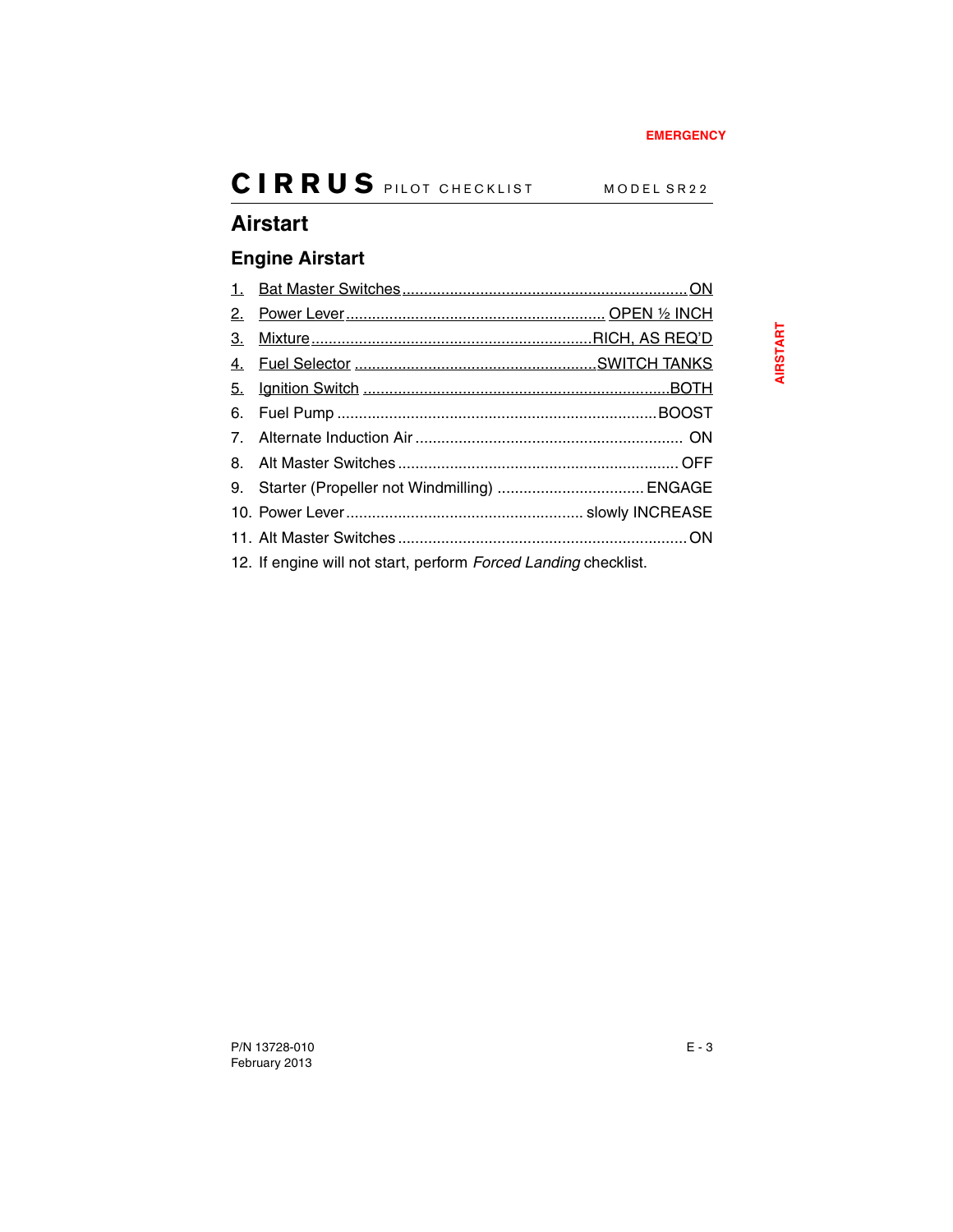## <span id="page-57-0"></span>**Smoke and Fire**

### <span id="page-57-1"></span>**Cabin Fire In Flight**

| 1.             |                                                                                                                            |
|----------------|----------------------------------------------------------------------------------------------------------------------------|
| 2.             |                                                                                                                            |
|                | If airflow is not sufficient to clear smoke or fumes from cabin:                                                           |
| <u>3.</u>      |                                                                                                                            |
| 4.             |                                                                                                                            |
| 5.             |                                                                                                                            |
| 6.             | Land as soon as possible.                                                                                                  |
|                | If setting master switches off eliminated source of fire or fumes<br>and airplane is in night, weather, or IFR conditions: |
| 7 <sub>1</sub> |                                                                                                                            |
| 8.             |                                                                                                                            |
| 9.             |                                                                                                                            |
|                |                                                                                                                            |
|                |                                                                                                                            |
|                | 12. Vent Selector  FEET/PANEL/DEFROST POSITION                                                                             |
|                | 13. Airflow SelectorSET AIRFLOW TO MAXIMUM                                                                                 |
|                |                                                                                                                            |
|                | 15. Land as soon as possible.                                                                                              |

## <span id="page-57-2"></span>**Engine Fire In Flight**

| $\theta$ . I could not a contract to contract the latter |
|----------------------------------------------------------|

8. Land as soon as possible.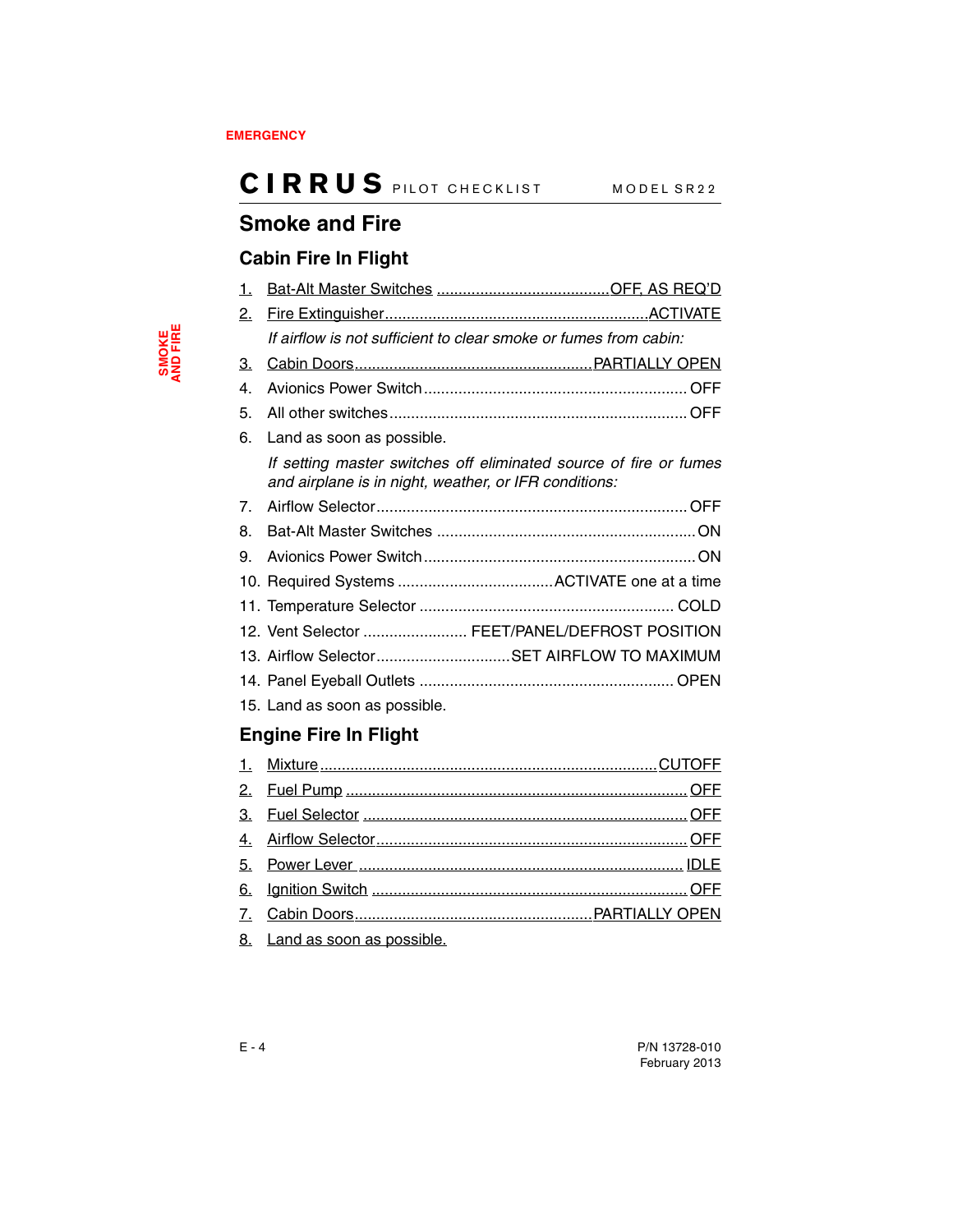## <span id="page-58-0"></span>**Wing Fire In Flight**

| 5. If possible, side slip to keep flames away from fuel tank and cabin. |  |
|-------------------------------------------------------------------------|--|

6. Land as soon as possible.

## <span id="page-58-1"></span>**Engine Fire During Start**

| 6. If flames persist perform Emergency Engine Shutdown on |
|-----------------------------------------------------------|

6. If flames persist, perform *Emergency Engine Shutdown on Ground* and *Emergency Ground Egress* checklists.

## <span id="page-58-2"></span>**Smoke and Fume Elimination**

|                | 6. Vent Selector  FEET/PANEL/DEFROST POSITION    |  |
|----------------|--------------------------------------------------|--|
| 7 <sub>1</sub> | Airflow SelectorSET AIRFLOW TO MAXIMUM           |  |
|                | If source of smoke and fume is firewall forward: |  |
|                |                                                  |  |
| 8.             |                                                  |  |
| 9.             | Prepare to land as soon as possible.             |  |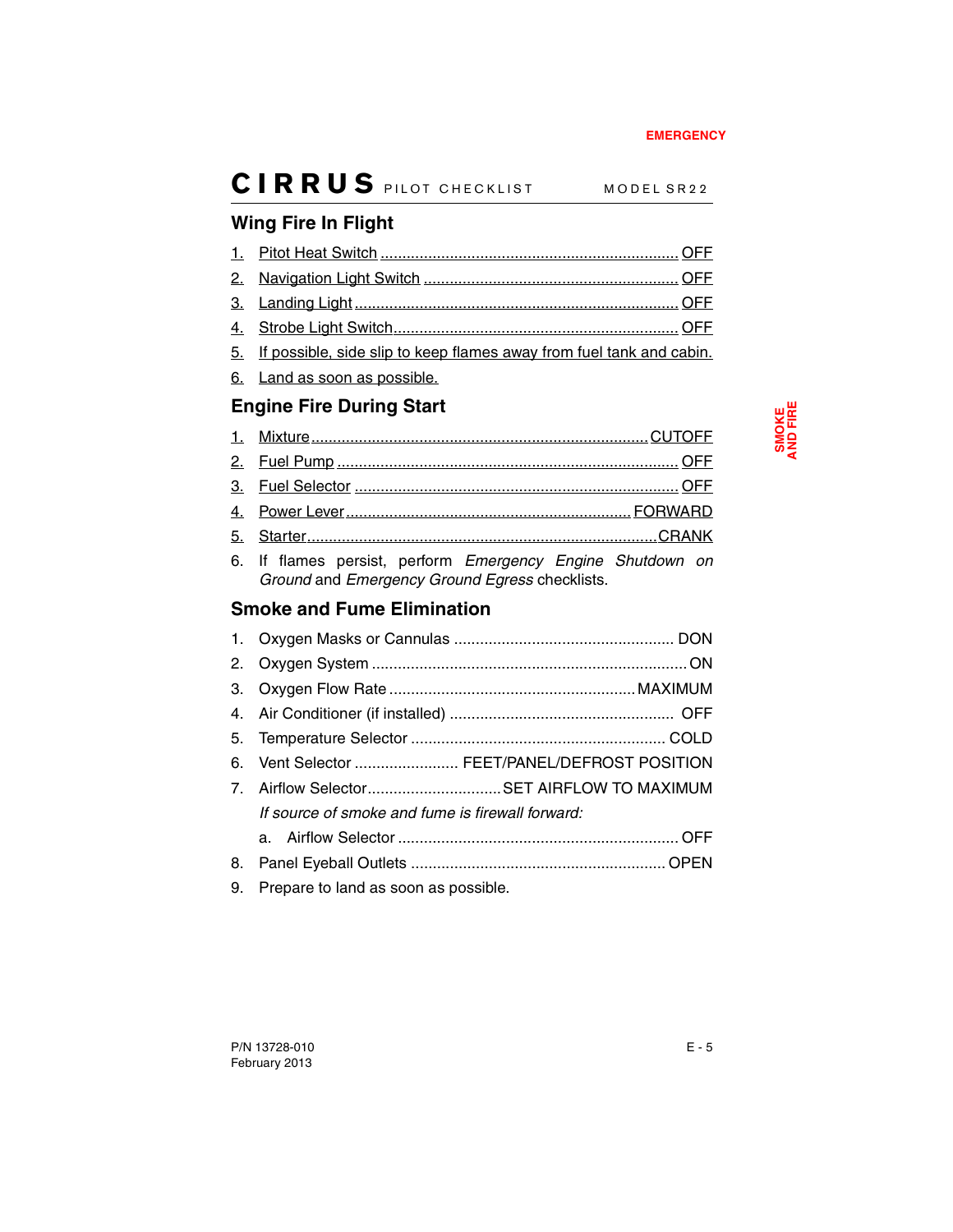## <span id="page-59-0"></span>**Emergency Descent**

### <span id="page-59-1"></span>**Emergency Descent**

## <span id="page-59-2"></span>**Forced Landing**

### <span id="page-59-3"></span>**Emergency Landing Without Engine Power**

| 2. | giving location and intentions |  |
|----|--------------------------------|--|
|    |                                |  |
| 3. |                                |  |
| 4. |                                |  |
| 5. |                                |  |
| 6. |                                |  |
| 7. |                                |  |
| 8. |                                |  |
|    |                                |  |
|    |                                |  |
|    |                                |  |
|    |                                |  |
|    | <b>Ditching</b>                |  |

## <span id="page-59-4"></span>1. Radio .............................................Transmit (121.5 MHz) MAYDAY giving location and intentions 2. Transponder............................................................SQUAWK 7700 3. CAPS..............................................................................ACTIVATE 4. Airplane ........................................................................EVACUATE 5. Flotation Devices ............ INFLATE WHEN CLEAR OF AIRPLANE

### <span id="page-59-5"></span>**Landing Without Elevator Control**

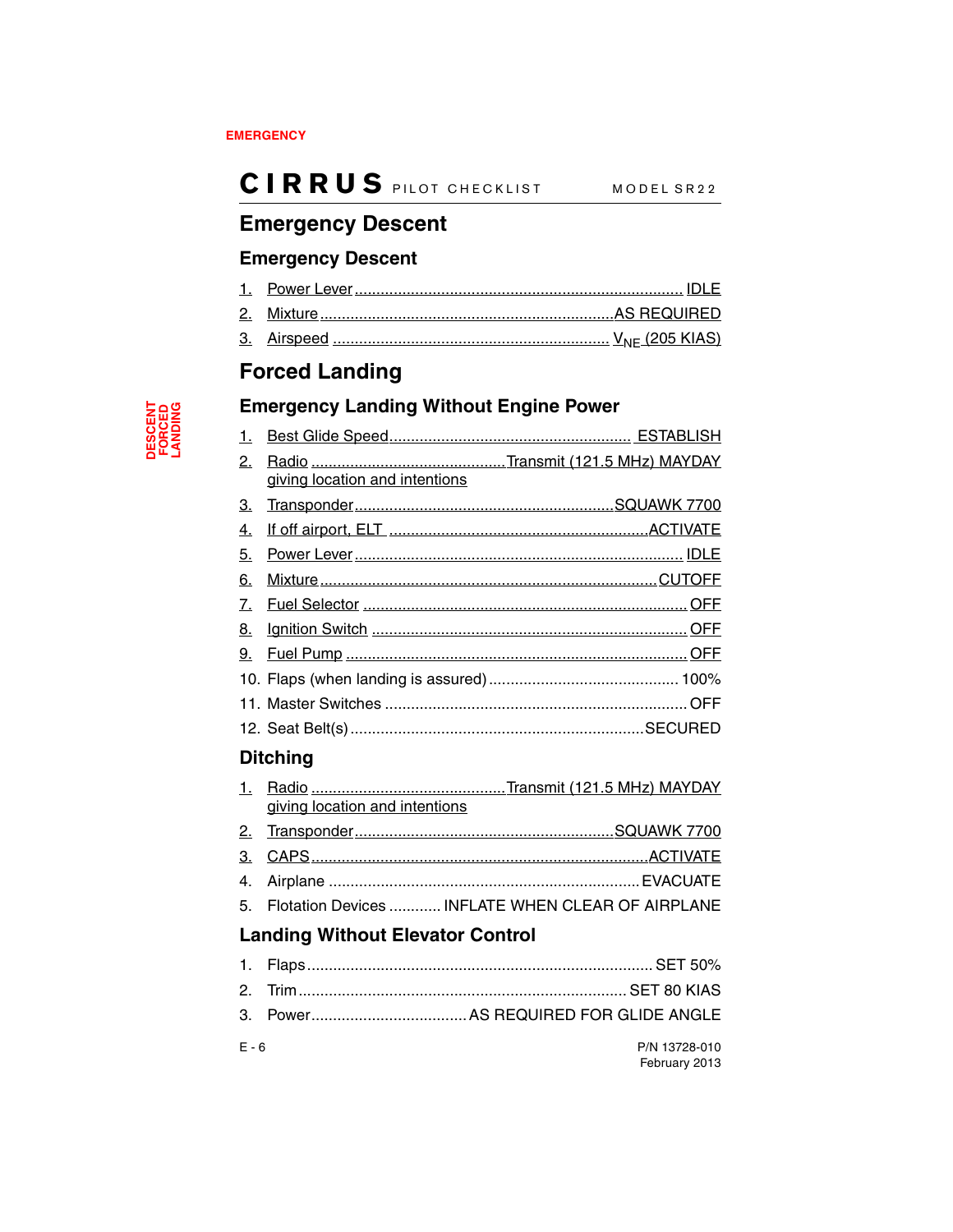## <span id="page-60-0"></span>**Engine System**

## <span id="page-60-1"></span>**Engine Partial Power Loss**

|  | 3. MixtureCHECK appropriate for flight conditions |
|--|---------------------------------------------------|
|  |                                                   |
|  |                                                   |
|  |                                                   |

6. Land as soon as practical.

## <span id="page-60-2"></span>**Oil Pressure Out of Range**

### <span id="page-60-5"></span>**OIL PRESS**

- 1. Oil Pressure Gage ..............................................................CHECK *If pressure low/high:*
	- a. Power .......................REDUCE to minimum for sustained flight
	- b. Land as soon as possible.
		- (1) Prepare for potential engine failure.

## <span id="page-60-3"></span>**Oil Temperature High**

### <span id="page-60-4"></span>**OIL TEMP**

1. Power............................................................................... REDUCE 2. Airspeed .......................................................................INCREASE 3. Mixture.................................. ADJUST fuel flow to top of green arc 4. Oil Temperature Gage ....................................................MONITOR

*If temperature remains high:*

5. Land as soon as possible.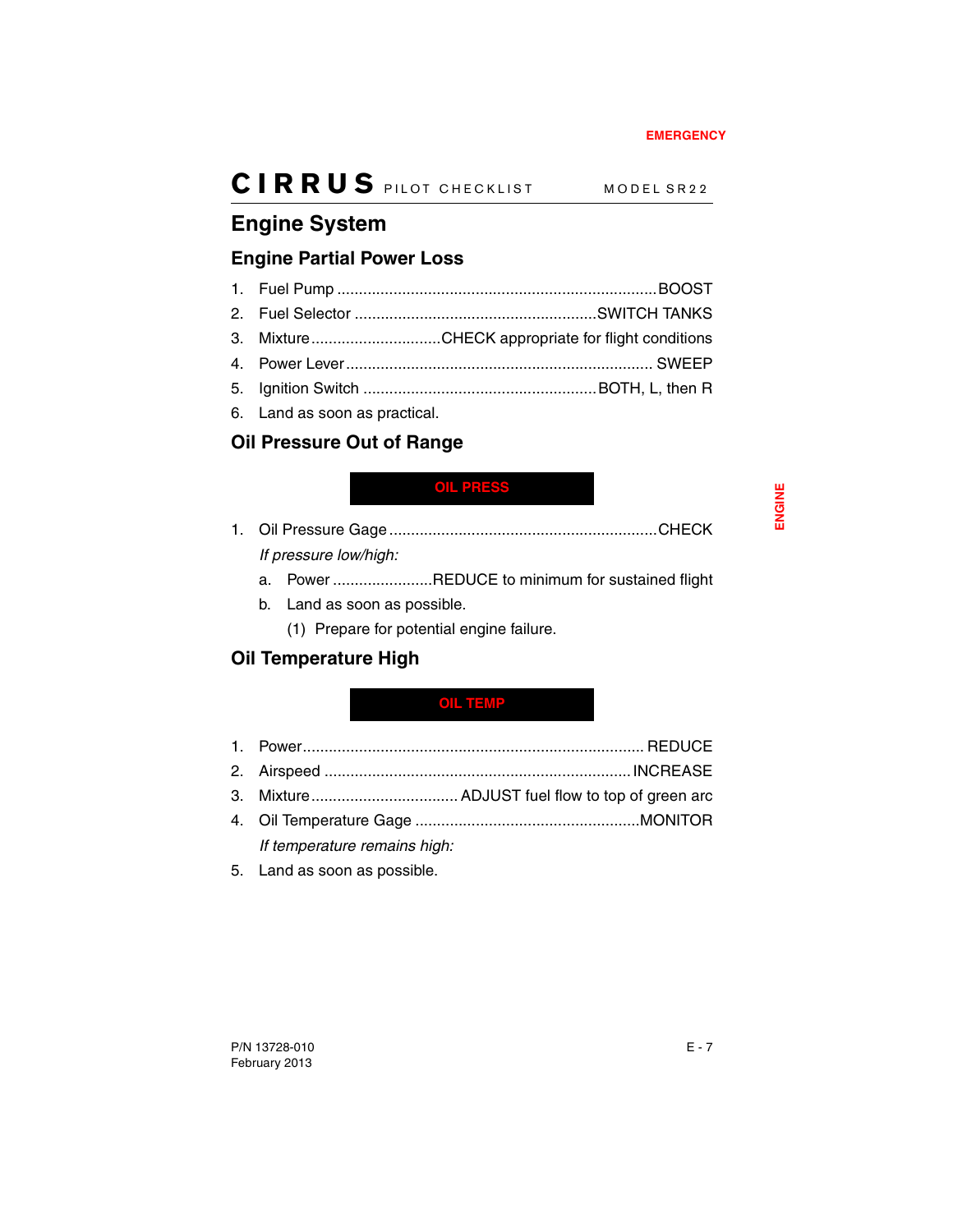## <span id="page-61-0"></span>**High Cylinder Head Temperature**

<span id="page-61-1"></span>**CHT**

### *On-Ground*

| $\mathbf{1}$ . |                                                          |  |
|----------------|----------------------------------------------------------|--|
| 2.             | Annunciations and Engine Temperatures MONITOR            |  |
|                | If Caution or Warning annunciation is still illuminated: |  |
| 3.             |                                                          |  |
| 4.             |                                                          |  |
|                | <b>In-Flight</b>                                         |  |
|                |                                                          |  |
| 2.             |                                                          |  |
|                | 3. Annunciations and Engine Temperatures MONITOR         |  |
|                | If Caution or Warning annunciation is still illuminated: |  |
| 4.             |                                                          |  |
| 5.             |                                                          |  |
|                | If Caution annunciation only remains illuminated:        |  |
|                | a. Land as soon as practical.                            |  |
|                | If Warning annunciation remains illuminated:             |  |
|                | a. Land as soon as possible.                             |  |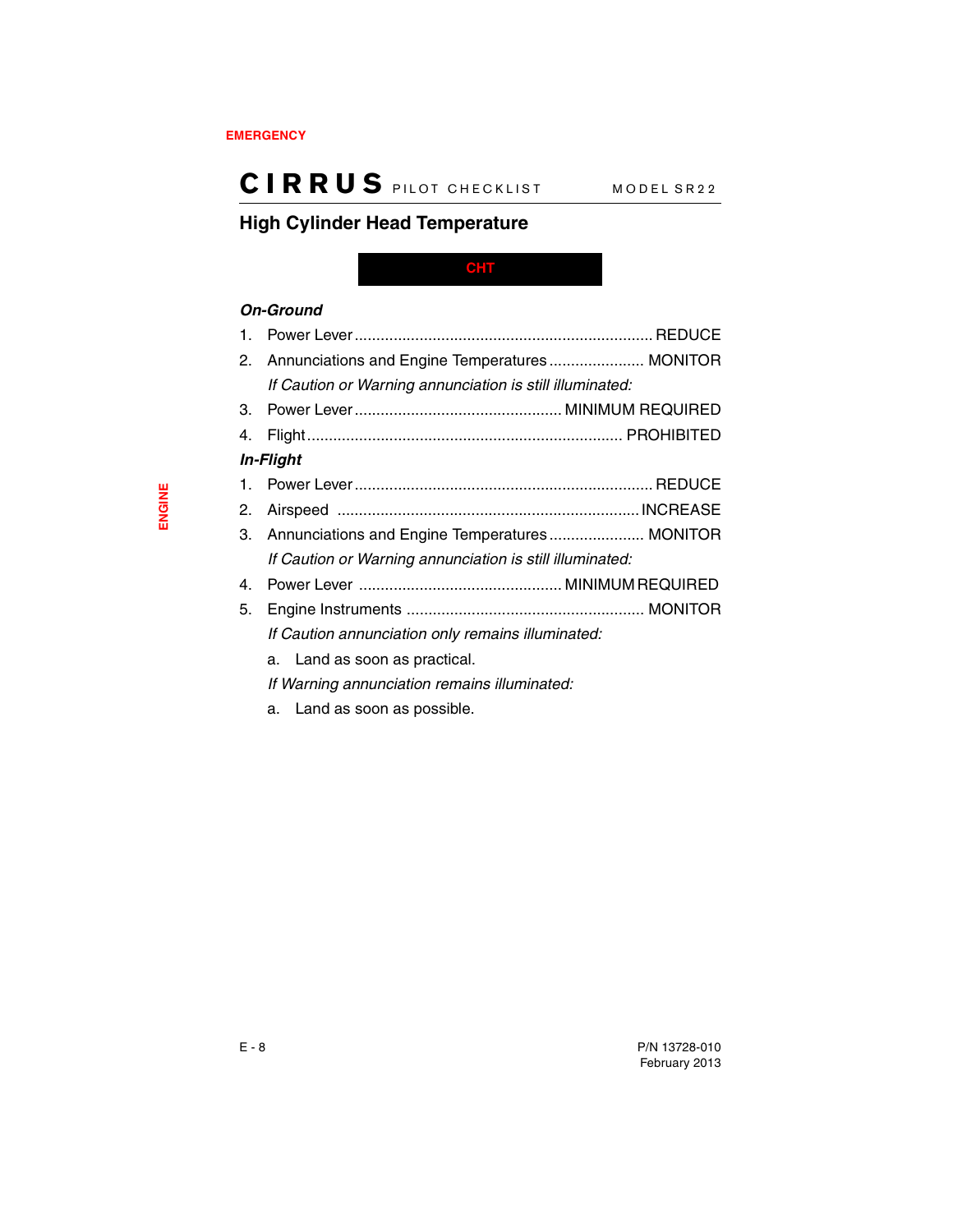## <span id="page-62-0"></span>**Fuel System Emergencies**

### <span id="page-62-1"></span>**Low Fuel Quantity**

### <span id="page-62-3"></span>**FUEL QTY**

- 1. Fuel Quantity Gages...........................................................CHECK *If fuel quantity indicates less than or equal to 9 gallons:*
	- a. If On-Ground .............................. REFUEL PRIOR TO FLIGHT
	- b. If In-Flight ........................... LAND AS SOON AS PRACTICAL

*If fuel quantity indicates more than 9 gallons:*

- a. If On-Ground ...........................CORRECT PRIOR TO FLIGHT
- b. If In-Flight ............................................CONTINUE, MONITOR

### <span id="page-62-2"></span>**Fuel Imbalance**

### <span id="page-62-4"></span>**FUEL IMBALANCE**

| If HIGH BOOST already in use for vapor suppression, pump<br>should be left in this position for tank switch. |
|--------------------------------------------------------------------------------------------------------------|
|                                                                                                              |
|                                                                                                              |
| After switching tanks, mossage will remain until sensed                                                      |

*After switching tanks, message will remain until sensed imbalance is less than 12 gallons.*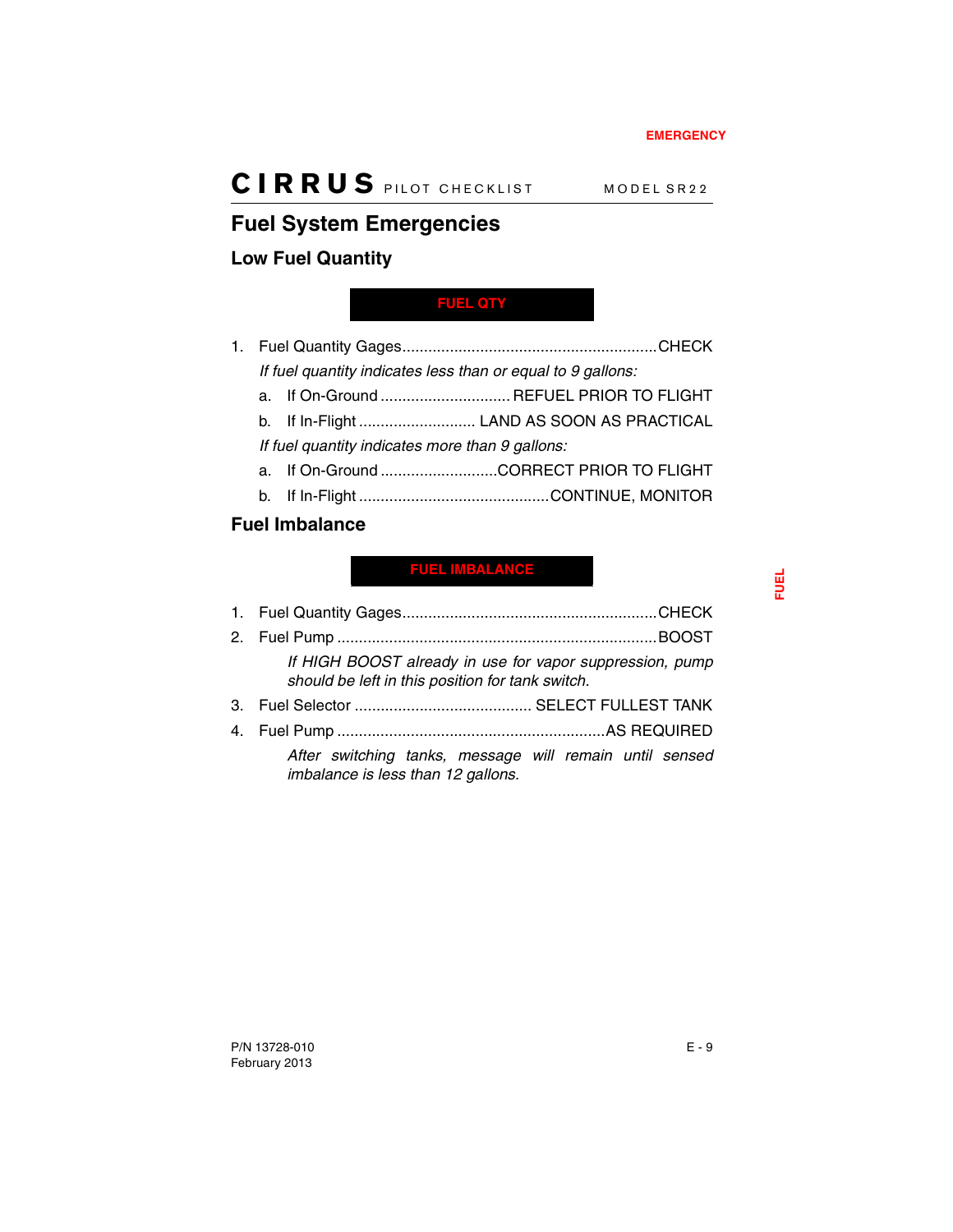## <span id="page-63-1"></span>**Propeller System Emergencies**

### <span id="page-63-2"></span>**Engine Speed High**

#### <span id="page-63-0"></span>**RPM**

- 1. Power Lever...................... REDUCE by 2 in.Hg Manifold Pressure *If governor is not in control (RPM reduces and remains lower after power adjustment):*
- 2. Perform *Propeller Governor Failure* checklist *If governor is in control (RPM remains high, but stable after power reduction):*
- 3. Power Lever..................................................................... REDUCE below 34 in.Hg for climb, below 30.5in.Hg for cruise *If governed engine speed exceeds 2600 RPM:*
- 4. Land as soon as practical. *If governed engine speed is 2600 RPM or less:*
- 5. Flight.............................................................................CONTINUE

### <span id="page-63-3"></span>**Propeller Governor Failure**

| الملماء ومستوجب ومساحيه المناسبة                                |
|-----------------------------------------------------------------|
|                                                                 |
|                                                                 |
| 1. Power Lever Reduce to minimum necessary for sustained flight |

4. Land as soon as able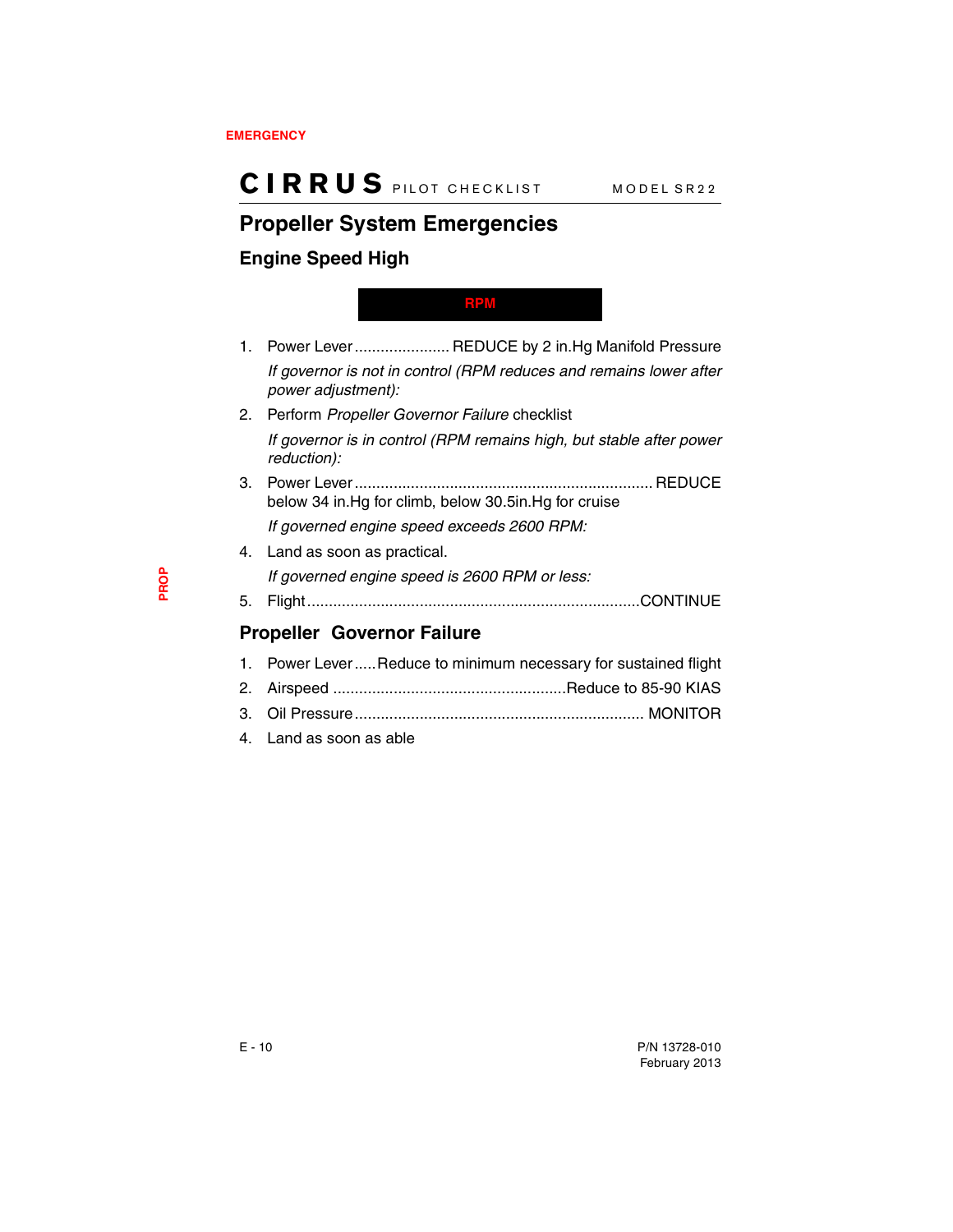## <span id="page-64-2"></span>**Electrical System Emergencies**

### <span id="page-64-3"></span>**High Voltage on Main Bus 1**

### <span id="page-64-0"></span>**M BUS 1**

- 1. ALT 1 Master Switch........................................................... CYCLE 2. M Bus 1 Voltage (M1) .........................................................CHECK *If M Bus 1 Voltage is greater than 32 Volts:*
- 3. ALT 1 Master Switch................................................................ OFF
- 4. Perform Alt 1 Caution (Failure) Checklist (do not reset alternator)

## <span id="page-64-4"></span>**High Voltage on Main Bus 2**

### <span id="page-64-1"></span>**M BUS 2**

| If M Bus 1 Voltage is greater than 32 Volts:                           |  |
|------------------------------------------------------------------------|--|
| 2. Perform M Bus 1 Warning Checklist                                   |  |
|                                                                        |  |
| If M Bus 2 Voltage is greater than 32 Volts:                           |  |
|                                                                        |  |
|                                                                        |  |
| If M Bus 2 Voltage remains greater than 32 Volts:                      |  |
|                                                                        |  |
| 7. Perform Alt 2 Caution (Failure) Checklist (do not reset alternator) |  |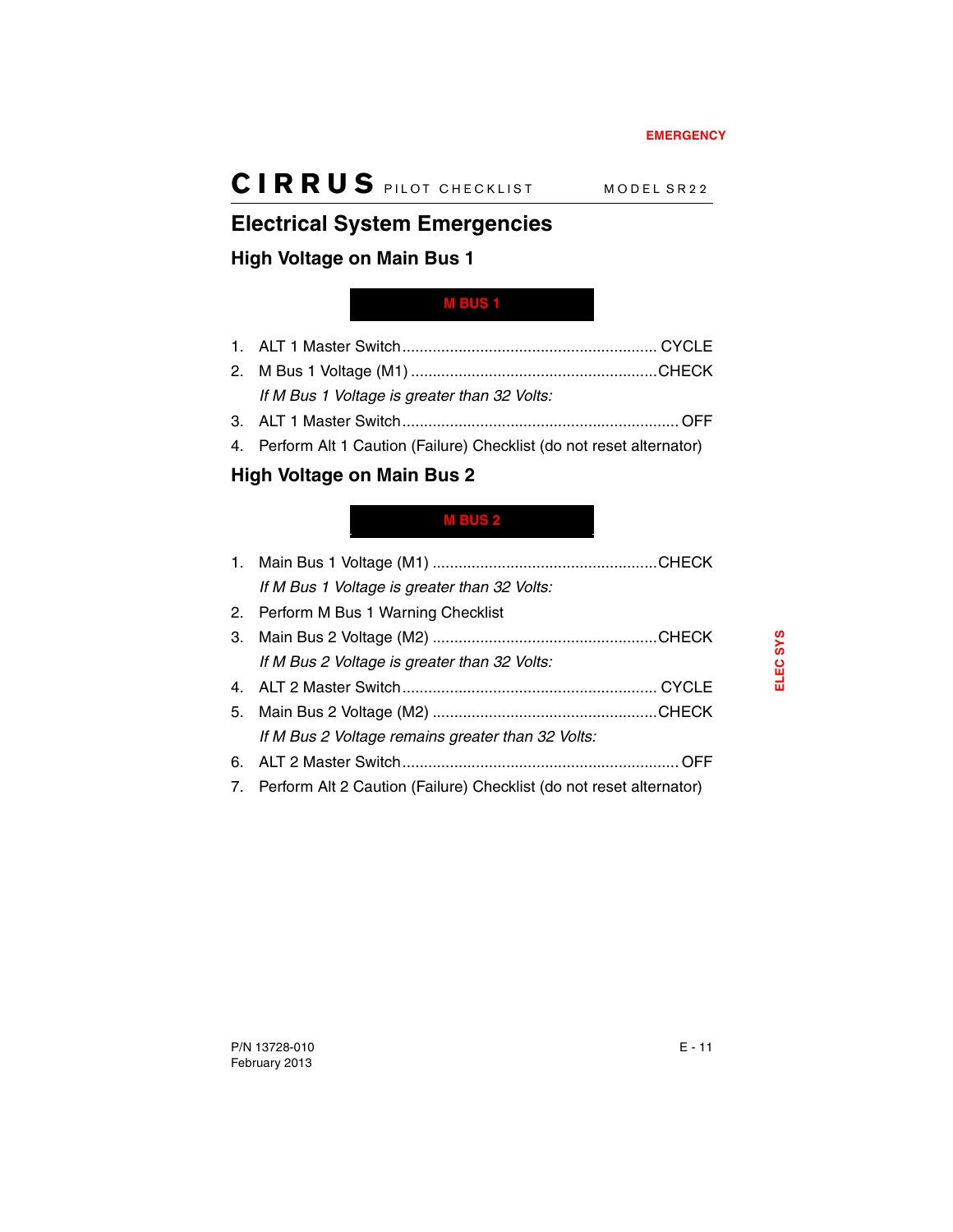### <span id="page-65-1"></span>**High or Low Voltage on Essential Bus**

#### <span id="page-65-0"></span>**ESS BUS**

- 1. Essential Bus Voltage (ESS) ..............................................CHECK *If Essential Bus Voltage is greater than 32 Volts:*
- 2. Main Bus 1 and Main Bus 2 Voltages (M1 and M2)............CHECK
- 3. Perform appropriate *Main Bus 1* or *Main Bus 2* Warning checklists *If Essential Bus Voltage is less than 24.5 Volts:*
- 4. Perform Alt 1 and Alt 2 Caution (Failure) checklists *If unable to restore at least one alternator:*
- 5. Non-Essential Loads ....................................................... REDUCE
	- a. If flight conditions permit, consider shedding: *Air Conditioning, Landing Light, Pitot Heat, Cabin Fan, Nav Lights, Strobe Lights, Audio Panel, COM 2*
- 6. Land as soon as practical (Battery reserve only)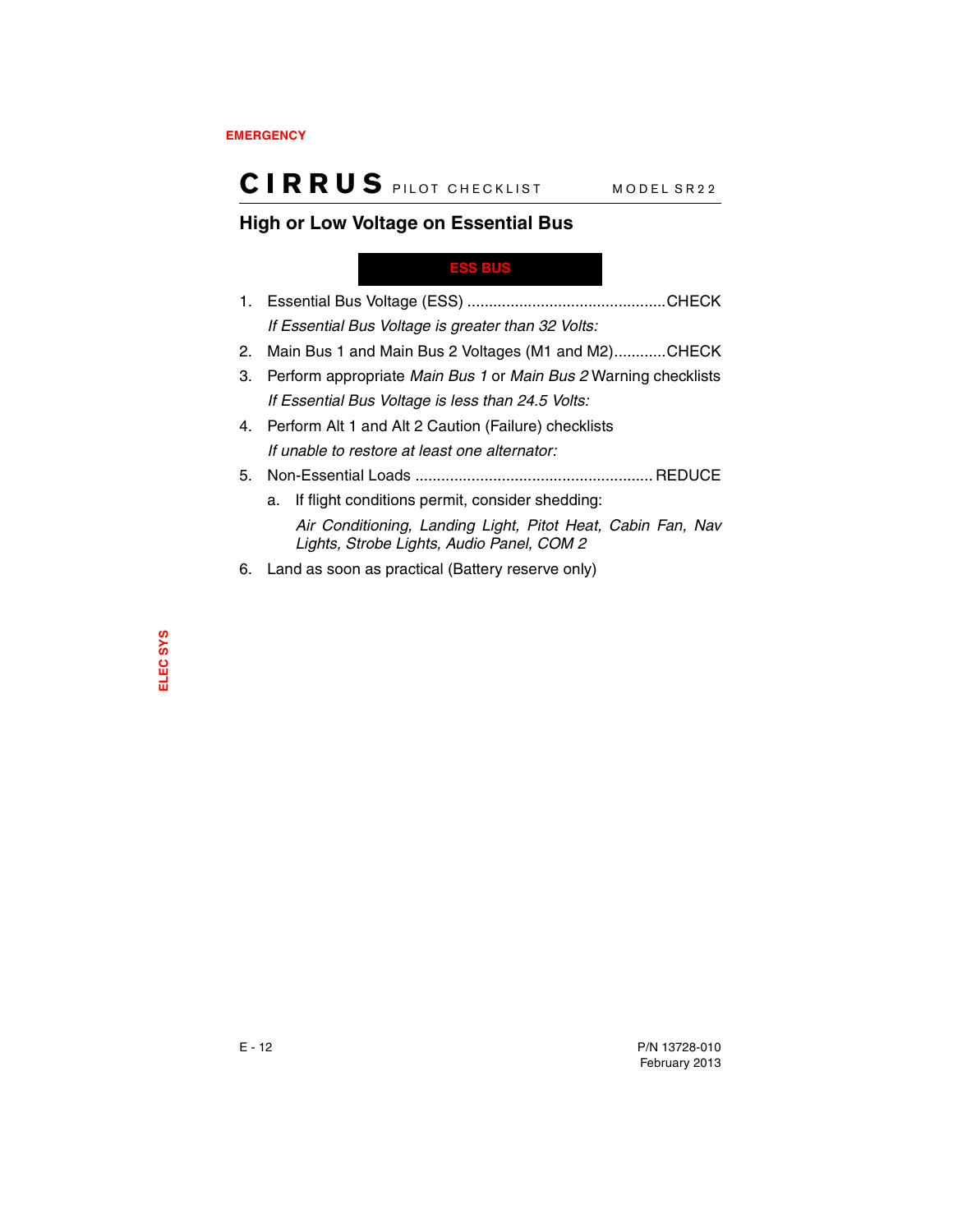## <span id="page-66-1"></span>**Environmental System Emergencies**

### <span id="page-66-2"></span>**Carbon Monoxide Level High**

### <span id="page-66-0"></span>**CO LVL HIGH**

|    |                                       | 1. Air Conditioner (if installed) NOT IN RECIRC MODE |
|----|---------------------------------------|------------------------------------------------------|
|    |                                       |                                                      |
|    |                                       | 3. Vent Selector  FEET/PANEL/DEFROST POSITION        |
|    |                                       | 4. Airflow SelectorSET AIRFLOW TO MAXIMUM            |
|    |                                       |                                                      |
|    | If CO LVL HIGH does not extinguish:   |                                                      |
|    | 6. Supplemental Oxygen (if available) |                                                      |
|    |                                       |                                                      |
| b. |                                       |                                                      |
|    |                                       |                                                      |
|    | 7. Land as soon as possible.          |                                                      |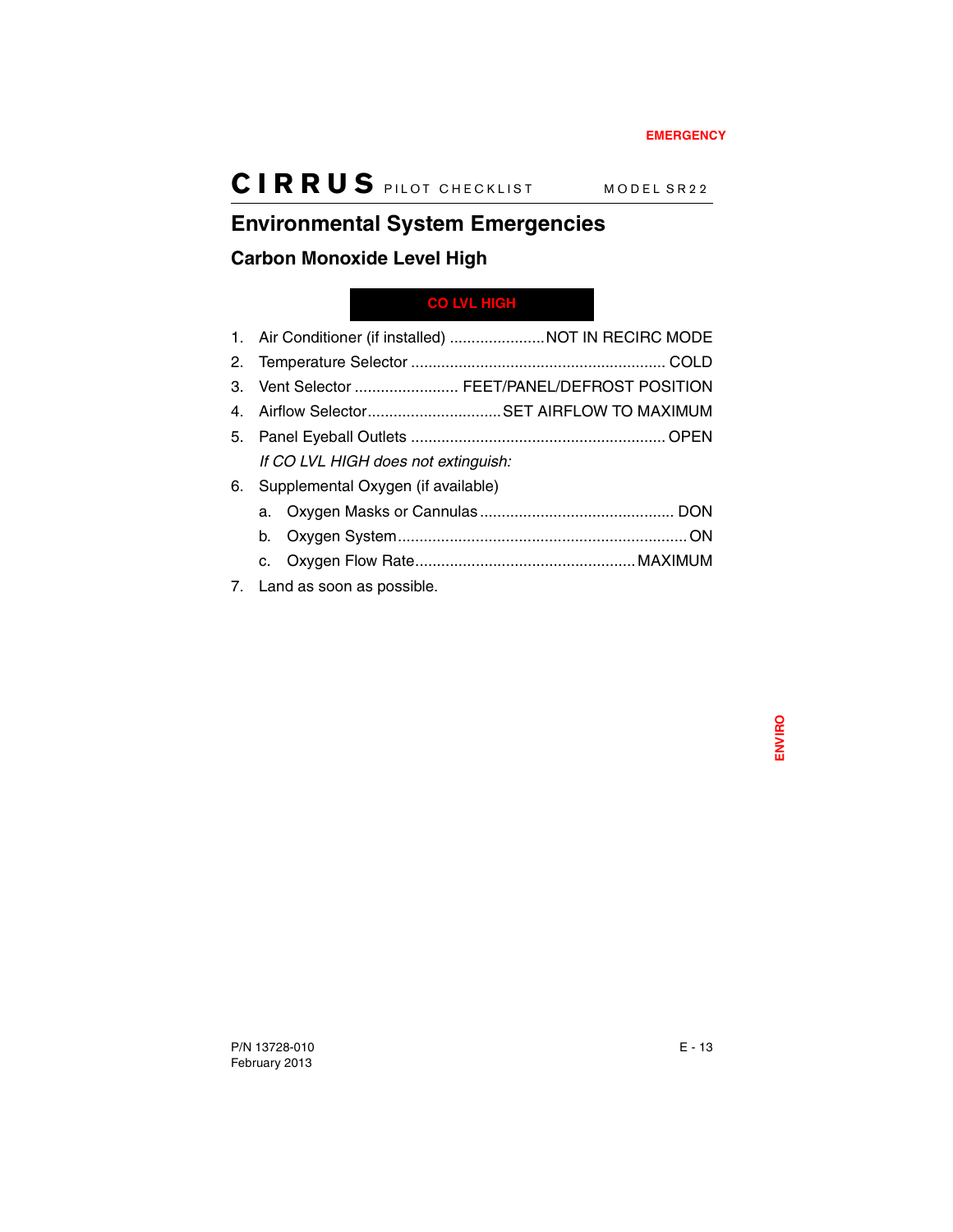## <span id="page-67-0"></span>**Anti-Ice System**

### <span id="page-67-1"></span>**Anti-Ice System Failure / Excessive Ice Accumulation**

1. ICE PROTECT A and B Circuit Breakers ................................ SET 2. Fluid Quantity .................................. SWITCH TO FULLEST TANK 3. WIND SHLD Push-Button................................................... PRESS a. Repeat operation of windshield pump to verify metering pumps are primed properly as evidenced by deicing fluid exiting windshield nozzles. 4. ICE PROTECT Mode Switch ................................... VERIFY HIGH 5. PUMP BKUP Switch..................................................................ON *If determined windshield pump is not priming:* 6. Exit Icing Conditions Immediately. 7. Airspeed ....................................................95 KIAS OR GREATER *Maintain a minimum airspeed of 95 KIAS or higher to stay above pre-stall buffet. If unable to maintain this airspeed, allow altitude to decrease in order to maintain 95 KIAS.* 8. Minimum Approach Speed w/ Residual Ice (Flaps 50%)... 88 KIAS *In severe icing conditions, it may not be possible to maintain*

*altitude or proper glide path on approach; in this case, it is imperative that a safe airspeed be maintained, the stall warning system may not function and there may be little or no pre-stall buffet with heavy ice loads on the wing.*

9. FLAPS ........................................................ MINIMUM REQUIRED

*When landing is assured, select the minimum flap setting required, not to exceed 50%, and maintain extra airspeed consistent with available field length. Do not retract the flaps once they have been extended unless required for go-around.*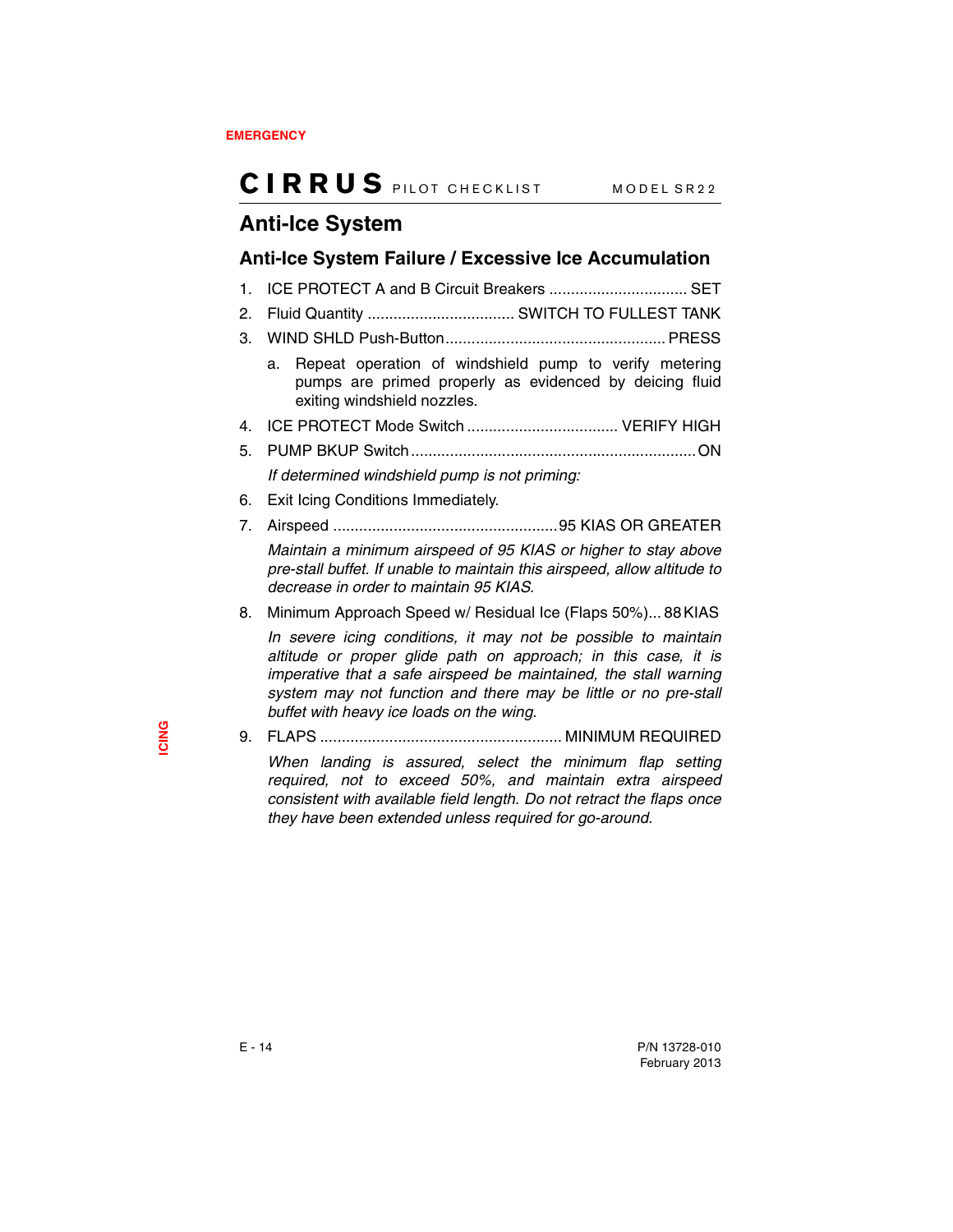### <span id="page-68-4"></span>**Low Flow Rate Warning**

<span id="page-68-0"></span>**ANTI ICE FLO**

|                | 1. ICE PROTECT A and B Circuit Breakers  SET                                                                                                           |
|----------------|--------------------------------------------------------------------------------------------------------------------------------------------------------|
| 2.             |                                                                                                                                                        |
| 3.             |                                                                                                                                                        |
|                | Repeat operation of windshield pump to verify metering<br>a.<br>pumps are primed properly as evidenced by deicing fluid<br>exiting windshield nozzles. |
| 4 <sup>1</sup> |                                                                                                                                                        |
|                | If warning annunciation extinguishes:                                                                                                                  |
|                |                                                                                                                                                        |
|                | If warning annunciation does not extinguishes or intermittent:                                                                                         |
|                |                                                                                                                                                        |
|                |                                                                                                                                                        |

### <span id="page-68-5"></span>**Tank Control Failure Warning**

### <span id="page-68-3"></span>**ANTI ICE CTL**

1. Icing Conditions.........................................................AVOID / EXIT

### <span id="page-68-6"></span>**Low Fluid Quantity Warning**

### <span id="page-68-1"></span>**ANTI ICE QTY**

1. Icing Conditions.........................................................AVOID / EXIT

### <span id="page-68-7"></span>**AOA Probe Overheat Warning**

### <span id="page-68-2"></span>**AOA OVERHEAT**

1. PITOT HEAT Switch................................................................. OFF 2. Icing Conditions.........................................................AVOID / EXIT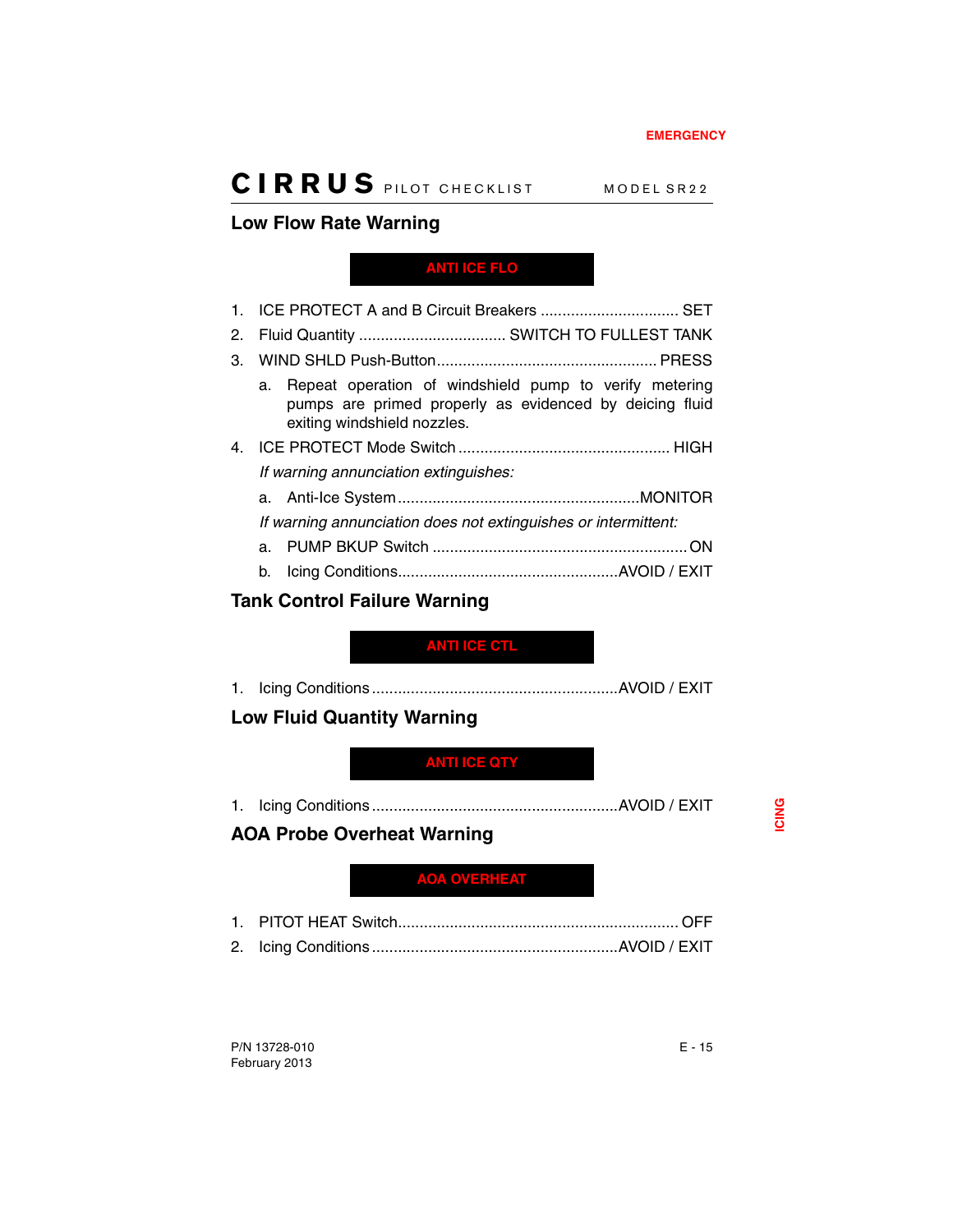## <span id="page-69-0"></span>**Integrated Avionics System Emergencies**

### <span id="page-69-1"></span>**Attitude & Heading Reference System (AHRS) Failure**

1. Verify Avionics System has switched to functioning AHRS

*If not, manually switch to functioning AHRS and attempt to bring failed AHRS back on-line:*

- 2. Failed AHRS Circuit Breaker ................................................... SET *If open, reset (close) circuit breaker. If circuit breaker opens again, do not reset.*
- 3. Be prepared to revert to Standby Instruments (Altitude, Heading).

### <span id="page-69-2"></span>**Air Data Computer (ADC) Failure**

- 1. ADC Circuit Breaker ................................................................ SET *If open, reset (close) circuit breaker. If circuit breaker opens again, do not reset.*
- 2. Revert to Standby Instruments (Altitude, Airspeed).
- 3. Land as soon as practical.

### <span id="page-69-3"></span>**PFD Display Failure**

- 1. Display Backup ...............................................................ACTIVATE
- 2. Land as soon as practical.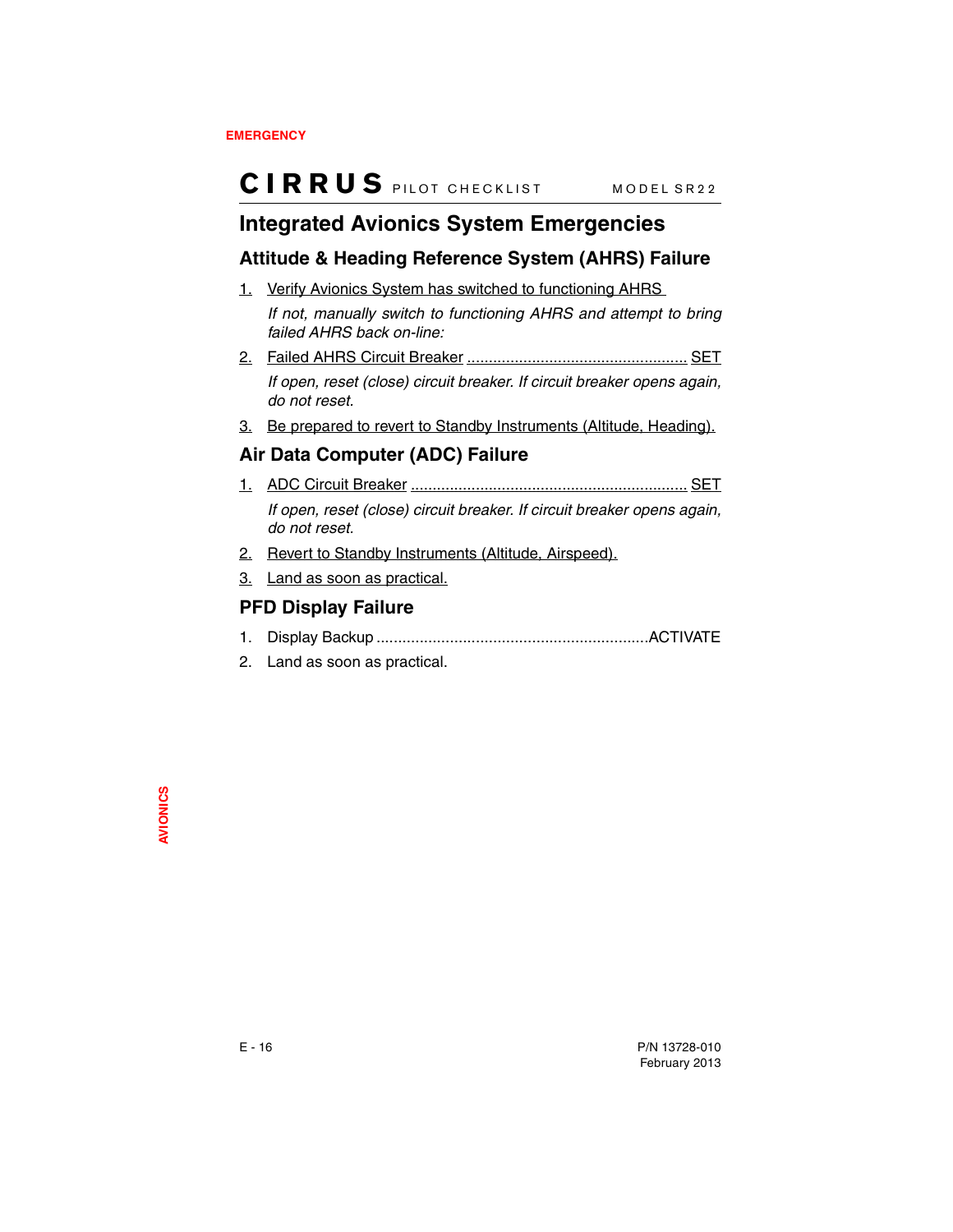## <span id="page-70-0"></span>**Unusual Attitude Emergencies**

### <span id="page-70-1"></span>**Inadvertent Spin Entry**

1. CAPS..............................................................................ACTIVATE

## <span id="page-70-2"></span>**Inadvertent Spiral Dive During IMC Flight**

- 1. Power Lever............................................................................ IDLE
- 2. Stop the spiral dive by using coordinated aileron and rudder control while referring to the attitude indicator and turn coordinator to level the wings.
- 3. Cautiously apply elevator back pressure to bring airplane to level flight attitude.
- 4. Trim for level flight.
- 5. Set power as required.
- 6. Use autopilot if functional otherwise maintain a constant heading through the coordinated aileron and rudder inputs.
- 7. Exit IMC conditions as soon as possible.

## <span id="page-70-3"></span>**Other Emergencies**

### <span id="page-70-4"></span>**Power Lever Linkage Failure**

5. Land as soon as possible.

## <span id="page-70-5"></span>**Emergency Engine Shutdown On Ground**

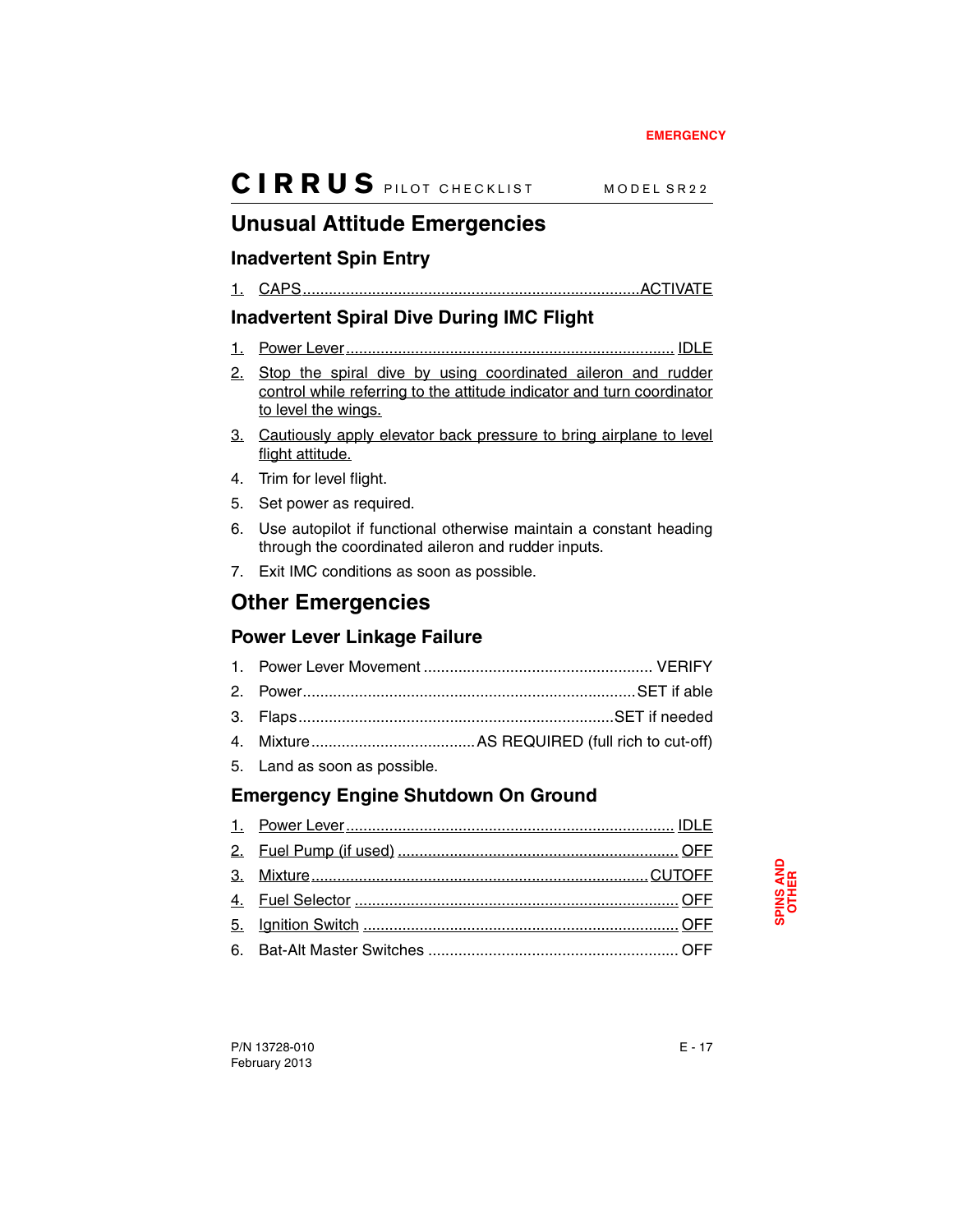### <span id="page-71-2"></span>**Left/Right Brake Over-Temperature**

<span id="page-71-0"></span>**BRAKE TEMP**

1. Stop aircraft and allow the brakes to cool.

### <span id="page-71-3"></span>**Starter Engaged**

### <span id="page-71-1"></span>**START ENGAGE**

#### *On-Ground*

|    | 2. Battery SwitchesWait 1 minute before next start attempt |  |
|----|------------------------------------------------------------|--|
|    | If starter does not disengage (relay or solenoid failure): |  |
|    |                                                            |  |
|    |                                                            |  |
|    |                                                            |  |
|    | <i><b>In-Flight</b></i>                                    |  |
|    |                                                            |  |
|    |                                                            |  |
| 3. | Engine start will not be available at destination.         |  |

### <span id="page-71-4"></span>**Emergency Ground Egress**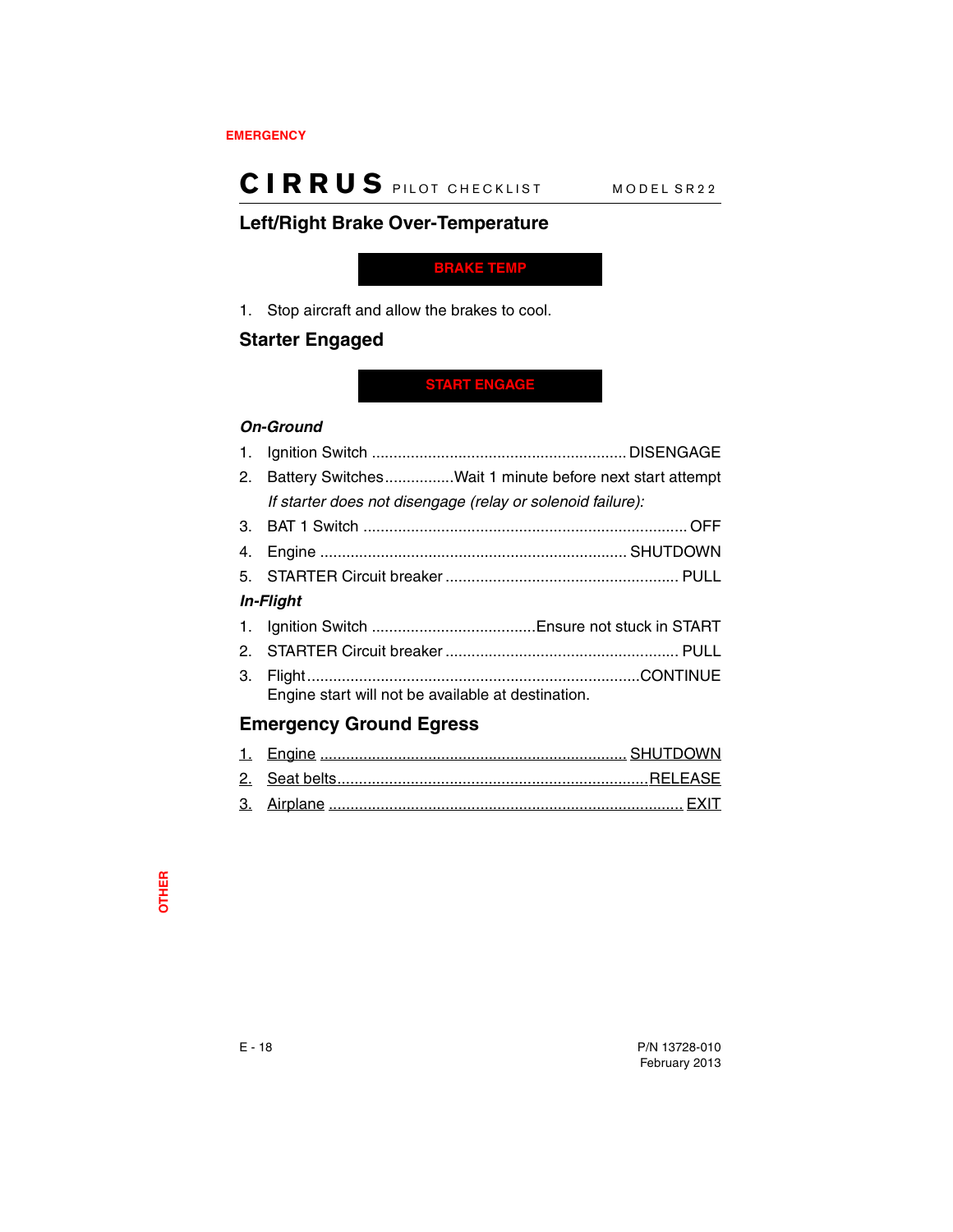## **CAPS Deployment**

## **• WARNING •**

The maximum demonstrated deployment speed is 140 KIAS.

|                                   | 2. Activation Handle (Both Hands)  PULL STRAIGHT DOWN |
|-----------------------------------|-------------------------------------------------------|
| After Deployment as time permits: |                                                       |

| 5. |                                                                                              |  |
|----|----------------------------------------------------------------------------------------------|--|
| 6. |                                                                                              |  |
|    | Turn the Bat-Alt Master Switches off after completing any<br>necessary radio communications. |  |
|    |                                                                                              |  |
|    |                                                                                              |  |
|    |                                                                                              |  |
|    |                                                                                              |  |
|    | 11. Assume emergency landing body position.                                                  |  |

12. After the airplane comes to a complete stop, evacuate quickly and move upwind.